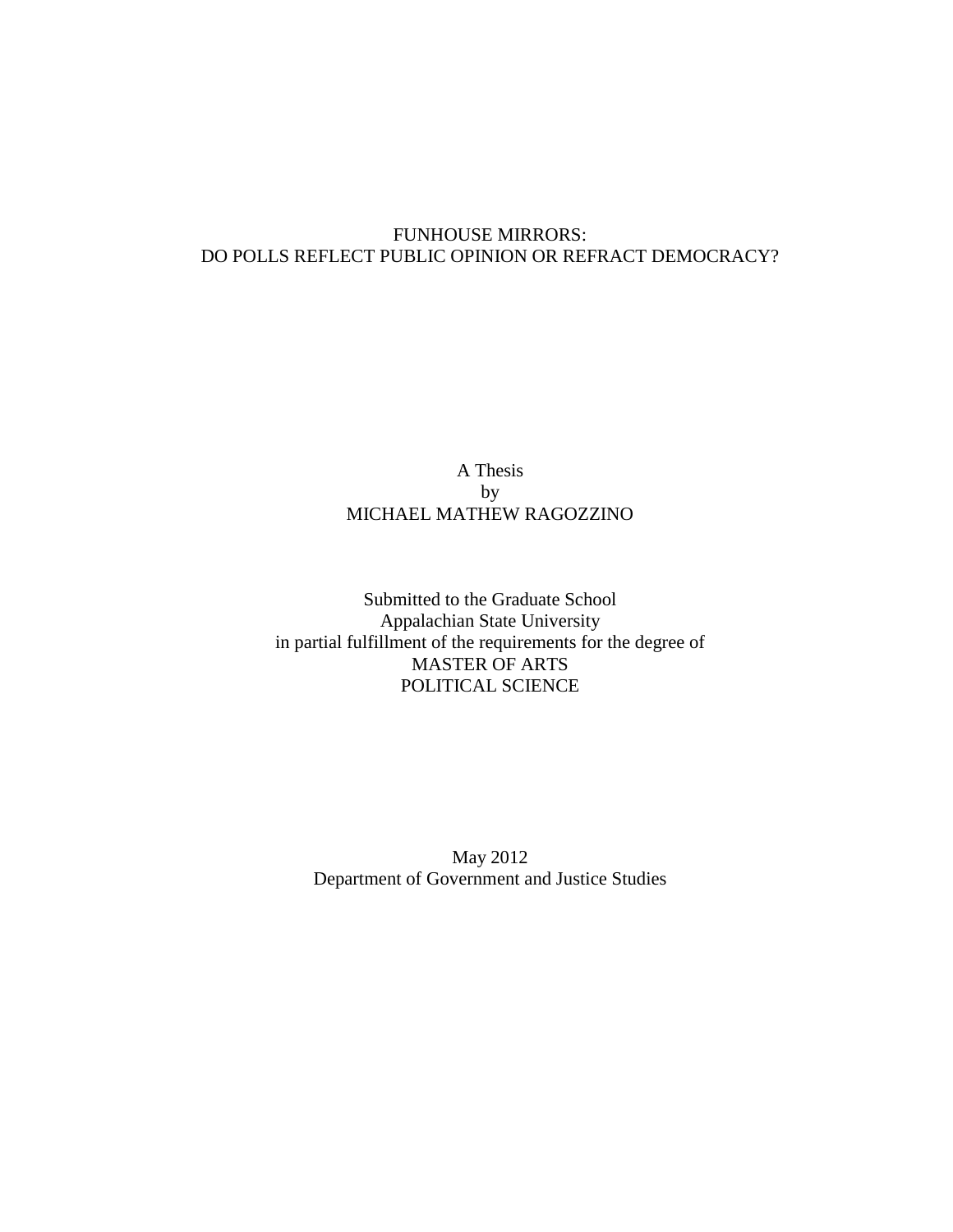# FUNHOUSE MIRRORS:

# DO POLLS REFLECT PUBLIC OPINION OR REFRACT DEMOCRACY?

# A Thesis by MICHAEL MATTHEW RAGOZZINO May 2012

APPROVED BY:

Todd Hartman Chairperson, Thesis Committee

\_\_\_\_\_\_\_\_\_\_\_\_\_\_\_\_\_\_\_\_\_\_\_\_\_\_\_\_\_\_\_\_\_\_\_\_\_\_\_\_\_\_\_\_\_\_\_\_\_\_\_\_\_

\_\_\_\_\_\_\_\_\_\_\_\_\_\_\_\_\_\_\_\_\_\_\_\_\_\_\_\_\_\_\_\_\_\_\_\_\_\_\_\_\_\_\_\_\_\_\_\_\_\_\_\_\_

\_\_\_\_\_\_\_\_\_\_\_\_\_\_\_\_\_\_\_\_\_\_\_\_\_\_\_\_\_\_\_\_\_\_\_\_\_\_\_\_\_\_\_\_\_\_\_\_\_\_\_\_\_

\_\_\_\_\_\_\_\_\_\_\_\_\_\_\_\_\_\_\_\_\_\_\_\_\_\_\_\_\_\_\_\_\_\_\_\_\_\_\_\_\_\_\_\_\_\_\_\_\_\_\_\_\_

\_\_\_\_\_\_\_\_\_\_\_\_\_\_\_\_\_\_\_\_\_\_\_\_\_\_\_\_\_\_\_\_\_\_\_\_\_\_\_\_\_\_\_\_\_\_\_\_\_\_\_\_\_

Adam Newmark Member, Thesis Committee

Brian Ellison Member, Thesis Committee

Brian Ellison Chairperson, Department of Government and Justice Studies

Edelma Huntley Dean, Research and Graduate Studies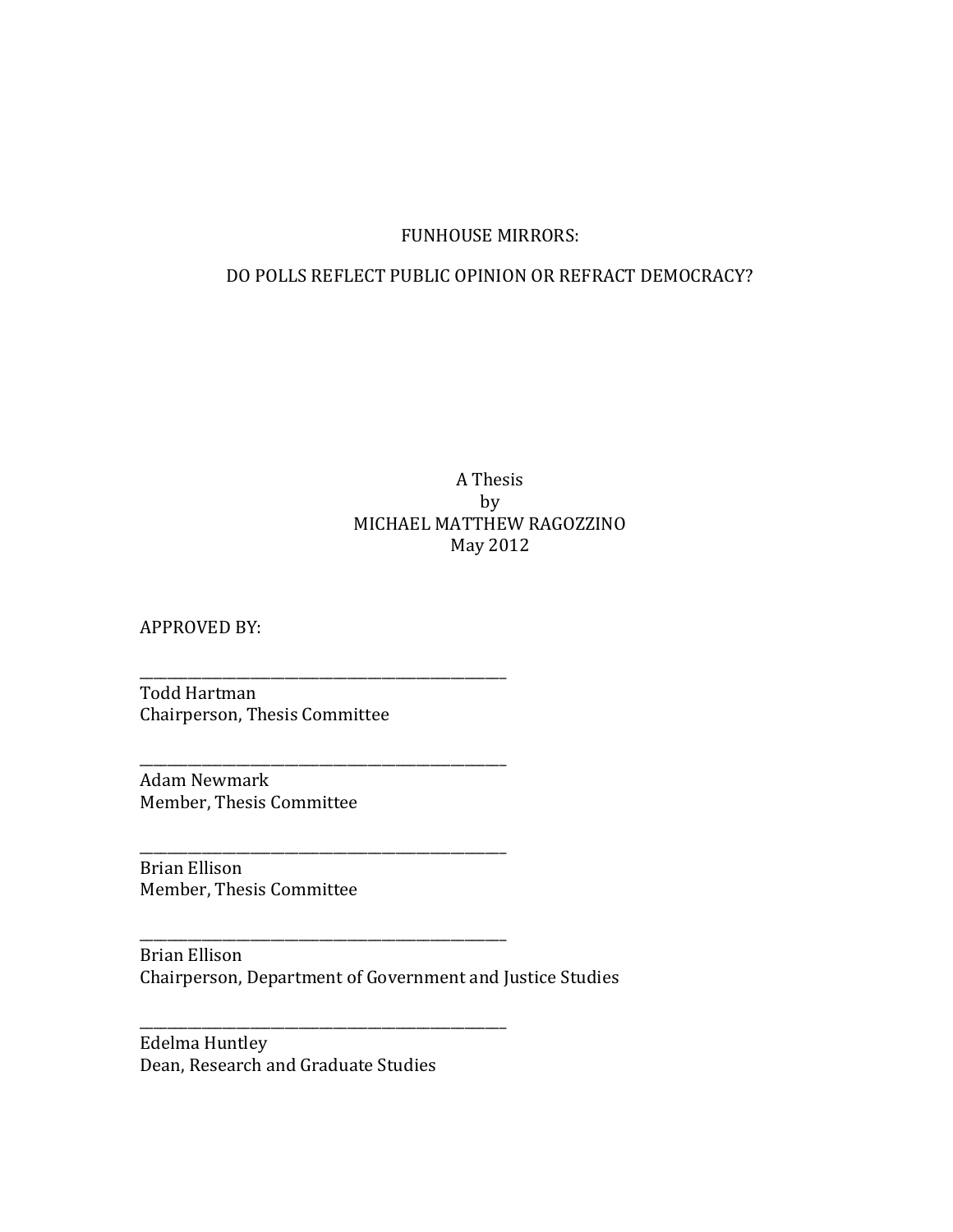Copyright by Michael Matthew Ragozzino 2012 All Rights Reserved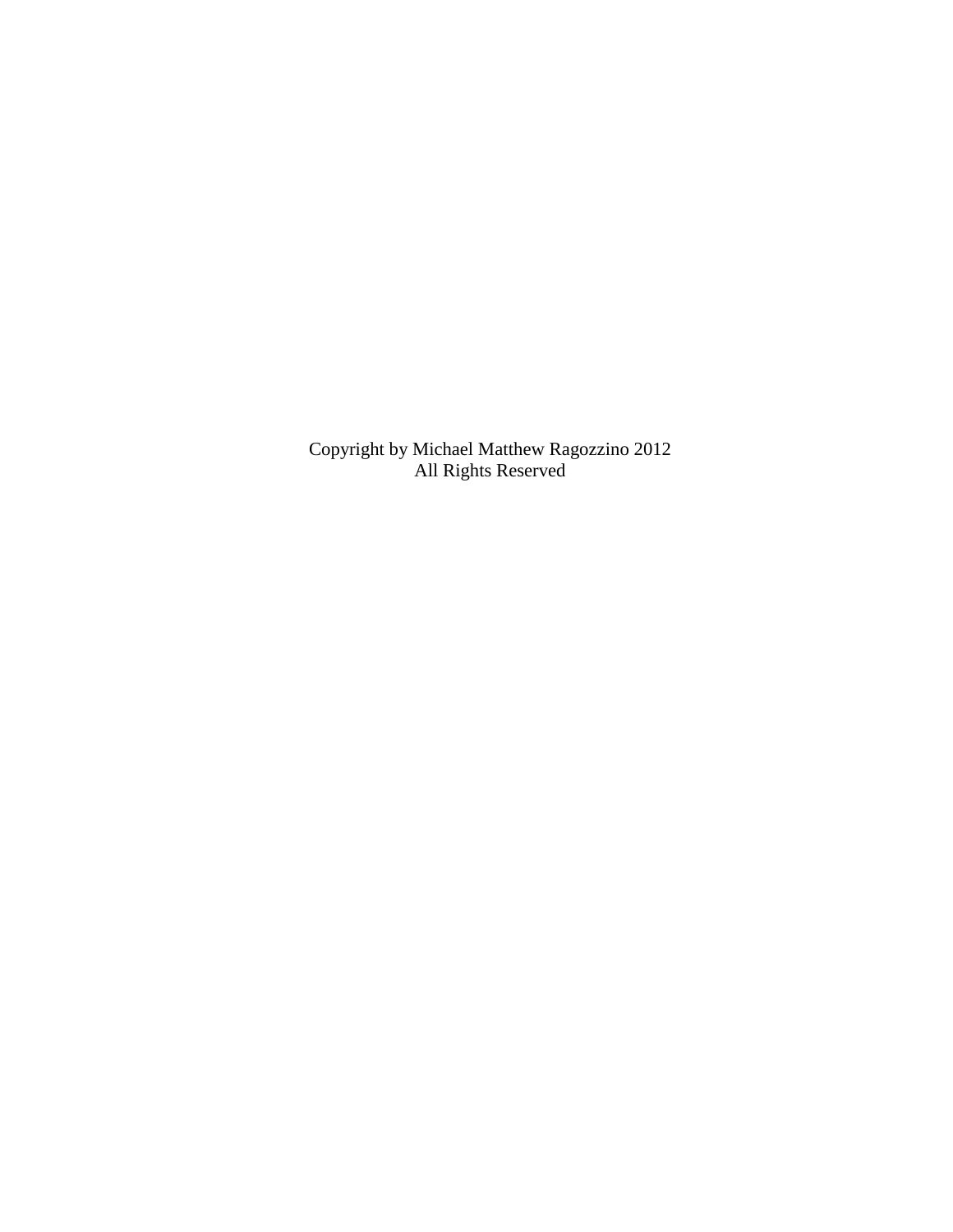### **ABSTRACT**

# FUNHOUSE MIRRORS: DO POLLS REFLECT PUBLIC OPINION OR REFRACT DEMOCRACY?

Michael Matthew Ragozzino, B.A. Harvard University

M.A., Appalachian State University

Chairperson: Todd Hartman

The news media's dissemination of public opinion polls has increased exponentially over the past decade. While most citizens treat polls as reliable sources of information upon which to base their political decisions, political scientists have decried polls as plagued by inaccuracies and biases. This paper investigates the impact of what is known as the "bandwagon effect," the tendency for people to modify their beliefs in order to conform to the majority opinion presented by a poll. Drawing from social identity theory and selfcategorization theory, I hypothesize that the bandwagon effect impacts those individuals who seek to enhance their connection to their national and political groups. I further hypothesize that the strength of group opinion moderates the impact of the bandwagon effect. With three unique experiments, I find that social identity does, in fact, moderate the impact of bandwagon effect. Self-identified political partisans change their attitudes to conform to those of their fellow Republicans or Democrats. Interestingly, Americans do not change their attitudes to conform to the opinions of their fellow Americans. I also find that the strength of group opinion does not moderate the impact of the bandwagon effect, and that people who change their attitudes are unaware of the influence of the opinion poll.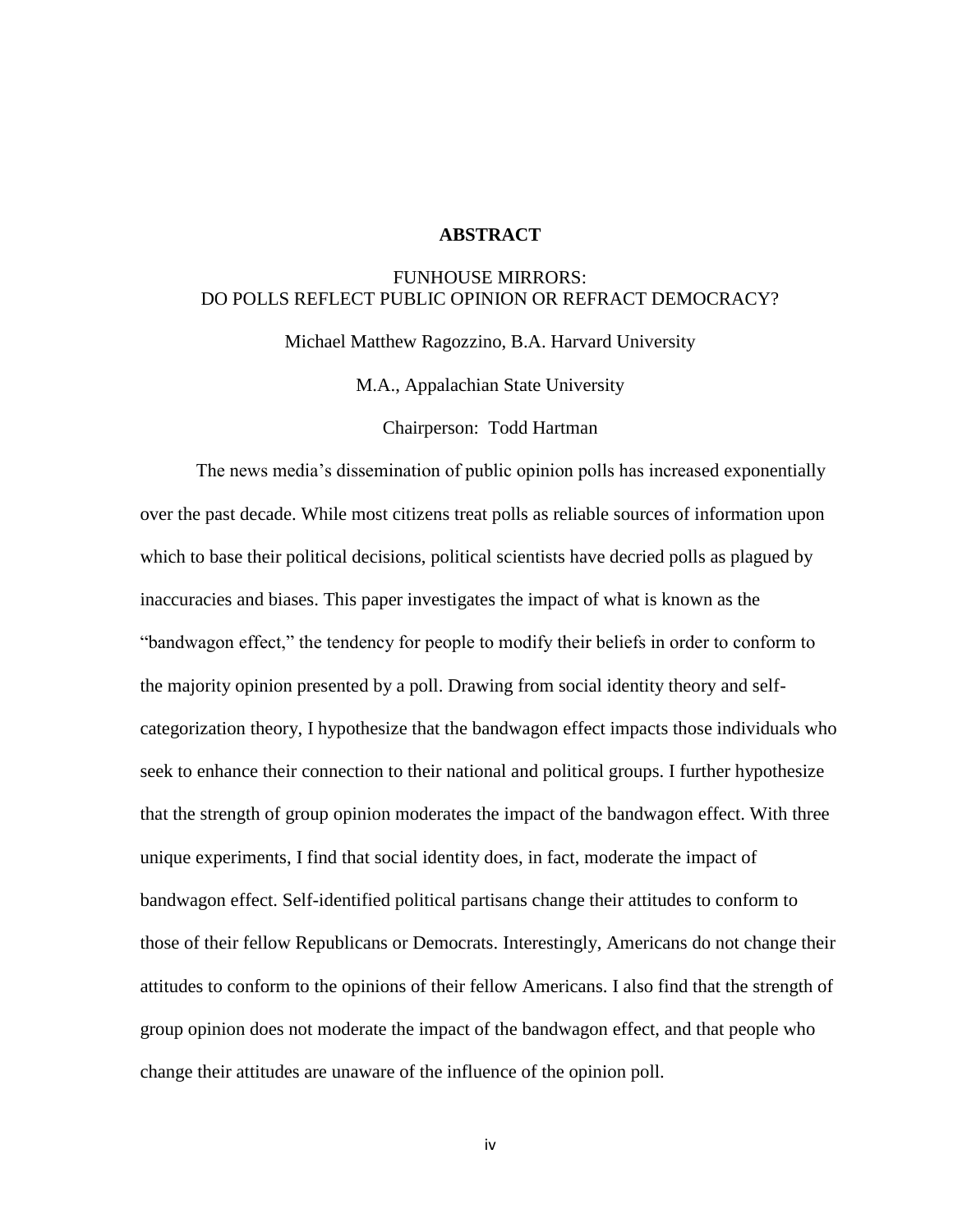#### **ACKNOWLEDGEMENTS**

The research presented in this thesis was made possible by a Cratis D. Williams Student Research Grant from the Office of Student Research at Appalachian State University. I would like to thank my thesis chairperson, Dr. Todd Hartman, whose incredible guidance and effort made this work possible. I would also like to thank the other two members of my thesis committee—Dr. Adam Newmark, whose demanding nature and keenly critical eye made this thesis at least 93.4% percent better than it would have been had he not been on my committee, and Dr. Brian Ellison for his guidance and support not only on this project but throughout my final year here at Appalachian State. I would also like to thank Dr. Phillip Ardoin, Dr. Renee Scherlen, and Dr. Craig Burnett for challenging me in my coursework and giving me a broad and deep understanding of politics. I would also like to thank my wife, Dr. Jennifer Round, whose tremendous patience, understanding, and support made my time at Appalachian State possible. Finally, I offer an enormous "thank you" to my closest friends here at Appalachian State—Summer Forester, David Cline, Travis Hagner, Alison Deshields, Mike Best, Harry Stewart, and Scott Bell—who have made my two years at Appalachian State one the most memorable and enjoyable times of my life, and who helped me get through the late nights in the grad lounge at the library and keep (relatively) on task.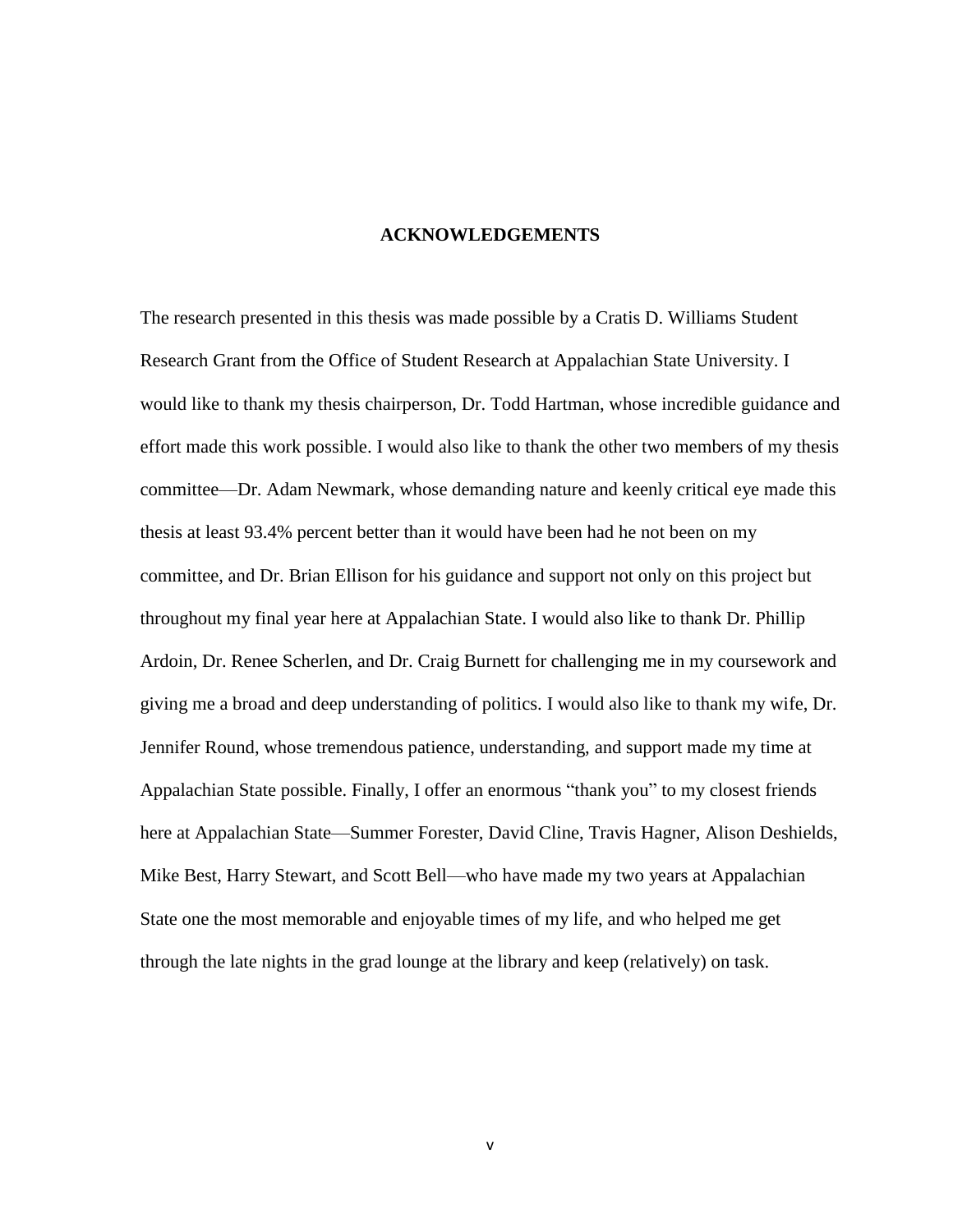# **TABLE OF CONTENTS**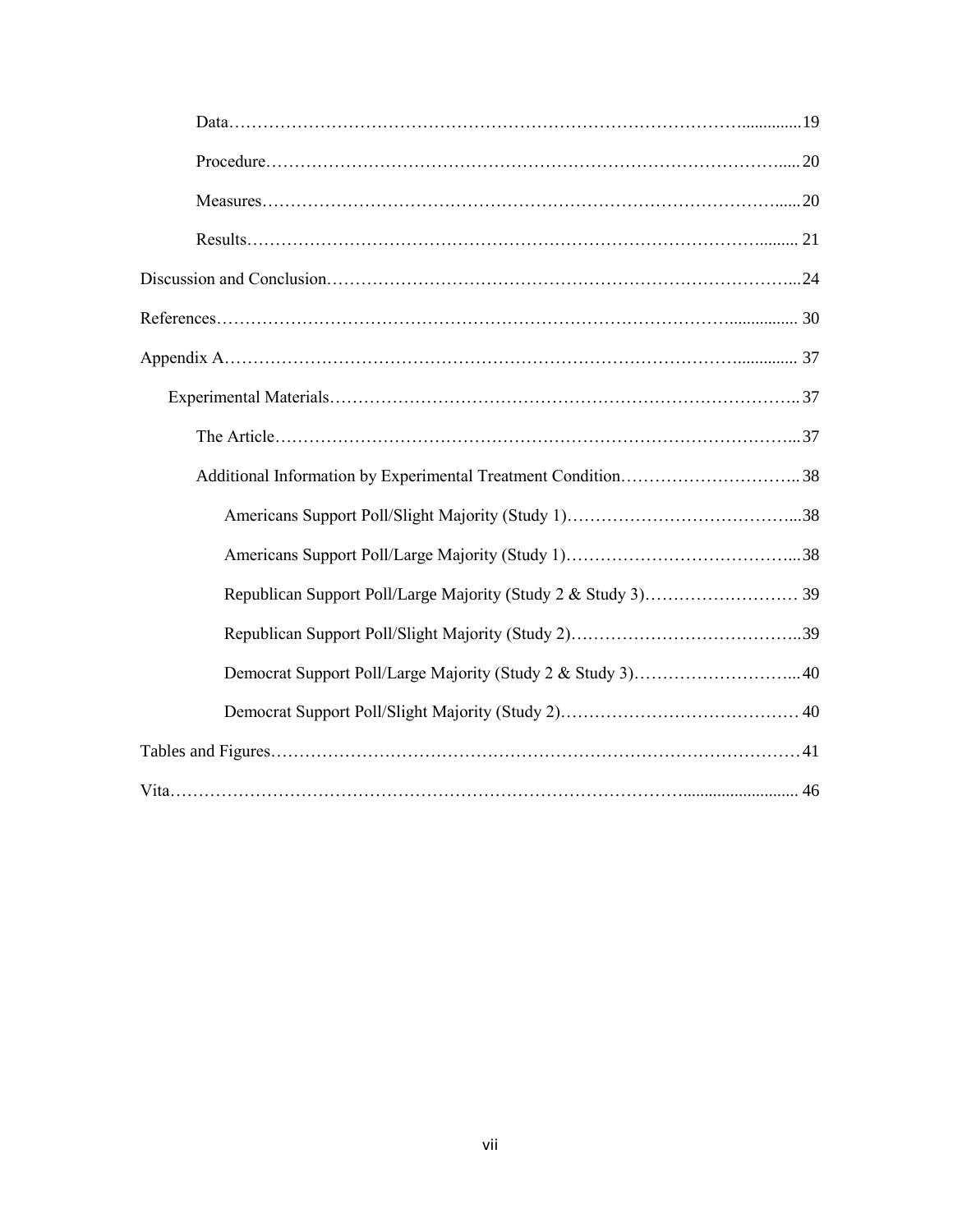# **LIST OF TABLES**

| Table 1: Test of the Polling Bandwagon Effect for the Social Group "Americans"41      |
|---------------------------------------------------------------------------------------|
| Table 2: Test of the Polling Bandwagon Effect for Partisan Social Groups (Study 2) 42 |
| Table 3: Test of the Polling Bandwagon Effect for Partisan Social Groups (Study 3) 43 |
| Table 4: Predicted Levels of Support for the TPP by Experimental Condition and        |
|                                                                                       |
| Table 5: Predicted Levels of Support for the TPP by Experimental Condition and        |
|                                                                                       |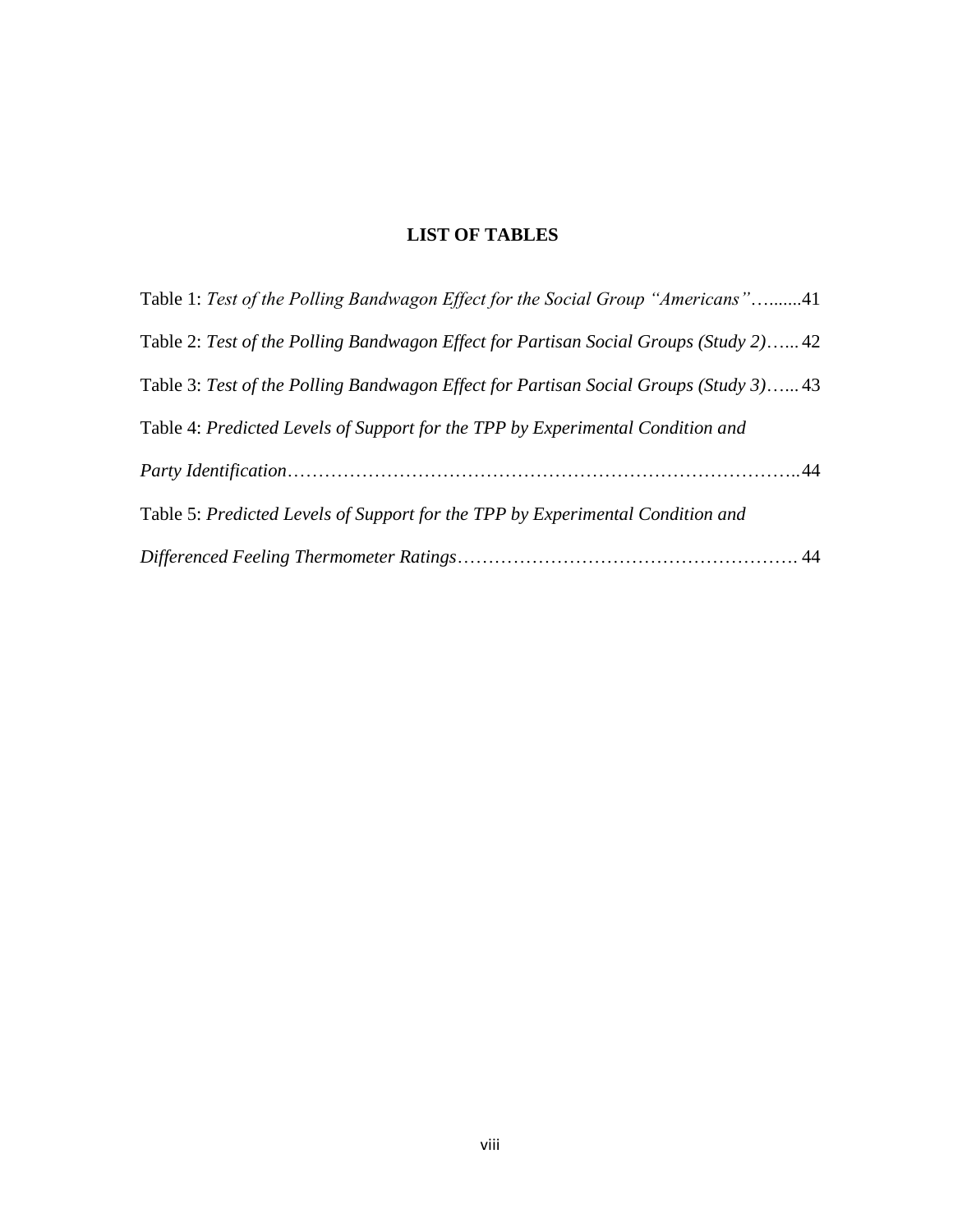# **LIST OF FIGURES**

| Figure 1: Predicted Support for the TPP by Experimental Condition and Party       |  |
|-----------------------------------------------------------------------------------|--|
|                                                                                   |  |
| Figure 2: Predicted Support for the TPP by Experimental Condition and Differenced |  |
|                                                                                   |  |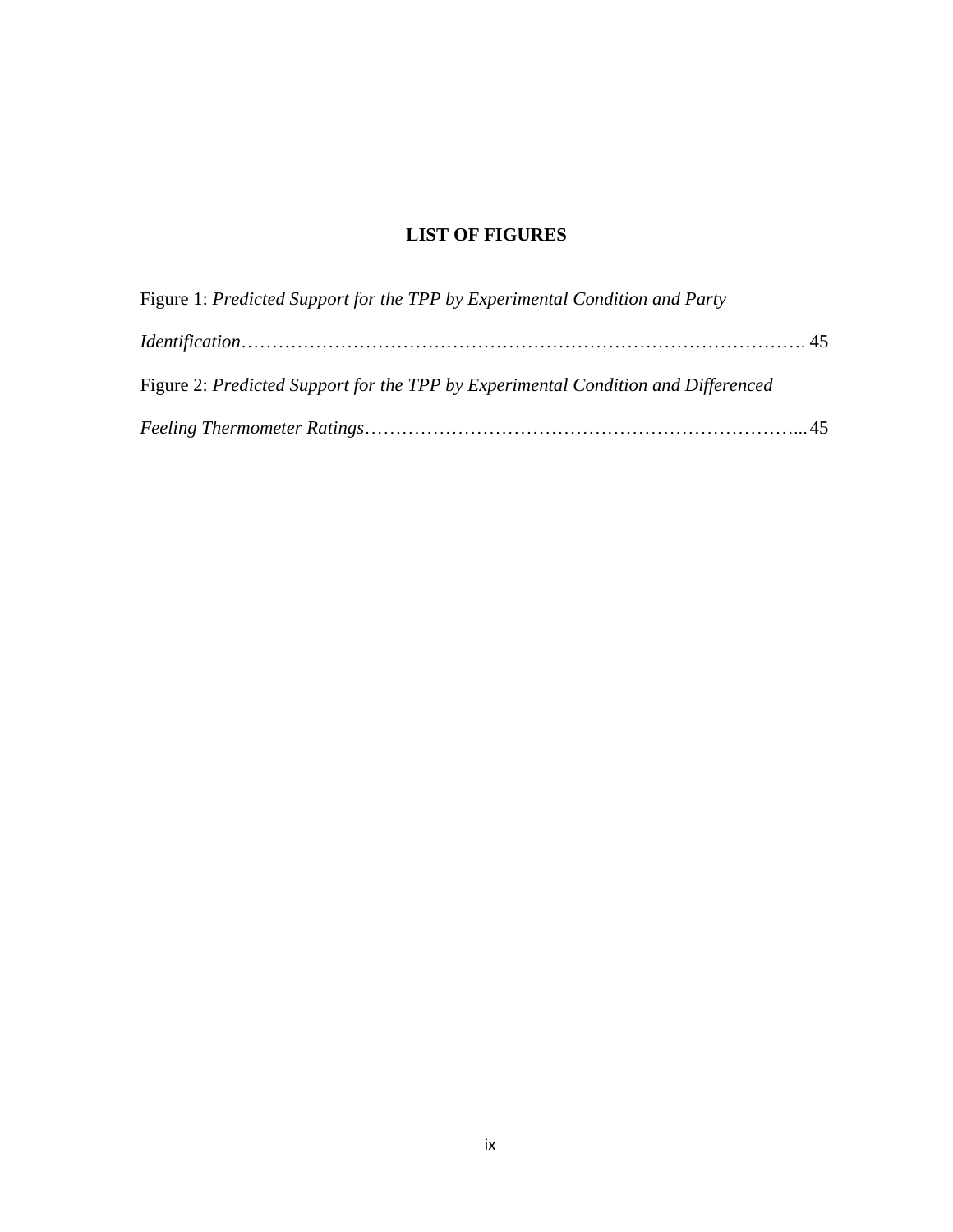#### **INTRODUCTION**

During a March 2010 episode of *The Colbert Report*, comedian Stephen Colbert used a meat grinder to describe the production and distribution of public opinion polls. Like unprocessesd meat that is stuffed into intestinal tubing, Colbert claimed, public opinion is "neatly packaged for consumption" by "truth grinders" who "boil down public opinion to authoritative sounding numbers." He then selected a few choice links and fed them back into the grinder to illustrate how pundits and partisan media outlets "select those results that support (their) opinions, then…go on T.V. to tell you how you feel, which you feed back into the next poll." He concluded: "You (the public) jam the previous opinions (they have) told you about back into the circle…and eventually there is just one opinion feeding back on itself" (Colbert, 2010).

Far more than meaty fodder for late night comedy bits, the notion that polling data influences the political opinions of the public has long been debated by political scientists. In 1945, Bernays described what he labeled the "bandwagon effect," as the tendency for people to modify their beliefs in order to conform to the majority opinion presented by a poll (1945). Considering the exponential rise in the news media's use of public opinion polls since the mid-1990s (Igo, 2007; Streb & Genovese, 2004; Shiraev & Sobel, 2006), and the emergence of decidedly partisan news pundits and media outlets (Project for Excellence in Journalism, 2009) that can pick and choose which polls to present, a thorough analysis of the bandwagon effect has never been more needed. In the following, I discuss the theoretical background of the bandwagon effect, explore the literature on the psychological mechanisms that may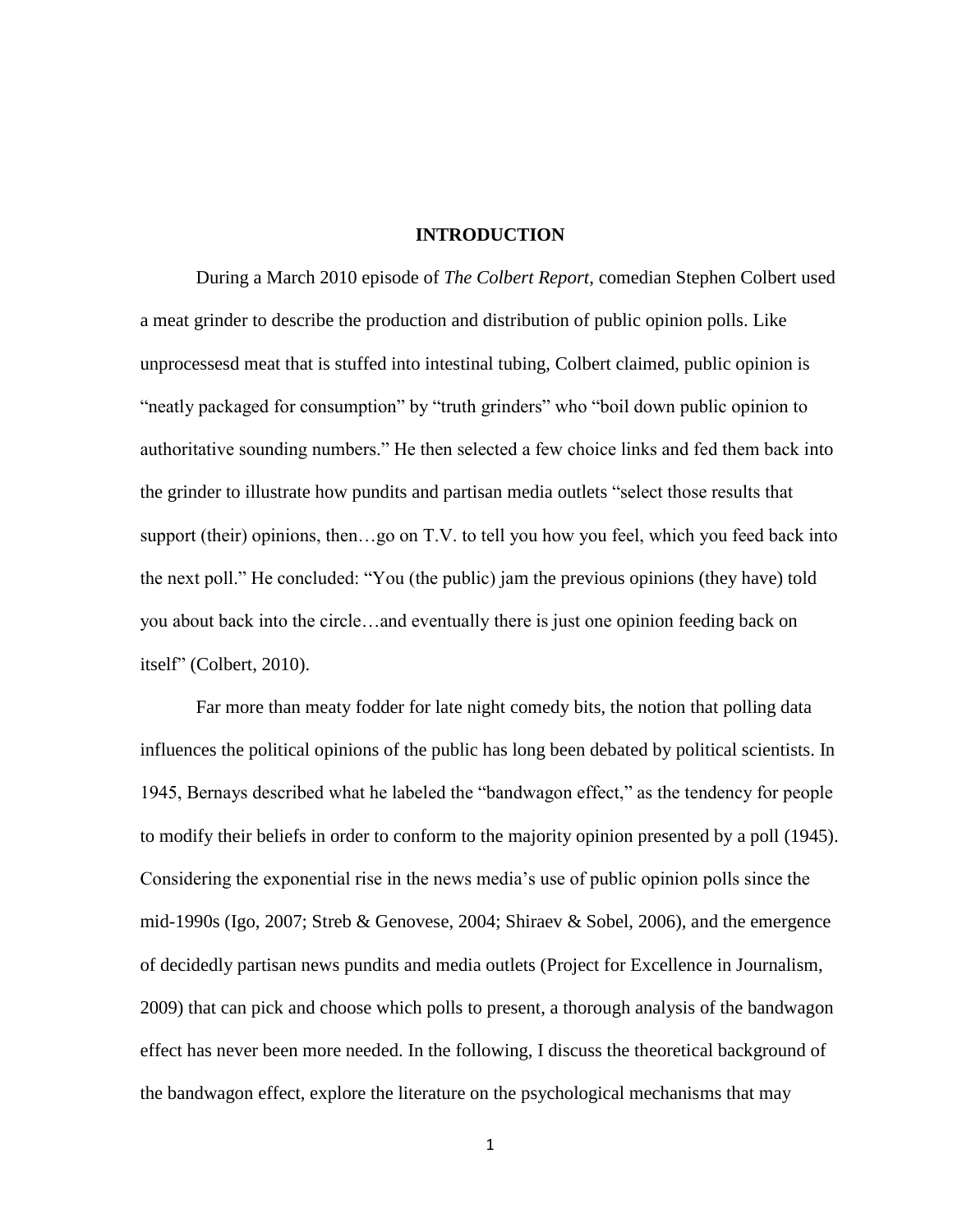underlie the bandwagon effect, including social identity theory and self-categorization theory, and detail the results of three unique experiments on the bandwagon effect's impact on public opinion regarding political issues. I find strong evidence that the bandwagon effect does impact individual opinion, but only when an individual receives polling data that reflects the opinion of his or her self-identified political party. In other words, people change their positions on political issues in order to conform to the reported opinions of their fellow Republicans or Democrats.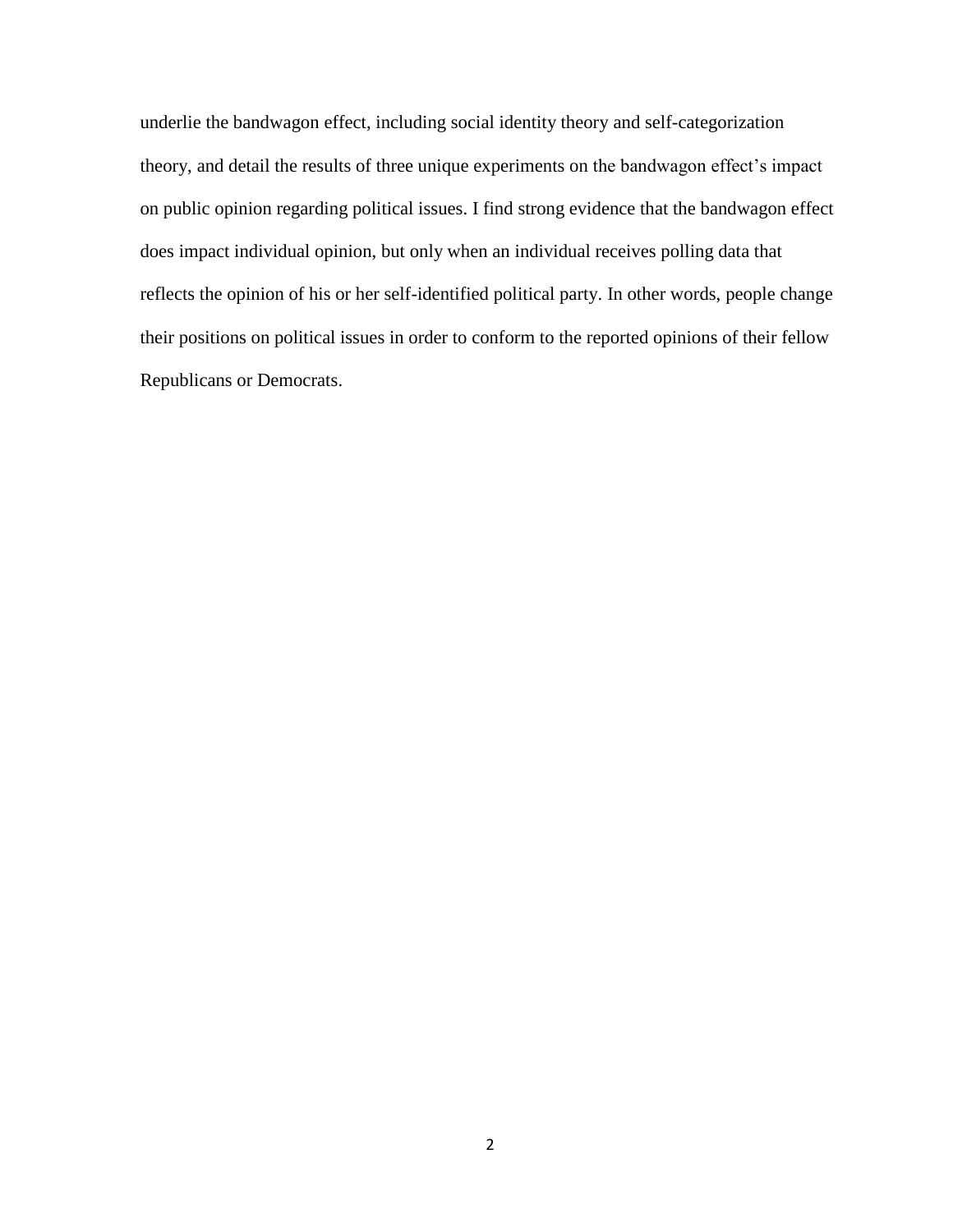#### **REVIEW OF THE LITERATURE**

### **Polls as "Heuristics" and Their Potential Effects**

Research has consistently demonstrated that Americans lack basic knowledge about both their political leaders and their political system (Delli Carpini & Keeter, 1996; Zaller, 1992). In order to overcome this lack of knowledge, citizens rely on shortcuts, or heuristics, to make voting decisions and form positions on political issues (Bartels, 2008; Lupia, 1994; Lupia & McCubbins, 1998; Mutz, 1992; Popkin, 1991). Common heuristics include party affiliation (Lodge & Hamill, 1986; Rahn, 1993), ideology (Conover & Feldman, 1986), and the endorsements of political elites, members of the media, and interest organizations (Carmines & Kuklinski, 1990; Sniderman, Brody, & Tetlock, 1991). As the primary provider of heuristic cues to a public that often finds itself far removed from day to day politics, the media play a tremendous role in shaping the perceptions of the public (Iyengar & Kinder, 1987). In this context, the media's presentation of opinion polls provides citizens with their primary means of conceptualizing public opinion. Researchers have demonstrated that citizens often use poll results as heuristics to make political decisions (Bartels, 1988; Ceci  $\&$ Kain, 1982; Irwin & Van Holsteyn, 2002; Mutz, 1992). In fact, Lau and Redlawsk (2001) list public opinion polls as one of the five most commonly used political heuristics.

However, because of the tendency for political elites and the media to manipulate polling data by asking leading questions or cherry picking which polls to disseminate, political scholars have long worried about the harmful effects that public opinion polls may have on democracy (Jacobs & Shapiro, 1995-96; Lippman, 1925; Polsby & Wildavsky,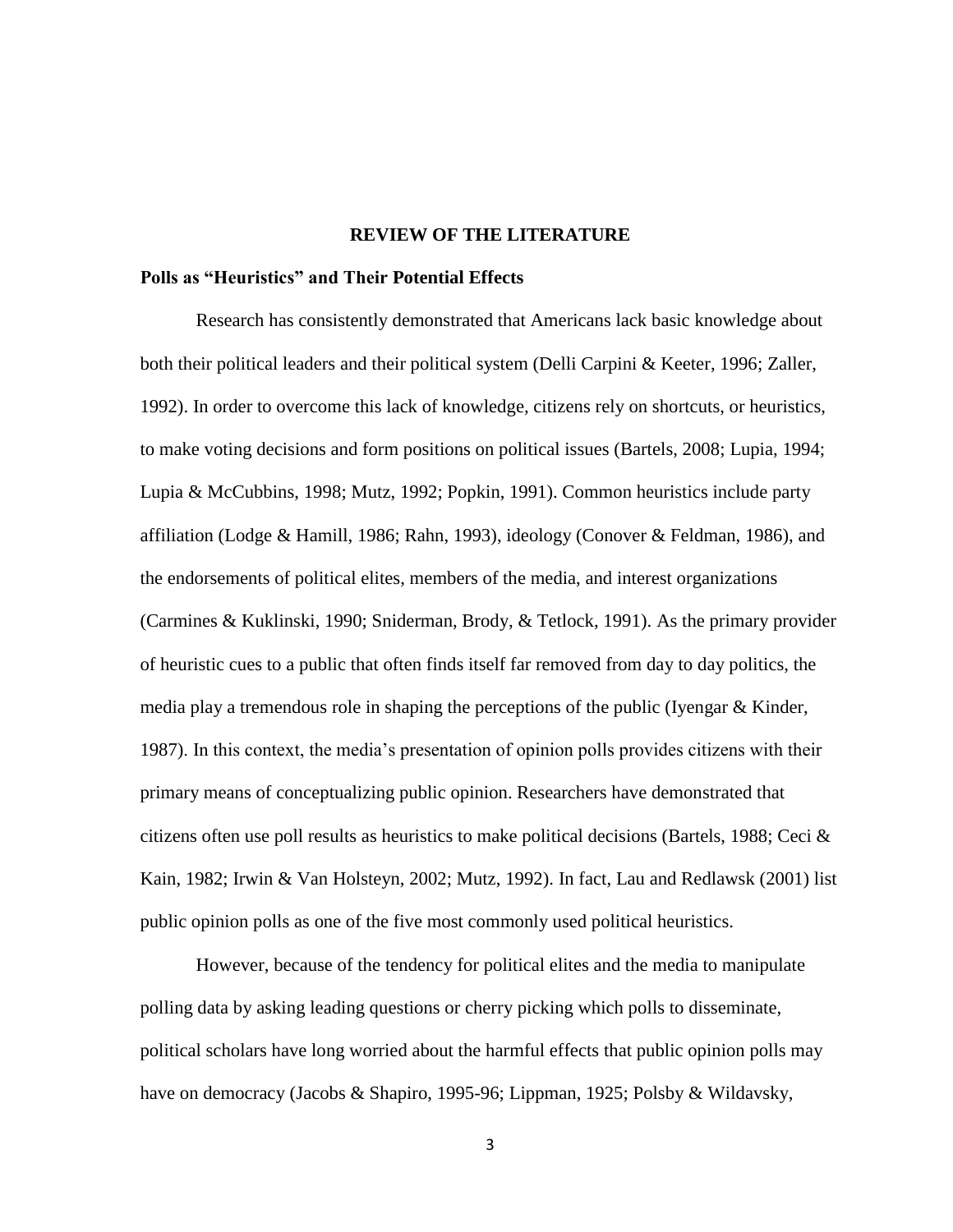1980; West, 1991). As far back as 1945, Bernays railed against the less-than-savory tactics employed by pollsters. Claiming that the public and many political leaders accept polls as "the voice of God and the will of the people," he argued that opinion polls often stand-in for true democracy, quieting dissenting voices, curtailing open discussion, and cutting off opportunities for compromise (Bernays, p. 264). Recent studies of the polls currently presented by the media do little to quiet the fears of earlier scholars. These studies have shown, consistently, that the media tend to make poll results appear overly precise and scientific when they are often plagued by inaccuracies or biases (Franklin, 2003; Herbst, 1993; Igo, 2007; Jackman, 2005; Lau, 1994).

An example from early 2010 illustrates the potential danger of the media's less-thanrigorous dissemination of polling numbers. As a heated debate raged in Congress over the Democrats' proposed health care reform bill, pollsters bombarded the public. When posed as "Obamacare" in opinion surveys, the legislation was soundly rejected by the American public. However, key individual provisions of the bill received strong support from the American public. According to a *Newsweek* poll conducted by Princeton Survey Research Associates International in February of 2010, 76% of Americans believed that insurance companies should be prohibited from denying coverage to patients with pre-existing conditions; 59% believed that lower and lower-middle class Americans deserved some form of government-subsidized health insurance; and 59% believed that insurance companies should be prohibited from dropping patients who had become economic liabilities. Even the most vilified of the legislation's proposals, the inclusion of a public option that would allow citizens to purchase health insurance directly from the government, received the support of 50% of Americans (Teixeira, 2010). Yet the majority of polling numbers broadcast by the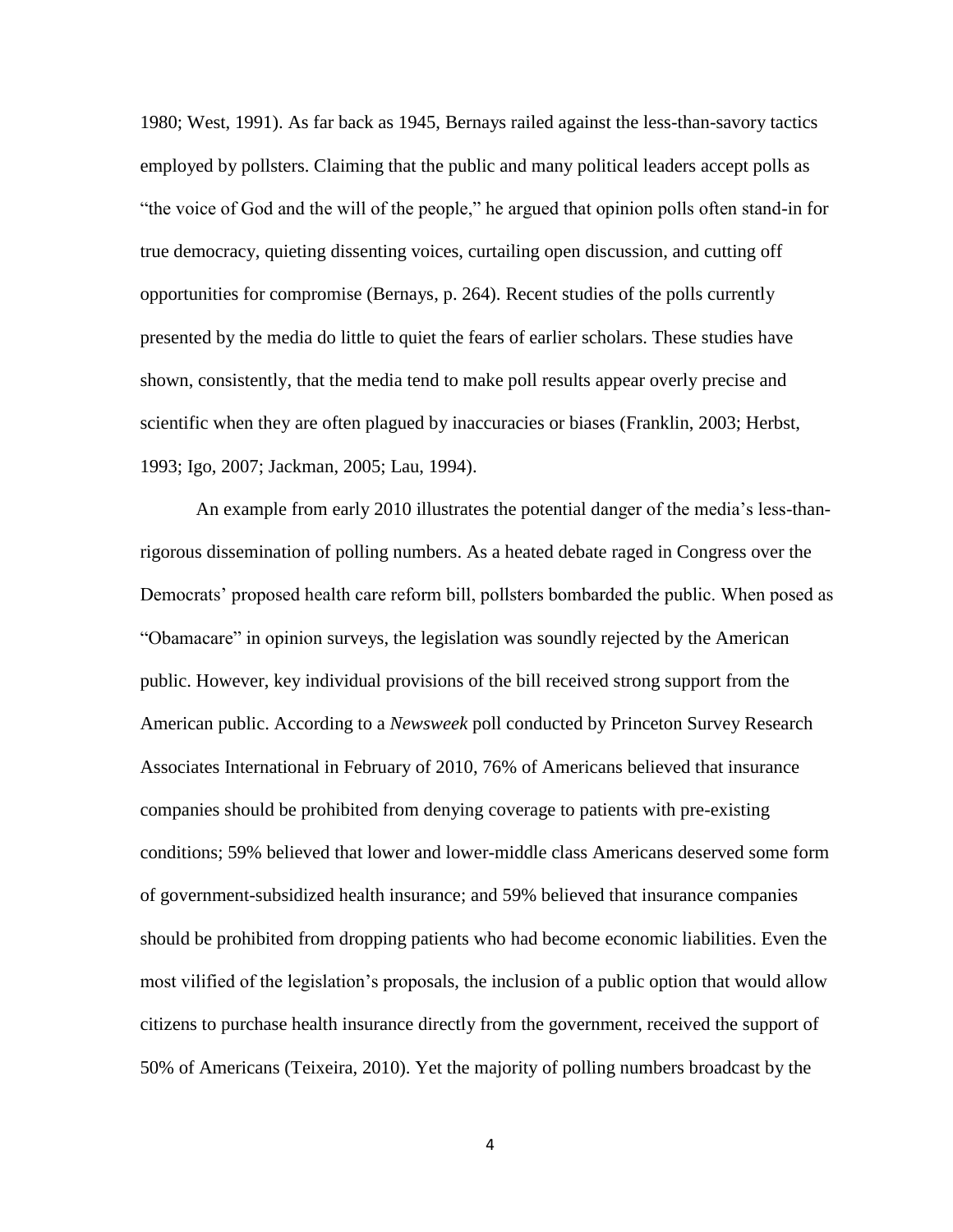media highlighted one devastating number: 49% of Americans disapproved of "Obamacare." Fox News reported the number at 55% (Blanton, 2010). Thus the polling information disseminated to the public reflected public opinion on the health care bill no more accurately than a funhouse mirror. Most citizens went about their daily business believing that most other citizens opposed the new health care law. Did the public respond to opinion poll reports in the manner described by Colbert? That is, did citizens "jump on the bandwagon" and amend their initial positions to conform to those supposedly held by the majority of the public? The polls may not have accurately reflected opinion, but did they refract it? If so, whose opinions did they refract?

### **The Bandwagon Effect on the Voting Decision**

Unfortunately, much of the research on what Bernays labeled the "bandwagon effect" has focused on the impact of opinion polls on citizens' voting decisions, rather than their political attitudes, and has returned mixed results. In 1962, for example, Dizney and Roskens conducted the first experimental test of the bandwagon effect's influence on voting behavior. In a mock election, the researchers asked respondents to vote for a candidate (Kennedy or Nixon) with no information other than manipulated poll results. The experiment found no evidence of the bandwagon effect (Dizney & Roskens, 1962). Over the following two decades, a variety of researchers ran similar experiments and returned the same null results (Cantril, 1980; Fleitas, 1971; Laponce, 1966; Navazio, 1977; Tyson & Kaplowitz, 1977). Quasi-experimental tests (Fuchs, 1966; Lang & Lang, 1968; Mendehlson, 1966; Tuchman & Coffin, 1972) as well as non-experimental approaches (Teer & Spence, 1973; Beniger, 1976; and Johnston, 1990) also reached the same conclusion. In the 1980s, however, four studies indicated some support for the bandwagon effect in electoral scenarios (Bartels, 1985, 1987,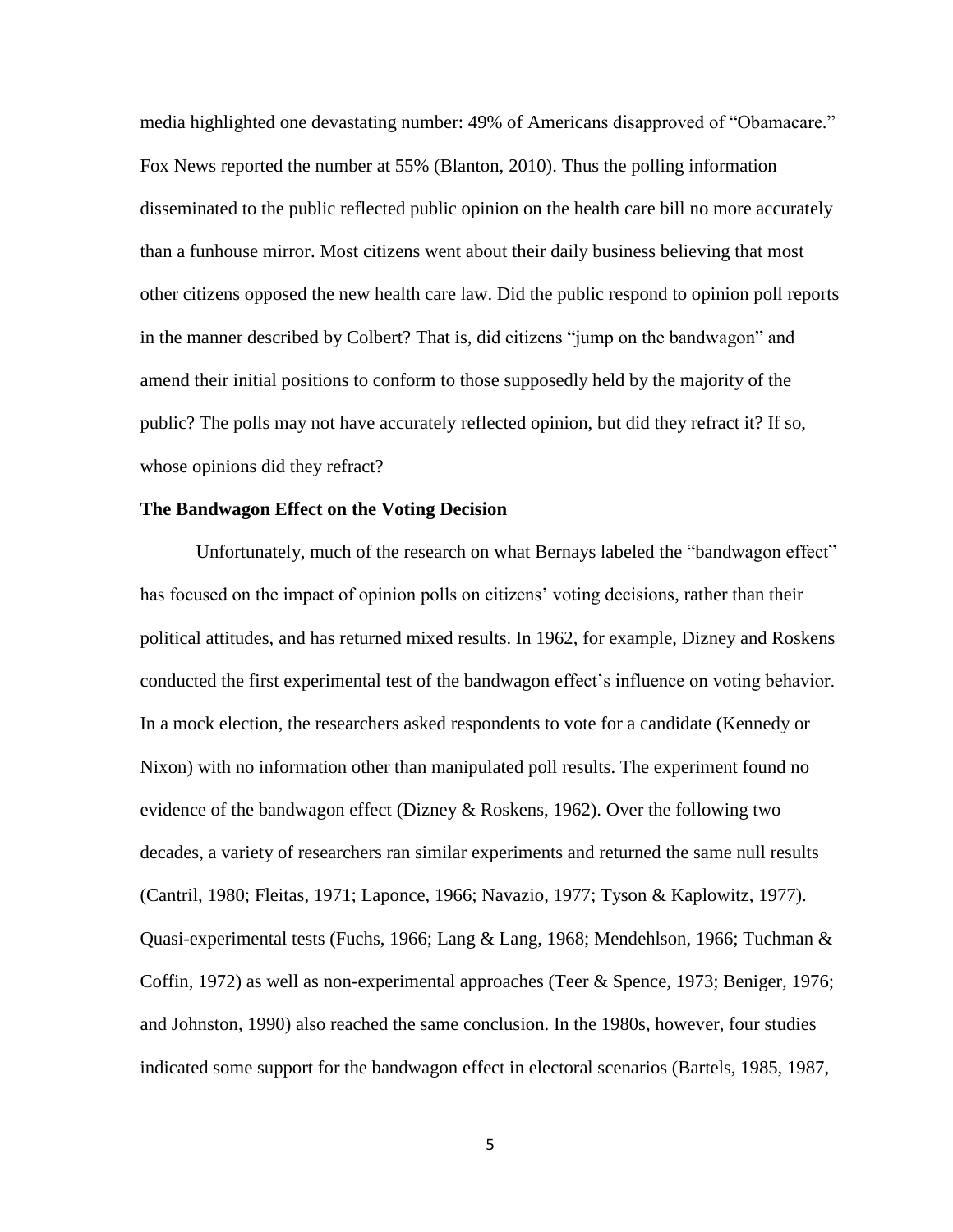1988; Skalaban, 1988). Since then, researchers have also shown that polls have statistically significant effects on the preferences of primary voters (Ansolabehere & Iyengar, 1994) and on public perceptions of a candidate's character (Hardy & Jamieson, 2005).

#### **The Bandwagon Effect on Public Policy Preferences**

Curiously, despite Bernays' initial warning that polling numbers affect attitudes, political scientists continue to focus on their effects on voting behavior. This persistent focus on the electoral effects of polls ignores the effect of public opinion on public policy *independent* of the voting context. In their foundational work on the issue, Page and Shapiro (1983) point to a multitude of instances in which an overwhelming change in public opinion led directly to sweeping policy changes. Among others, public support for the Civil Rights Act of 1964 increased from 54% to 66% prior to the passage of the legislation. Public support for a woman's right to choose increased 32% from December of 1965 to April of 1972 when the Supreme Court handed down its decision on *Roe v. Wade*. Likewise, public support for admitting China to the United Nations Security Council rose 33% from 1964 to 1971, when President Nixon dramatically changed the nation's foreign policy stance toward China. "When Americans' policy preferences shift," Page and Shapiro concluded, "it is likely that congruent changes (in policy) follow" (p. 175).

Echoing the findings of Page and Shapiro (1983), Stimson, MacKuen, and Erikson (1995) asserted that policy responds "drastically" to changes in public opinion. Wlezien (1996) declared that research reveals a clear linkage between changes in public preference and changes in public policy. Hays, Esler, and Hays (1996) found that state environmental regulation is "quite responsive" to public opinion. Erickson, Wright, and McIver (1993) went a bit further and called the correlation between opinion and policy in the American system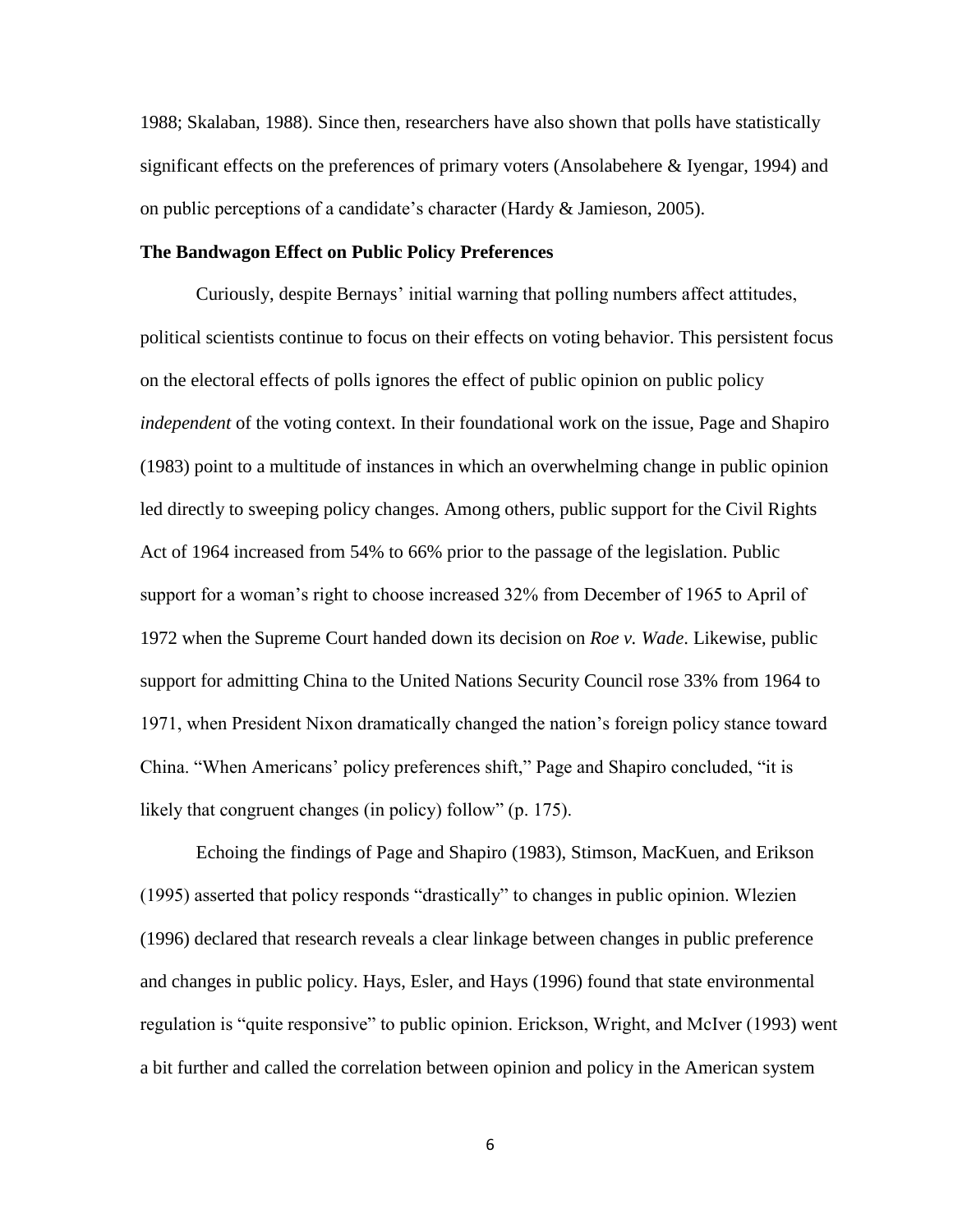"awesome." In a definitive study that examined public opinion and policy data for the United States from 1935-1975, Burstein (2003) found that three-quarters of the relationships between opinion and policy were statistically significant, leading him to declare that "far more than just a linkage exists—policy is affected by opinion most of the time" (Burstein, 34).

Of course, public opinion does not translate into public policy without the actions of political elites. Once politicians sense a change in public opinion, they adjust their policy positions accordingly in order to increase their chances of reelection, a phenomenon known as "rational anticipation" (Stimson, 1999; Stimson, MacKuen, & Erickson, 1995). Thus, politicians constantly seek data on public opinion in order to fully understand the shifting moods of the electorate (Entman, 2004; Stimson, Mackuen, & Erickson, 1995). Politicians rely on a number of sources for information on the public mood, including lobbyists, interest groups, and constituent contacts (Baumgartner, Berry, Hojnacki, Kimball, & Leech, 2009; Wright, 2003), but no sources are more accessible or more widely used than public opinion polls (Herbst, 1998; Klotzer, 2008; Monroe, 1998; Page, Shapiro, & Dempsey, 1987). In the  $21<sup>st</sup>$  century, Americans are now, more than ever, bombarded by polling data compiled and presented by groups with a vast array of motivations. If the bandwagon effect is, indeed, a viable phenomenon, then it affects not only public opinion but also policymakers' perceptions of public opinion. Thus, considering the strong linkage between public opinion and public policy, the impact of polling data on public opinion certainly deserves more rigorous inspection.

Presently, however, only a handful of studies have focused on the bandwagon effect in the context of public policy preferences. In an experiment that presented respondents with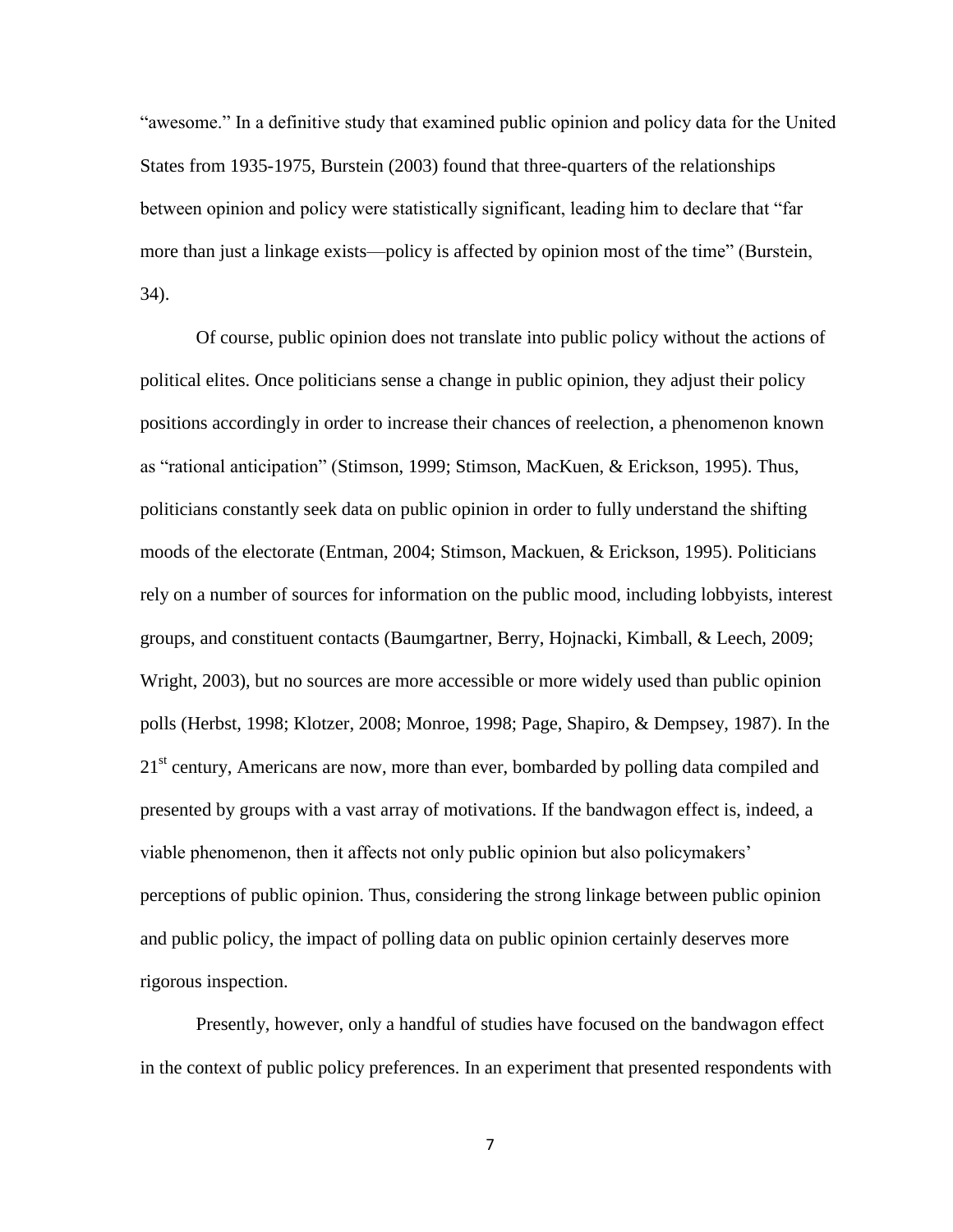manipulated polling data about political issues (abortion rights and the constitutional future of Quebec) rather than political candidates, researchers found strong support for the bandwagon effect (Cloutier, Guay, & Nadeau, 1993). Even though respondents held crystallized opinions about abortion and few opinions about the constitutional issue, the bandwagon effect had a similar influence on both. Polarization increased 7% in the direction of the experimental stimulus on the former and 5% on the latter. Another study, conducted in Belgium in 2010, tested the impact of the bandwagon effect across five non-electoral issues. The researchers found that while polling information did affect perceptions of collective opinion, personal opinions on political issues remained unaffected (Sonck & Loosveldt, 2010).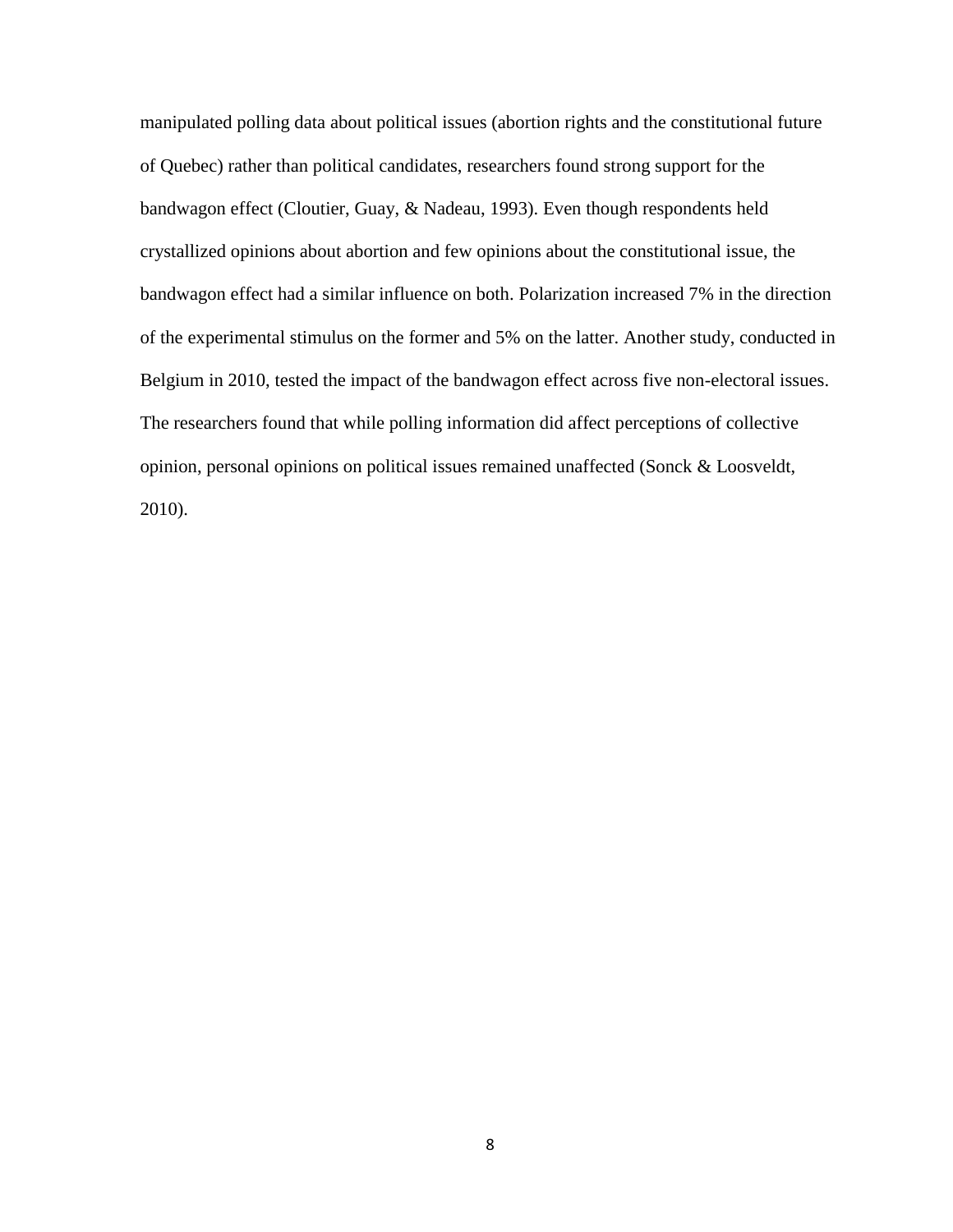#### **THEORY AND HYPOTHESES**

As is the case with much political science, the results of the studies on the bandwagon effect remain inconclusive. The reconciliation of the divergent conclusions from the Canadian and Belgium studies may provide a clue to the psychological mechanisms underlying the bandwagon effect. In other words, we must ask ourselves, how and when might the bandwagon effect impact public opinion?

If citizens do, in fact, alter their positions on political issues to conform to the opinion of the perceived majority—that is, if they experience the bandwagon effect—they do so out of a desire to conform. Social identity and self-categorization theorists posit that the benefits of identifying with a certain group often motivate individuals to change their beliefs or behaviors in order to conform to group norms (Tajfel, 1982; Tajfel & Turner, 1979; Turner, Hogg, Oakes, Reicher, & Wetherell, 1987). The act of joining a specific group allows an individual to forge an identity based on solidarity rather than alienation (Deutsch & Gerard, 1955). The act of conforming to that group's social norms—including its political beliefs produces positive emotions, including an increase in self-esteem, a feeling of belonging, and a sense of meaning in an otherwise meaningless world (Christiansen, Rothberger, & Wood, 2004; Terry & Hogg, 1996; Terry, Hogg, & Duck, 1999; Terry, Hogg, & White, 1999; Wellen, Hogg, & Terry, 1998).

In terms of bandwagon effect, then, individuals who identify with a certain group will modify their beliefs to conform to those of the group in order to bolster their feelings of social meaning. As Cohen (2003) claims: often, "social meaning is not inferred but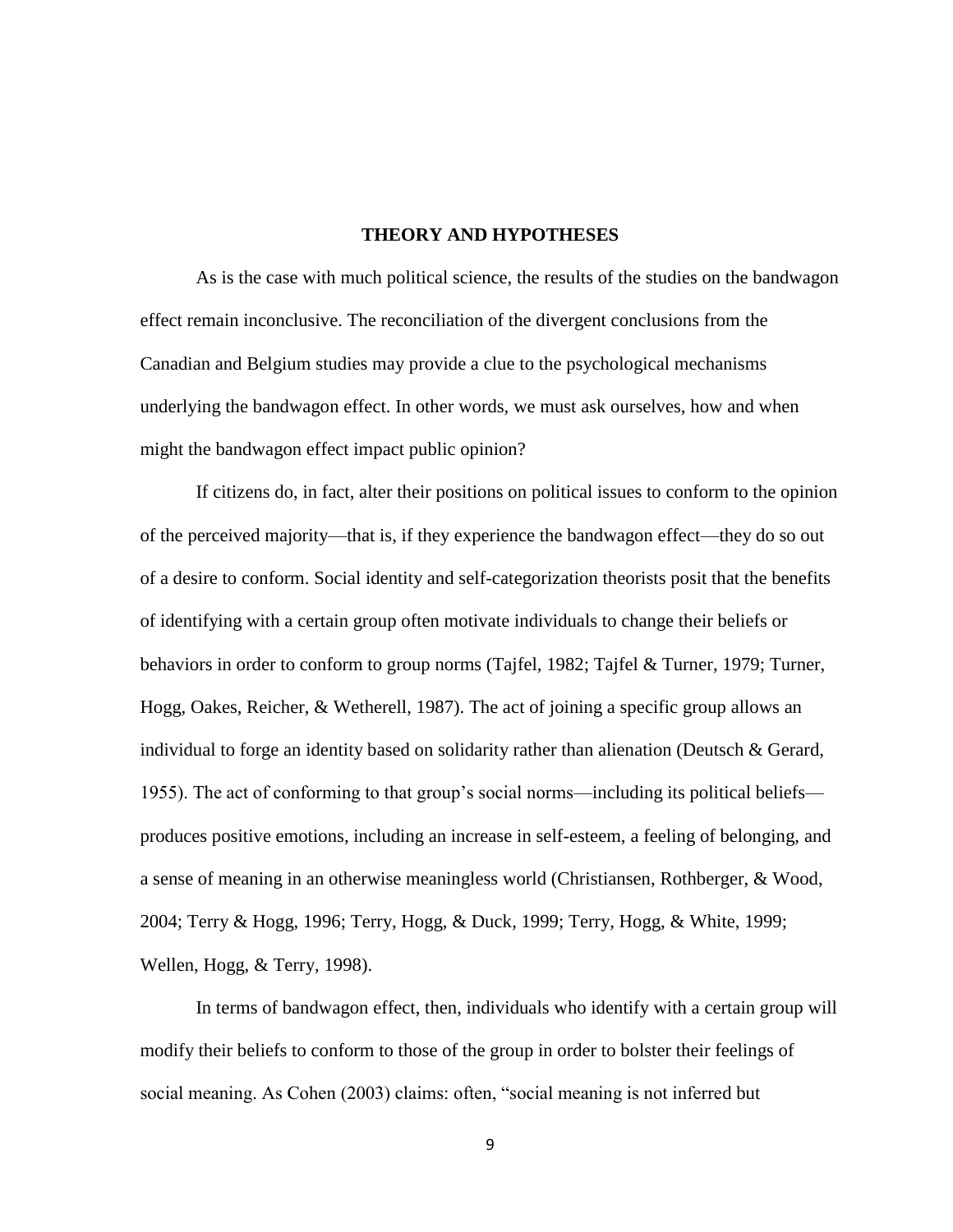transmitted. It is defined by the judgments of other individuals who are trusted to share one's moral allegiances" (p. 809). In light of this, the seemingly contradictory findings of the Canadian and Belgium studies are not contradictory at all. Whereas the Canadian study presented subjects with the opinions of "fellow Canadians," the Belgium study presented subjects with the opinions of "others." In other words, the opinion polls presented in Canadian study primed subjects to consider their social identity, while those in the Belgium study did not. Thus, taken together, the two studies lend support for the notion that the bandwagon effect is moderated by social identity.

Studies of the effects of social identity on attitudes have illuminated a few key points as to how it works. First, the attitude issue in question must be salient to an individual's group (e.g., one's political affiliation would not affect evaluations of which film should win the Academy Award) (Cohen, 2003). Second, the degree to which an individual identifies with a group moderates the extent of that individual's attitude conformity—high group identifiers are more likely to change their initial beliefs than low group identifiers (Christiansen et al., 2004). Third, because most people believe that they base their decisions on objective analysis of the salient facts of an issue (Pronin, Lin, & Ross, 2002), they are unaware of the influence of groups (Cohen, 2003). No studies, however, have tested these findings in the specific context of the bandwagon effect and opinion polls. Thus, I offer the following hypothesis:

*Hypothesis 1: Americans will modify their positions on a political issue to coincide with the positions of a majority of fellow Americans.*

Of course, in today's American political environment, no group identity is more salient to an individual's evaluation of political issues than his or her political party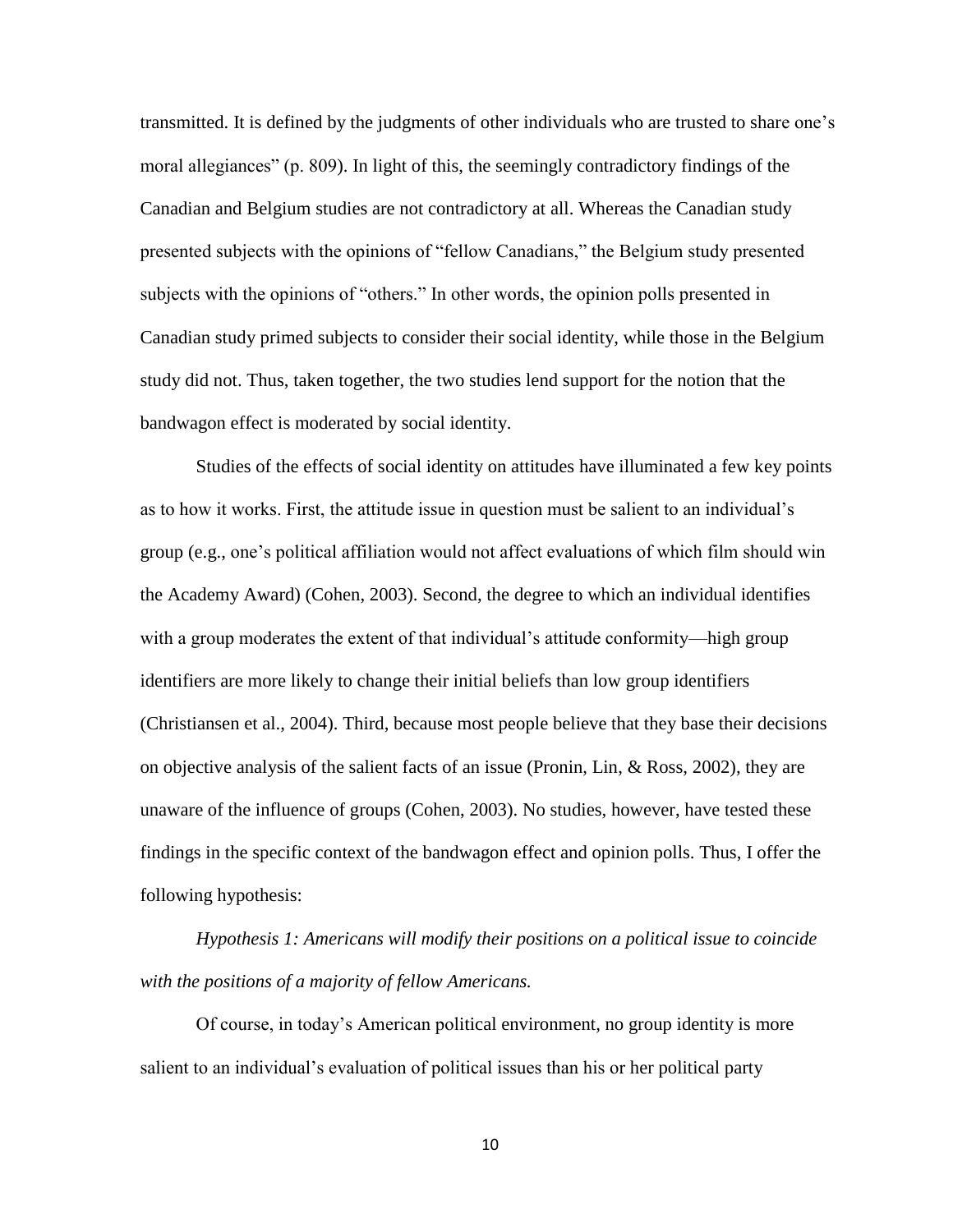identification. Research has revealed that the American electorate has recently become more polarized across a range of social, economic, and moral issues than at point since the 1950s (Abramowitz & Saunders, 2008; Baldassarri & Gelman, 2008; Brewer, 2005; Jacobson, 2011). In fact, during the 2000 and 2004 elections, self-identified partisans remained faithful to their parties to a greater extent than during any other elections in history, and Republicans and Democrats remain consistently far apart in their evaluations of both President George W. Bush and President Obama (Jacobson, 2011; Jones, 2010). The research linking partisanship to social identity is both copious and clear. Conover and Feldman (1981), claim that individuals choose their partisanship and ideology *before* making decisions on political issues. Deaux, Reid, Mizrahi, and Ethier (1995) claim that we should "expect predictions from social identity theory to be most applicable to ethnic, religious, [and] political" identities (p. 286). With a unique experiment, Hartman and Weber (2009) demonstrate that an individual's ideological identification moderates his or her evaluation of political issues, leading them to conclude that "simply knowing how a fellow partisan stands on a political issue is often sufficient in forming a belief" (p. 540). If social identity does moderate the impact of the bandwagon effect, polls reporting the opinions of partisans should influence the attitudes of fellow partisans and have little effect on the attitudes of political independents. Thus, I offer the following hypotheses:

*Hypothesis 2: Self-identified partisans will modify their positions on a political issue to coincide with the positions of a majority of their fellow partisans.*

*Hypothesis 2a. Self-identified independents will not modify their positions on a political issue to coincide with the positions of self-identified partisans.*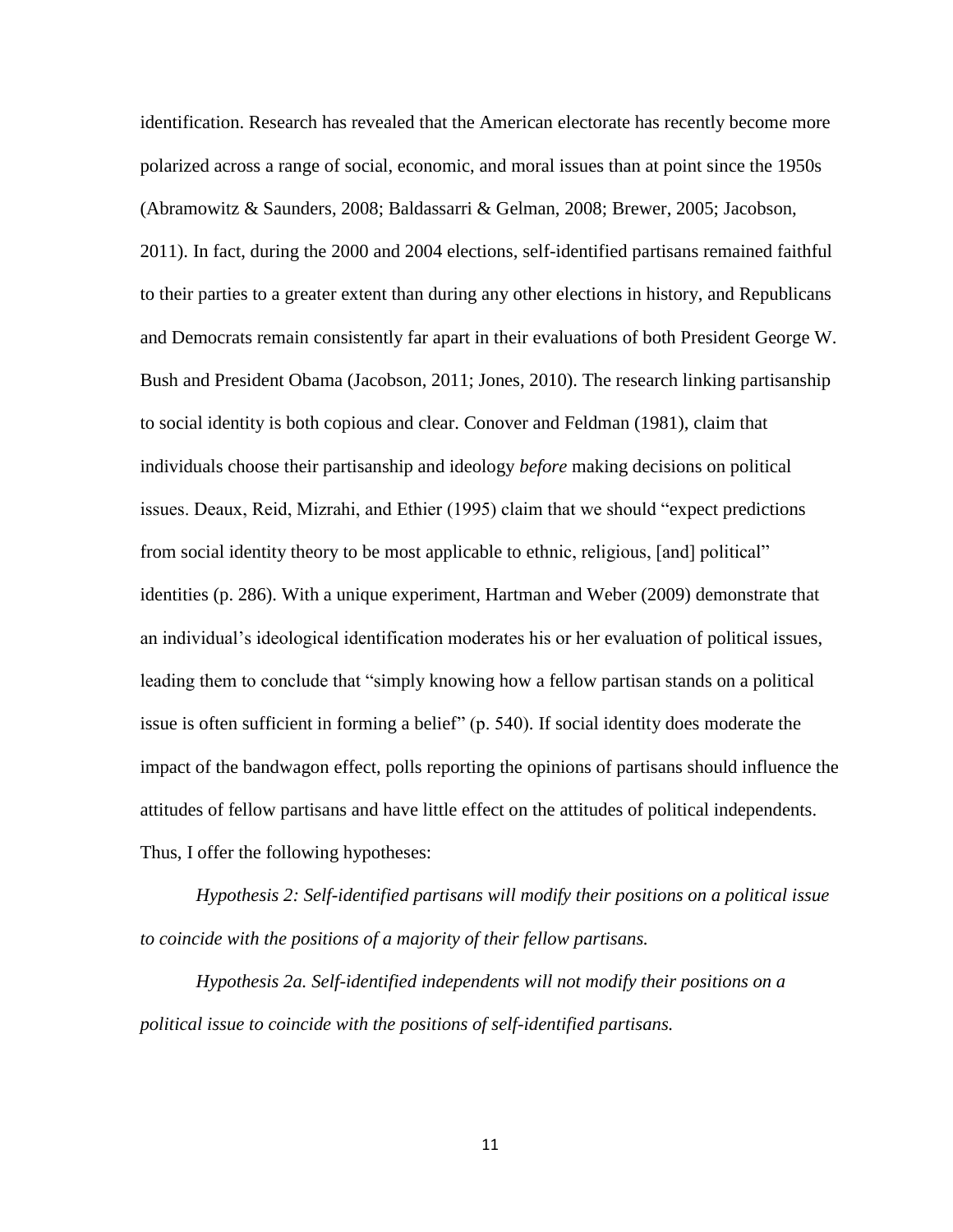Additionally, no studies have tested whether or not the magnitude of a group's support or opposition for an issue impacts the extent of attitude change. However, it is reasonable to assume that as group opinion grows more uniform, a group member will experience greater social pressure to conform. Thus:

*Hypothesis 3: Group members will modify their positions on political issues to a greater extent when group opinion is strong rather than weak.*

Finally, because research has shown that people are often unaware of the influence of group cues on their decisions (Cohen, 2003), I suspect that individuals do not realize that they use opinion polls as group-cues, or heuristics, for making political decisions . In other words:

*Hypothesis 4: Group members who modify their positions to conform to group opinion will not recognize the impact of group opinion on their beliefs.*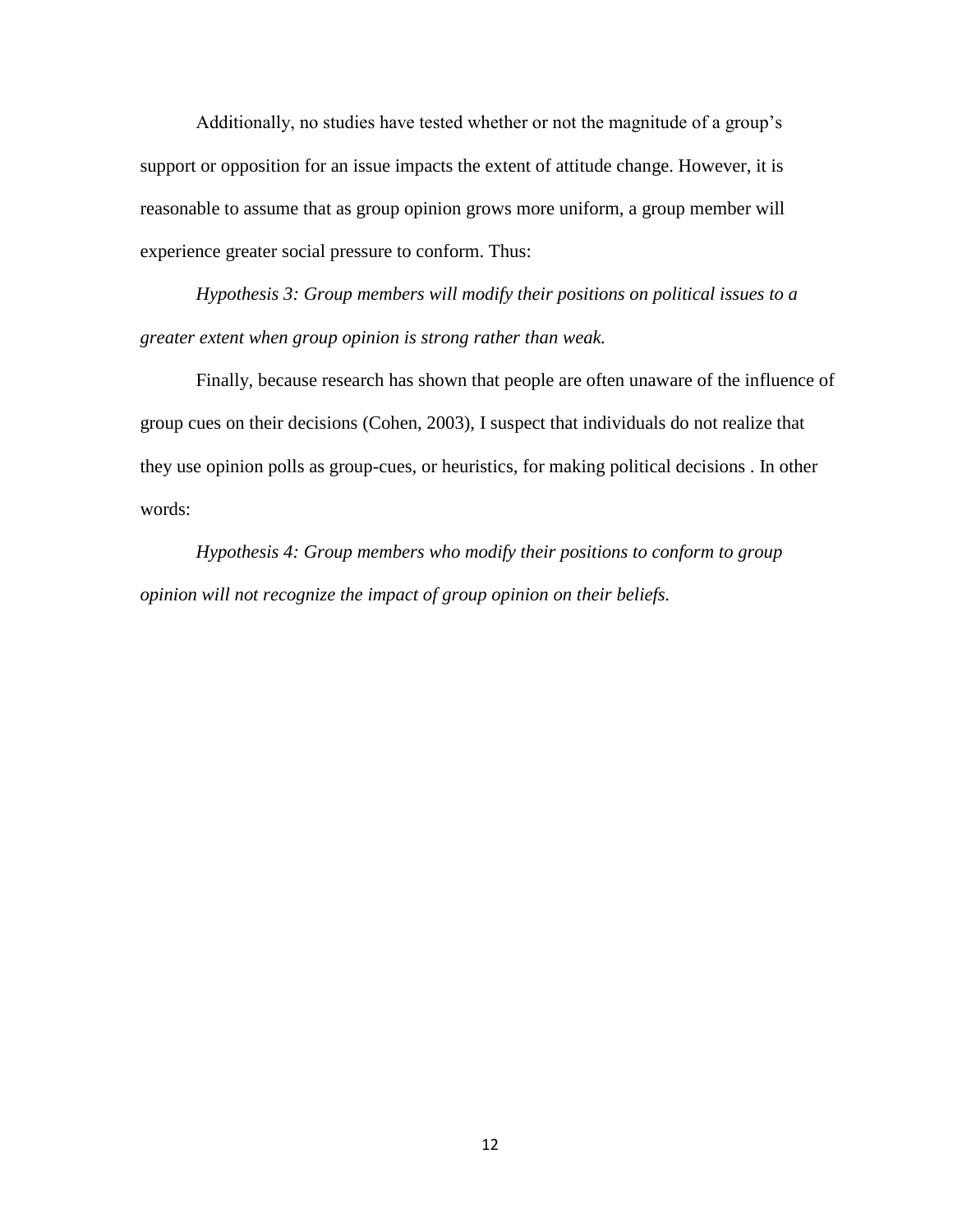#### **DESCRIPTION OF THE RESEARCH AND RESULTS**

### **Study 1**

#### **Data**

A total of 230 subjects were recruited on-line via Amazon's Mechanical Turk (MTurk), which is a web-based platform that allows researchers to pay subjects a nominal fee to perform basic tasks (for a more detailed description of this type of sample, see Berinsky, Huber, & Lenz, 2010; Paolacci & Ipeirrotis, 2010). As with other web-based samples, the data are skewed toward younger, White, liberal, Democratic respondents. Fiftyfive percent of subjects were male, and ages ranged from 18 to 75 years old (median age  $= 31$ ) years old). Eighty-five percent of respondents identified their race as White, 6% as Asian, 4% as African American, 4% as Latino, and the remaining subjects selected "Other." Thirtynine percent identified themselves as Democrats, 17% as Republicans, and 46% as Independents. A 5-point measure of ideological orientation revealed that 42% of the sample held liberal views, 41% moderate views, and 17% conservative views. Forty-eight percent of subjects reported that they had earned a bachelor's degree or higher. The sample includes respondents from 42 states and the District of Columbia.

#### **Procedure**

To test the effects of opinion polls on policy attitudes, I employed a between-subjects design, in which participants were randomly assigned to one of three experimental conditions. First, all subjects were asked to read a fictional news article about the Trans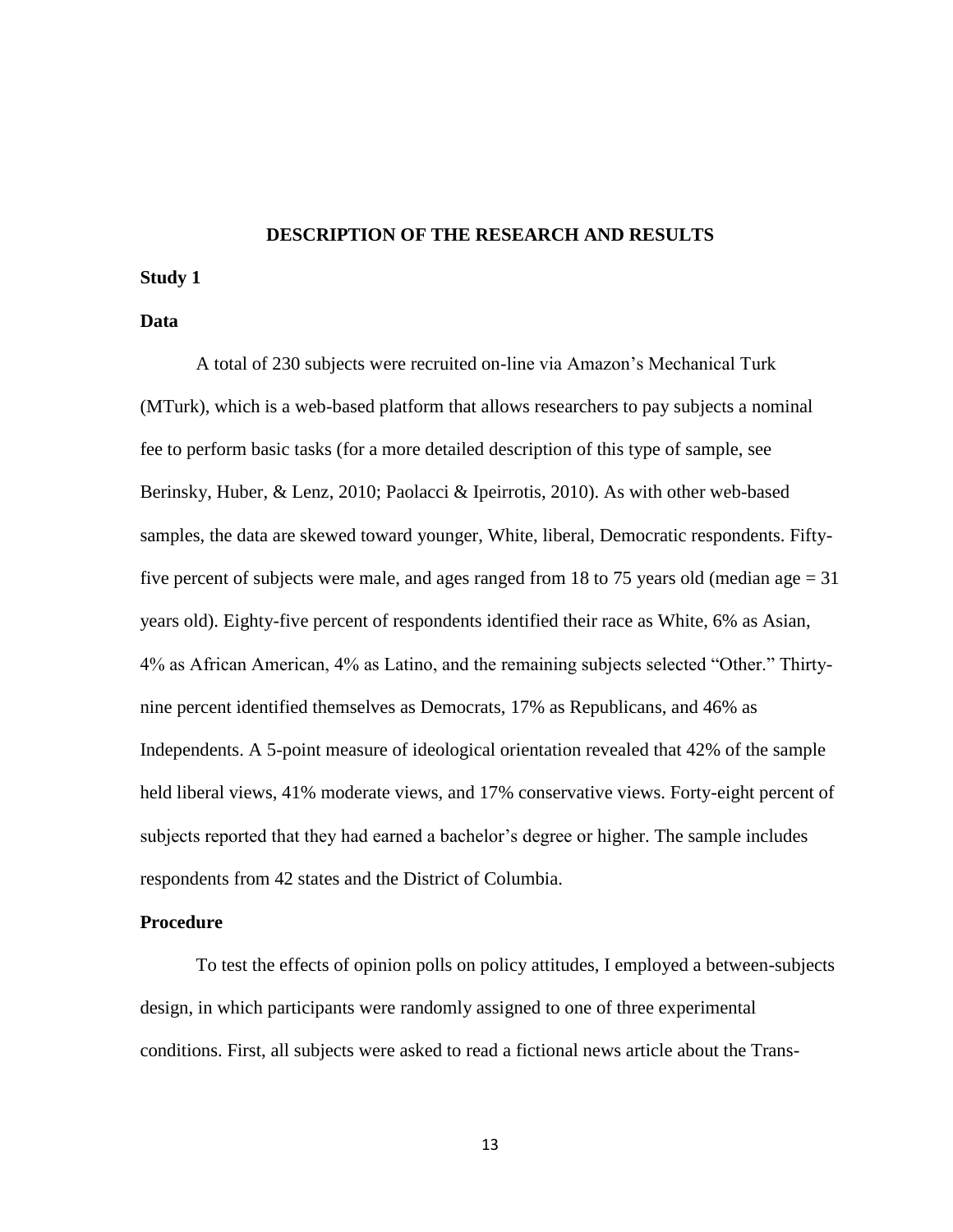Pacific Partnership (TPP), which is a multilateral free trade agreement between the U.S. and nine other Asian-Pacific countries (for the exact wording, see Appendix A). After reading a brief description of the TPP, subjects then read a series of arguments for and against the plan with the purpose of minimizing the ideological appeal of either side. In addition, the article highlighted the Congressional intra-party disagreement over the TPP, thus preventing subjects from deriving any party-based cues from the text. The first five paragraphs of the article were the same across all experimental groups; the sixth paragraph contained the key experimental manipulation describing the results of a recently conducted public opinion poll along with a graphical depiction of those results (except for those in the control condition).

The key experimental manipulation concerned the extent to which fellow Americans supported the TPP (e.g., a "slight majority," or 54%, vs. a "large majority," or 76%). After subjects in the treatment groups viewed the polling information, they completed a brief postarticle questionnaire designed to assess their support for the proposed free trade agreement. Subjects then answered a series of demographic questions regarding their age, gender, race, and citizenship status. Finally, they answered eight items designed to assess their political knowledge.

#### **Measures**

*Dependent variable.* The primary dependent variable is a three-item scale created to gauge subjects' attitudes toward the TPP. Subjects were asked: "Do you support or oppose the United States joining the Trans-Pacific Partnership?" The two remaining scale items were anchored by the following endpoints: 1) "very good idea" and "very bad idea," and 2) "very positive" and "very negative." The first item was measured on a five-point scale, and the two follow-up items were measured on seven-point scales. This created a composite index that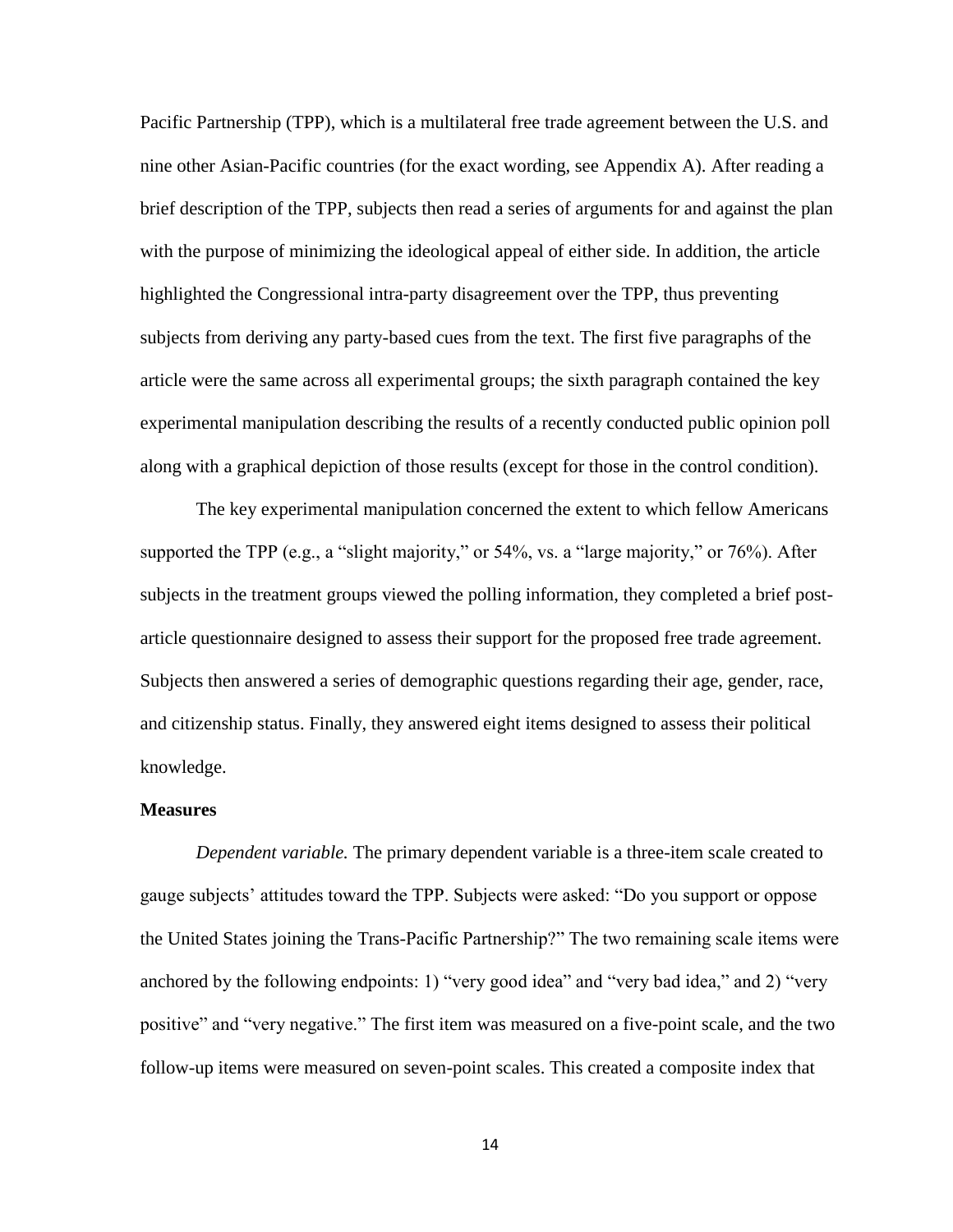could range from 3 (very negative attitudes toward the U.S. joining the TPP) to 19 (very positive attitudes). For ease of interpretation, the resulting variable was then rescaled from 0 to 1 ( $\alpha$  = 0.94,  $M = 0.52$ ,  $SD = 0.23$ ), as were all independent variables (except for age).

*Independent variables.* Subjects' self-reported partisanship and ideology were measured using 5-point scales  $(1 = \text{strong Republicans}; 1 = \text{very conservative})$ . Political knowledge was measured using eight general knowledge questions about politics  $(KR-20)$  $0.77, M = 0.65, SD = 0.28$ ). I also control for education (1=graduate degree), age, gender  $(1 = female)$ , and race  $(1 = non-White)$ .

#### **Results**

To test whether Americans respond to polling information from fellow Americans and whether these attitudes vary as a function of the size of the majority, I regressed support for the TPP on two experimental treatment dummy variables—respondents who received the poll that a slight majority (54%) of American support the TPP and the poll condition that a large majority (76%) of American support the TPP (the no-poll control condition serves as the reference category)—as well as my control variables. Looking at Table 1, I find no evidence of a bandwagon effect for either the slight majority condition ( $b = 0.00$ , *s.e.*  $= 0.04$ ,  $p > 0.95$ ) or the large majority condition ( $b = 0.03$ , *s.e.*  $= 0.04$ ,  $p > 0.40$ ). These null results reveal that the bandwagon effect does not seem to work for a large social group like Americans, nor does it matter whether the majority in support of the issue is slight or large. It is interesting that, unlike in the Canadian study (Clautier, Guay, & Nadeau, 1993), nationalist source cues were not enough to activate the bandwagon effect. This may be due to the relative homogeneity of the Canadian population as compared to that of the United States. In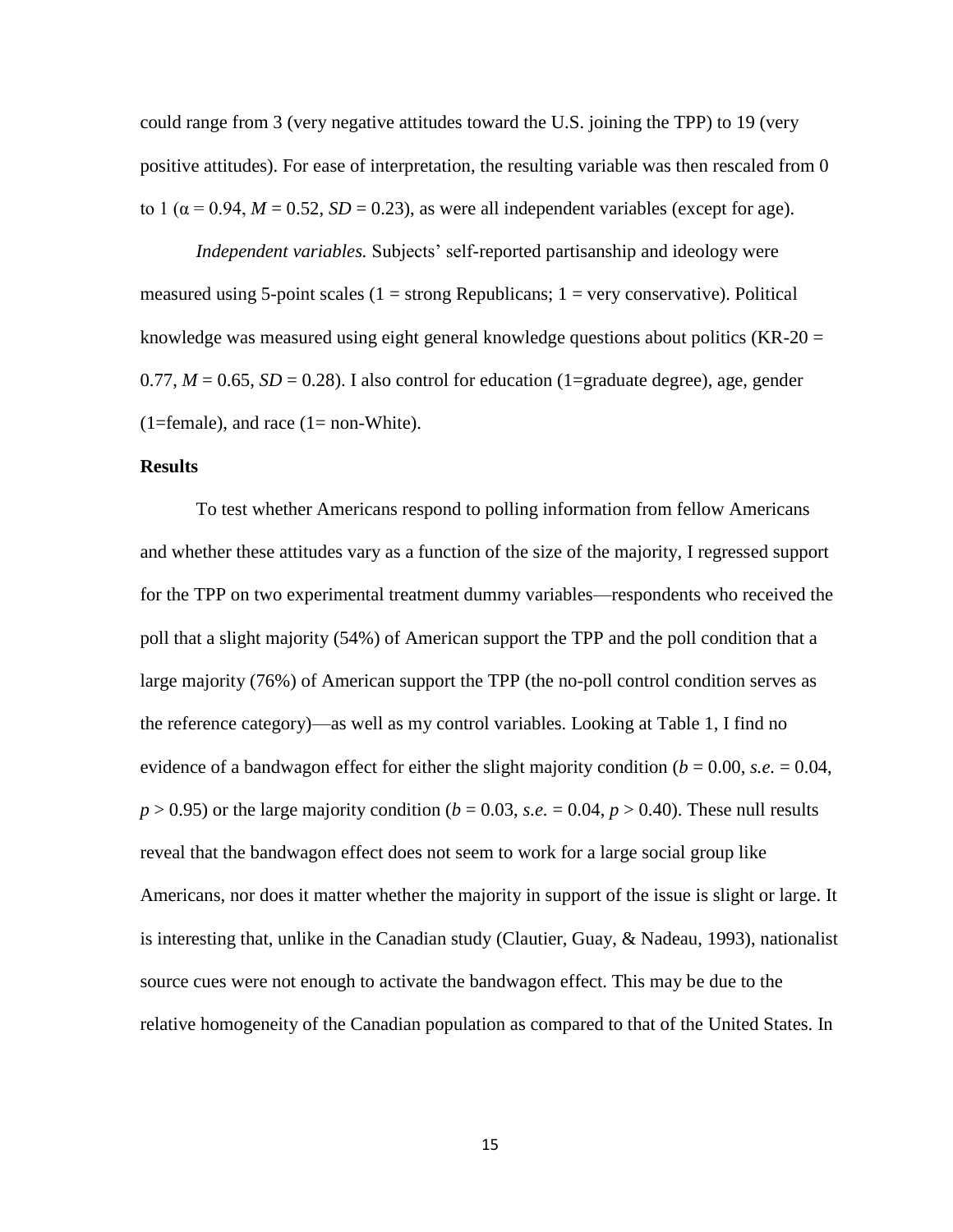other words, Canadian subjects may feel less social distance between themselves and "all Canadians" than American subjects feel between themselves and "all Americans."

#### **Study 2**

Study 1 allowed me to test the general bandwagon effect for a trade issue and a large social group such as Americans. However, polling information is often presented with more cohesive and politically relevant social groups such as Democrats and Republicans. Because I found no support for the bandwagon effect in the "Americans support" poll conditions in Study 1, I replaced those conditions with partisan support poll conditions in Study 2. This provided tests of hypothesis 2, that partisans will change their issue attitudes to conform to the attitudes of majority of their fellow partisans, and hypothesis 2a, that independents would not change their issue attitudes to conform to those of any partisan group. By splitting the partisan support poll conditions into two groups—one in which subjects received the opinions of a slight majority of partisans, and one in which subjects received the opinions of a strong majority of partisans—Study 2 also provided a test of hypothesis 3, that the strength of group opinion moderates the impact of the bandwagon effect.

### **Data**

A total of 302 adult subjects were recruited on-line via MTurk. Fifty-nine percent of subjects were male, and ages ranged from 18 to 83 years old (median age = 28 years old). Eighty-three percent of respondents identified their race as White, 8% as Asian, 4% as African American, 3% as Latino, and the remaining subjects selected "Other." Thirty-eight percent identified themselves as Democrats, 20% as Republicans, and 42% as Independents. Similarly, 46% of the sample held liberal views, 34% moderate views, and 20% conservative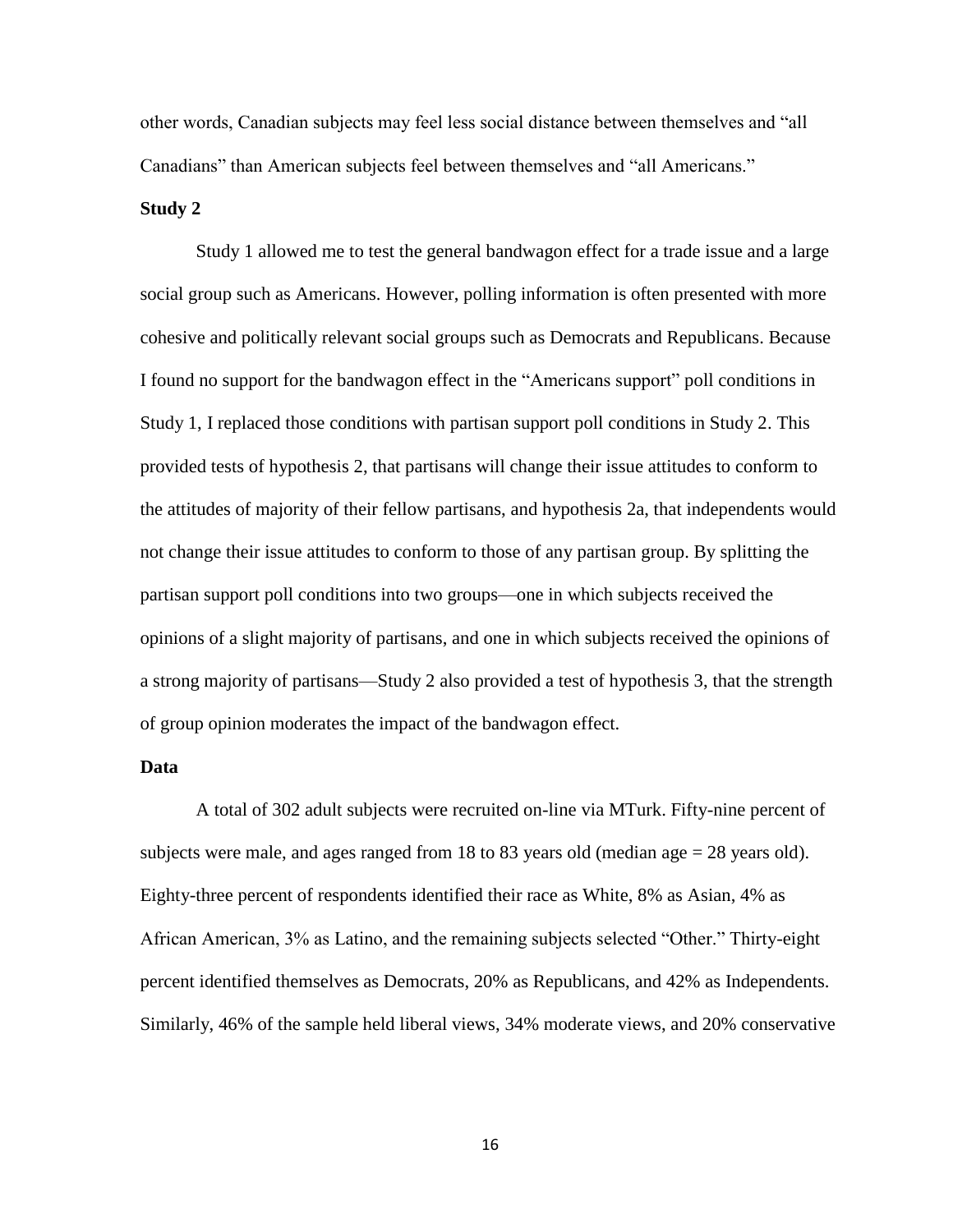views. Forty-one percent of subjects reported that they had earned a bachelor's degree or higher. The sample includes respondents from 43 states (including the District of Columbia). **Procedure**

Participants were randomly assigned to read one of four fictional news articles about the TPP (for the exact wording, see Appendix A). As in Study 1, the key experimental manipulation concerned the extent to which partisans (Democrats vs. Republicans) supported the TPP (e.g., a "slight majority," or 54%, vs. a "large majority," or 76%). After subjects in the treatment groups viewed the polling information, they completed a brief post-article questionnaire assessing their support for the proposed free trade agreement, as well as some demographic questions and political knowledge items.

#### **Measures**

*Dependent variable*. I used the same three-item dependent variable from Study 1. For ease of interpretation, the resulting variable was then rescaled from 0 to 1 ( $\alpha$  = 0.94, *M* = 0.56,  $SD = 0.21$ ), as were all independent variables (except for age).

*Independent variables***.** First, I created a social identity "match" dummy variable, which takes a value of 1 when there is a match between the partisan polling information and subjects' self-reported party identification. For example, a self-identified Democrat who received the polling information that Democrats supported the TPP would be assigned a value of 1. Mismatches serve as the reference category, which includes all self-identified Independents, since they never received a matching poll. Second, I created a dummy variable for the size of the partisan majority, for which a large majority (76%) was assigned a value of 1, and the slight majority (54%) serves as the reference category.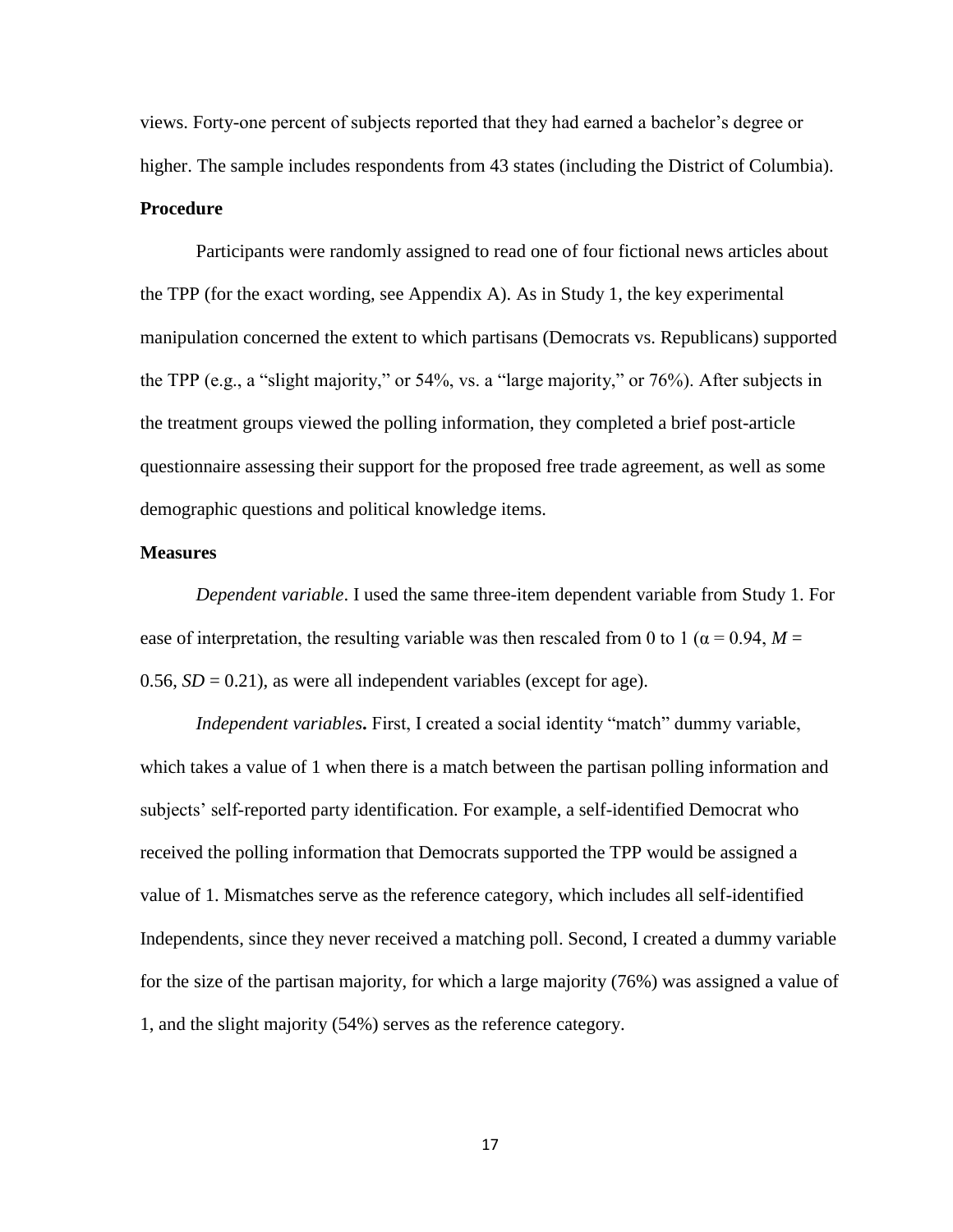As in Study 1, the models also include the same set of control variables: party identification (1 = strong Republicans), ideology (1 = very conservative), political knowledge  $(1 =$ high knowledge; KR-20 = 0.74,  $M = 0.64$ ,  $SD = 0.27$ ), education (1=graduate degree), age, gender (1=female), and race (1= non-White).

#### **Results**

To begin, I test the general partisan bandwagon effect by regressing support for the TPP on the partisan match dummy variable, as well as a set of control variables. Looking at Column 1, Table 2, I find a significant main effect for the match variable ( $b = 0.05$ , *s.e.*  $=$ 0.03,  $p < 0.05$ ), such that being in the matching poll condition increases support for the TPP. In other words, Democrats and Republicans were significantly swayed by the partisan source cues presented by the opinion polls.

Next, I test whether the partisan polling bandwagon effect varies as a function of the size of the in-group majority. To this end, I regressed support for the TPP on the partisan match and size of majority dummy variables, as well as their interaction and a set of control variables. A significant interaction would indicate that the size of the in-group majority does in fact moderate the social identity matching effect. Looking at the results presented in Column 2, Table 2, I find no evidence that the size of the in-group majority moderates the partisan bandwagon effect ( $b = 0.07$ , *s.e.*  $= 0.05$ ,  $p > 0.20$ ). This suggests that while partisans follow their group on political issues, the size of the majority is unimportant.

Interestingly, respondents appear completely unaware of the influence of partisan group cues from the public opinions polls. When asked to "briefly describe the most important reason why [they] believe that Congress should support or oppose the Trans-Pacific Partnership," only one of the 302 subjects acknowledged the influence of the opinion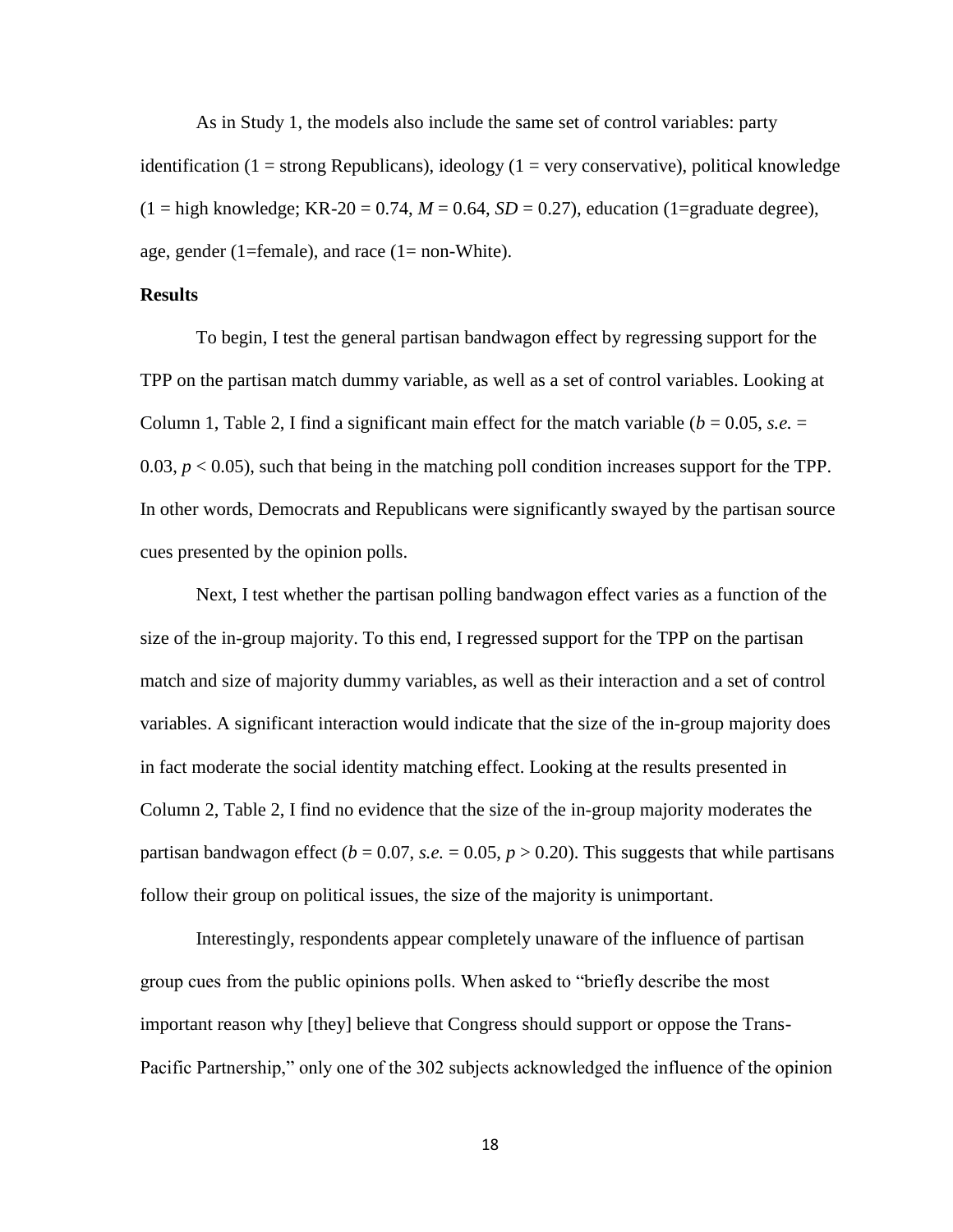poll stating: "I'm just so strongly inclined to agree with Democratic beliefs." Each of the remaining respondents claimed that his or her decision to support or oppose the TPP was based on some aspect of the arguments presented in the article. Thus, it is clear that the bandwagon effect went unnoticed by the vast majority of subjects.

#### **Study 3**

While Study 1 and Study 2 allowed me to test a number of hypotheses regarding the bandwagon effect's impact on public opinion, their somewhat complex designs ultimately undermined the statistical power of their results. Thus, I designed Study 3 as a more streamlined version of the experiment. As in Study 2, I eliminated the two "Americans support" conditions because the opinions of Americans elicited no bandwagon effect in Study 1. I also eliminated the "slight support" conditions from both the Republican and Democrat support polls as the strength of the opinion polls had no statistical impact on the bandwagon effect in Study 2 (hypothesis 3). Thus, Study 3 provided a streamlined and statistically powerful version of the previous studies, designed to replicate the findings of Study 2.

### **Data**

A total of 461 subjects were recruited on-line via MTurk. Fifty-seven percent of subjects were male, and ages ranged from 19 to 75 years old (median age = 29 years old). Eighty-three percent identified their ethnicity as White, 7% as Asian, 4% as African American, 4% as Latino, and 1% as "Other." Thirty-nine percent identified themselves as Democrats, 16% as Republicans, and 45% as Independents, while 48% of the sample held liberal views, 35% moderate views, and 18% conservative views. Twelve percent of subjects reported that high school was the highest level of education they had completed, while 41%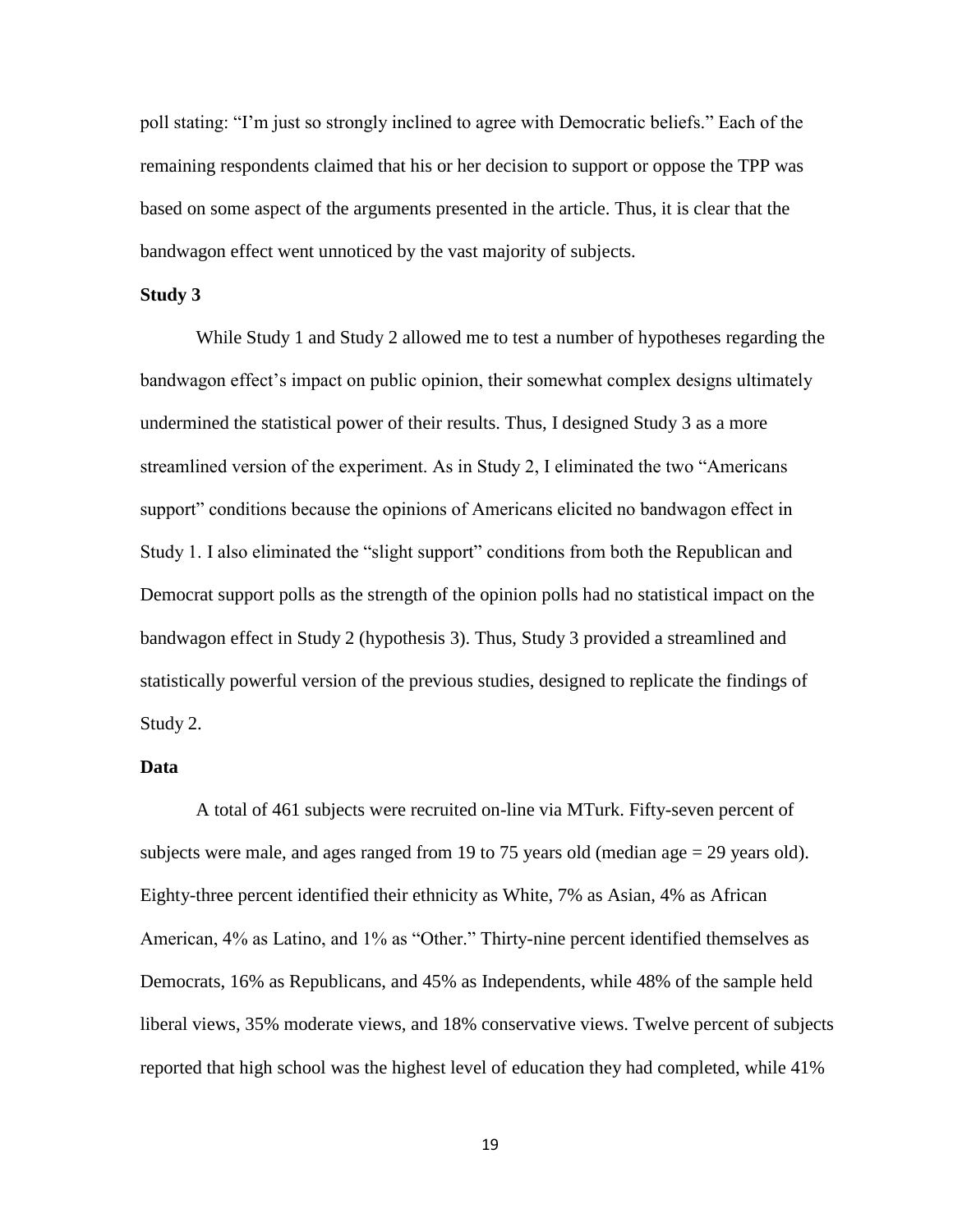had earned a bachelor's degree or higher. The sample includes respondents from 49 states (with the exception of Alaska) and the District of Columbia. In short, the demographic characteristics of the pool of subjects for Study 3 nearly mirrored that of the pools for Study 1 and Study 2.

#### **Procedure**

Because the size of the in-group majority did not moderate the bandwagon effect, subjects were randomly assigned to read one of three versions of the fictional TPP news article: 1) The "Democrat" polling condition shows that a majority (74%) of Democrats support the U.S. plan to join the TPP, while a majority of Republicans (71%) oppose it; 2) the "Republican" polling condition shows that a majority (74%) of Republicans support the US plan to join the TPP while a majority of Democrats (71%) do not; and 3) the control condition did not provide any polling information. After subjects viewed the polling information, they completed a post-article questionnaire nearly identical to that of Studies 1 and 2.

#### **Measures**

*Dependent variable.* I used the same three-item dependent variable from Study 1, with the exception that the support for TPP item was presented on a seven-point scale. For ease of interpretation, the resulting variable was then rescaled from 0 to 1 ( $\alpha$  = 0.95, *M* = 0.53,  $SD = 0.24$ ), as were all independent variables (except for age).

*Independent variables.* As an alternative measure of social identity, I created a differenced feeling thermometer rating toward the parties (each on a scale from 0 to 10), so that positive scores indicated favorable responses toward Republicans. The resulting variable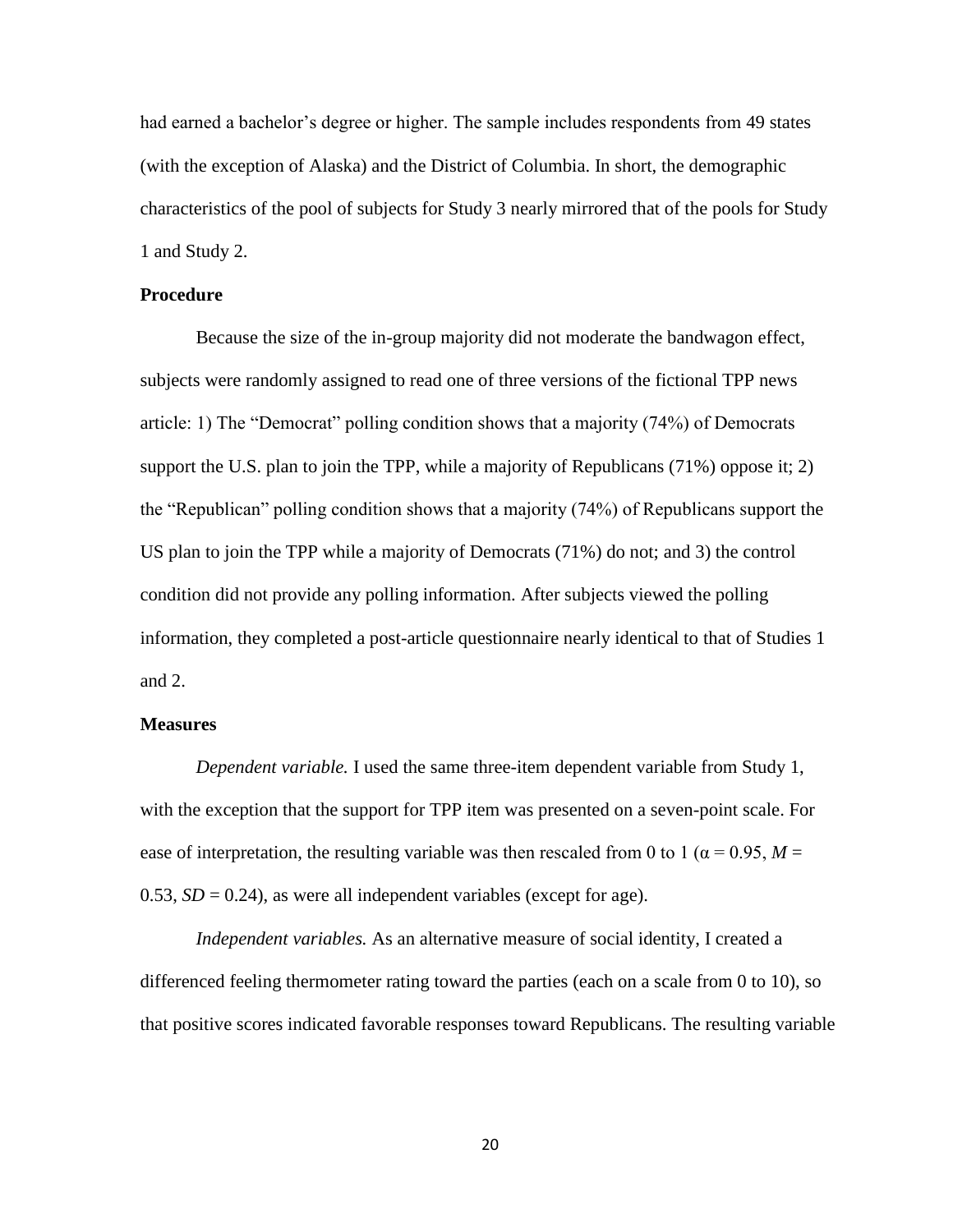was recoded from 0 to 1, with 1 indicating extremely favorable feelings toward Republicans. This measure should provide a more nuanced assessment of subjects' partisanship.

As in Studies 1 and 2, the models also include the same set of control variables: party identification (1 = strong Republicans), ideology (1 = very conservative), political knowledge  $(1 =$ high knowledge; KR-20 = 0.73,  $M = 0.66$ ,  $SD = 0.27$ ), education (1=graduate degree), age, gender (1=female), and race (1= non-White).

### **Results**

To test whether partisan source cues moderate the polling bandwagon effect, I regressed support for the TPP on the poll condition dummy variables (the Democratic poll condition serves as the reference category), social identification—either party identification (Model 1) or feeling thermometer ratings (Model 2)— as well as the interactions of poll conditions and social identification, plus demographic control variables. A significant interaction would indicate that there is a partisan bandwagon effect. Looking at the results presented in Column 1, Table 3, I find a significant interaction for self-identified partisans in the Republican poll condition,  $b = 0.45$ , s.e.  $= 0.14$ ,  $p < 0.01$ , as well as a marginally significant interaction for those in the control condition,  $b = 0.25$ , *s.e.*  $= 0.13$ ,  $p < 0.10$ . When substituting the differenced feeling thermometer ratings for party identification, the results remain robust: The results presented in Column 2, Table 3 reveal significant interactions for those in the Republican poll condition,  $b = 0.53$ , s.e.  $= 0.15$ ,  $p < 0.01$ , as well as a marginally significant interaction for those in the control condition,  $b = 0.35$ , *s.e.*  $= 0.15$ ,  $p < 0.05$ .

To explicate these results further, I calculated predicted values of support for the TPP by poll condition and party identification (see Table 4) and differenced feeling thermometer ratings (see Table 5). Figure 1 (TPP support by poll condition and party identification) and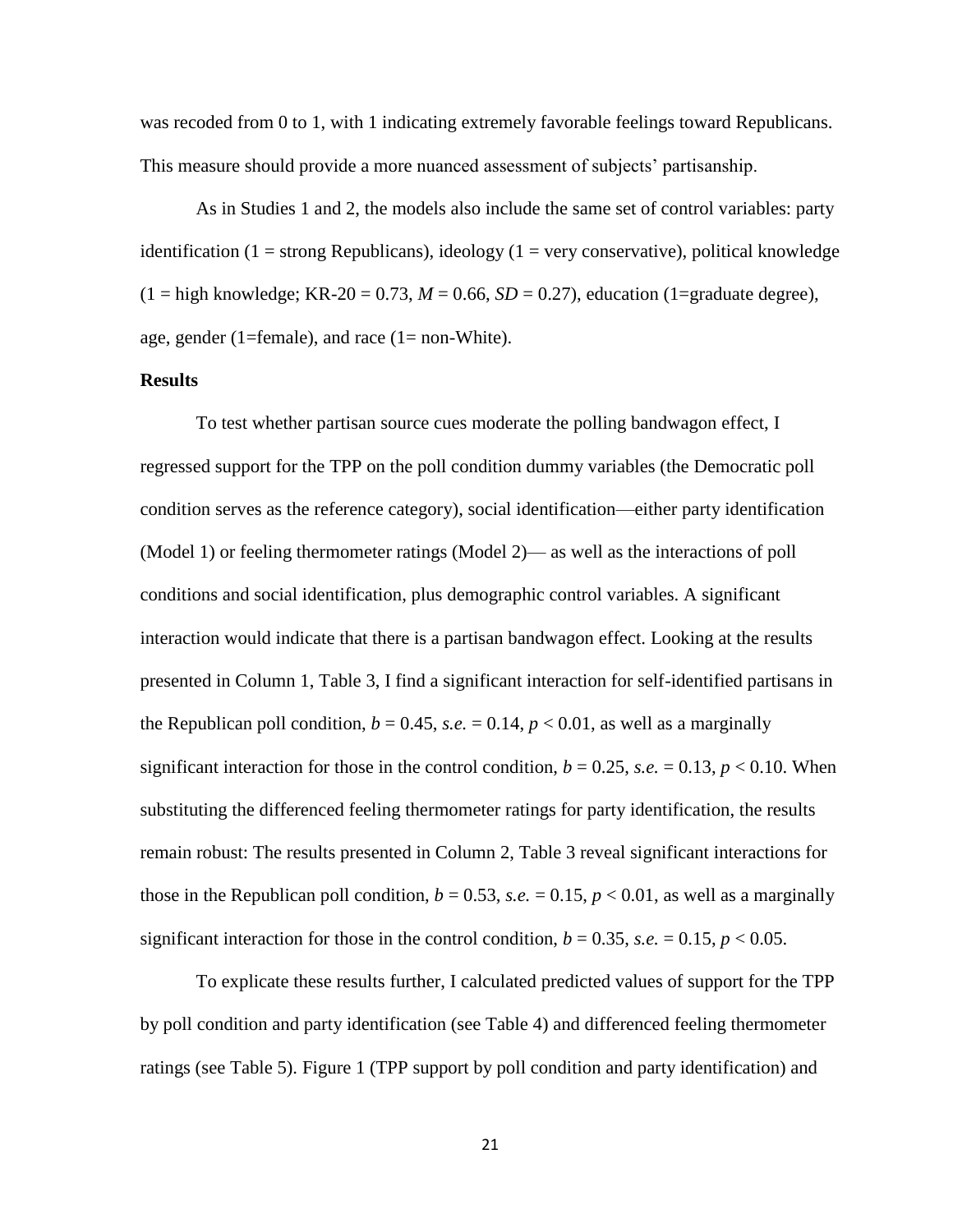figure 2 (TPP support by poll condition and differenced feeling thermometer ratings) visually illustrate my findings. Perhaps the most interesting result of the analysis is that, for both Democrats and Republicans, nearly all of the statistical power of the bandwagon effect is in the negative direction—that is, partisans appear to be "jumping off" the bandwagon when their preferred group does not support the issue. In order to test the directionality of the bandwagon effect, I conducted simple slope analyses on the results of both models. For Republicans, there are no significant differences in the predicted values of TPP support between the Republican Poll and control conditions in either model (in Model 1, *p* > 0.30; in Model 2,  $p > 030$ ). However, when there is a mismatch in social identity, there are significant differences between the Democratic Poll and control conditions (in Model 1, *p* < 0.05; in Model 2,  $p < 0.01$ ), and the Republican Poll and Democratic Poll conditions (in Model 1,  $p <$ 0.01; in Model 2, *p* < 0.01).

Likewise, for Democrats, there are no significant differences in the predicted values of supporting the TPP between the Democratic Poll and control conditions (in Model 1 *p* > 0.20; in Model 2, a marginally significant difference of  $p < 0.10$  exists). Once again, however, when there is a social identity mismatch, there are significant differences between the Republican Poll and control conditions (in Model 1  $p < 0.01$ ; in Model 2,  $p < 0.001$ ). These results suggest that partisans are much more susceptible to source cues in opinion polls showing that their *out-group supports* an issue and their in-group opposes it than if their ingroup supports a measure and their out-group opposes it. In other words, partisans are much more likely to jump off the bandwagon with their fellow partisans to oppose a measure than to jump on the bandwagon with their fellow partisans to support it.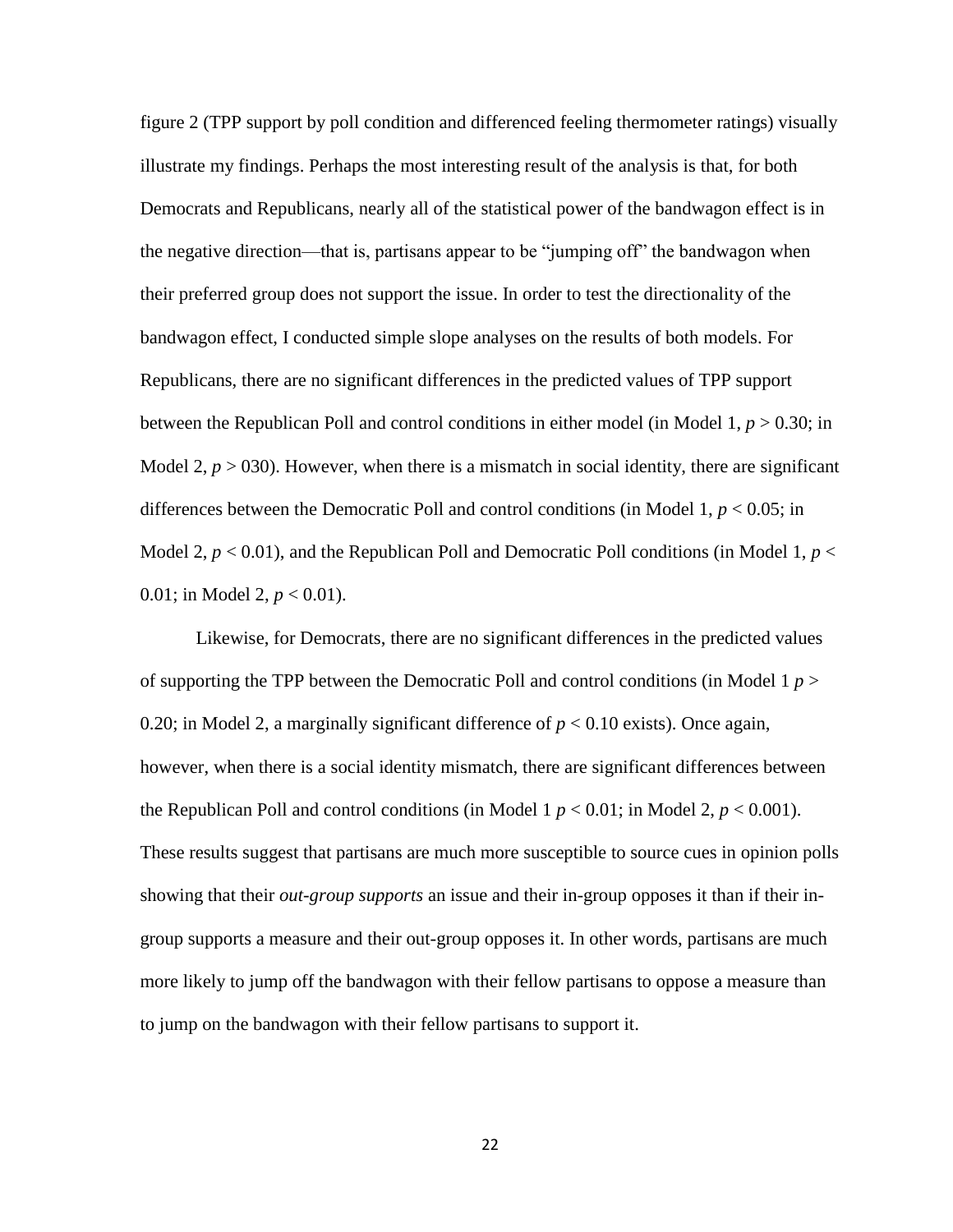Once again, respondents are completely unaware of the influence of partisan group cues provided by public opinion polls. Only two of the 461 subjects acknowledged any influence of the polling information on their political attitudes. One declared: "It must be a good idea to join it if Republicans oppose it;" the other claimed: "Because only 29% of the Republicans want it. I agree with the 71% of Republicans who oppose. So I oppose, too." Similar to the Study 2, each of the remaining respondents claimed that his or her decision to support or oppose the TPP was based on some aspect of the arguments presented in the article. Thus, Study 2 provides clear support for the hypothesis that, while people often base their political attitudes on the reported attitudes of like-minded others, they do not recognize that they do so. In other words, people believe that they form attitudes based on logical reasoning when, in fact, they form attitudes based on their need to reinforce their own social identities. Combined, the results of both studies show that only 0.3% of subjects recognize the impact of the bandwagon effect.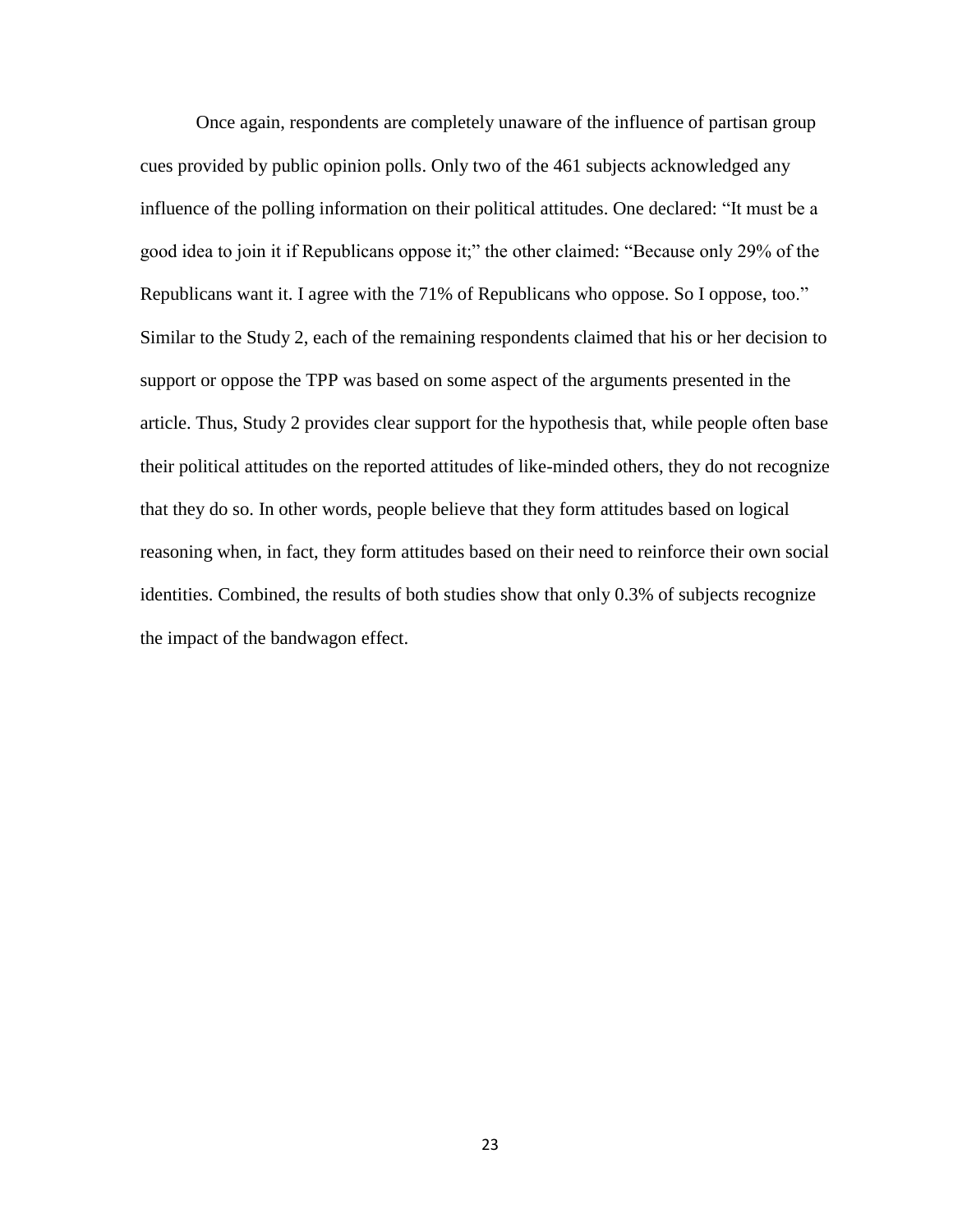#### **DISCUSSION AND CONCLUSION**

Recently, public opinion polls have become a staple of political news coverage. Radio and television programs, newspapers, magazines, and internet sites conduct polls and report their results literally around the clock. Members of the public often assume that these polls are scientific, unbiased, and accurate, and use them to shape their perceptions of general public opinion. For over 50 years, however, political scholars have openly worried about the accuracy of the polls reported by the media. The recent increase in the polarization of the news media has exacerbated those worries, as media outlets seeking to promote specific political agendas can attempt to manipulate public opinion by selecting which polls to ignore and which polls to disseminate. This research sought to investigate the potential negative effects of public opinion polls. Specifically, it asked: Do polls influence public opinion?

The tendency for individuals to change their political attitudes to conform to the majority of public opinion is known as the "bandwagon effect." Psychologically, the bandwagon effect works by activating an individual's desire to reinforce his or her social identity. Social identity theory and self-categorization theory explain that people seek to forge identities based on solidarity rather than alienation. The act of conforming to a group's norms or beliefs (i.e., altering one's attitude toward a political issue to conform to the majority of group members) leads to an increase in self-esteem, a feeling of belonging, and a sense of meaning in an otherwise meaningless world.

Only two previous studies have tested the impact of the bandwagon effect in the context of political attitudes. A Canadian study that presented subjects with the opinions of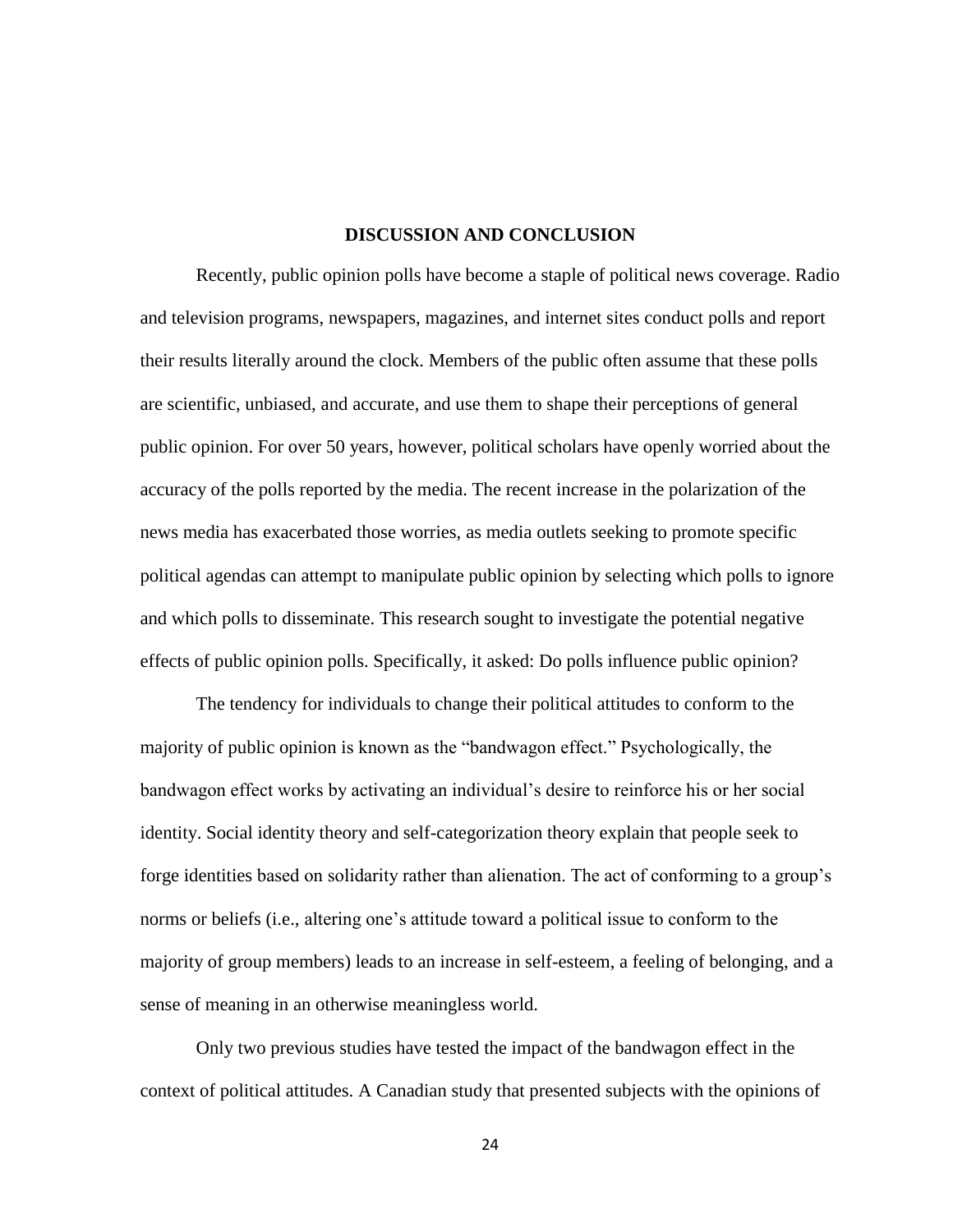"fellow Canadians" found strong support for the bandwagon effect, while a Belgium study that presented subjects with opinions of "others" found none. Unfortunately, while each study tested the extent to which public opinion moves public attitudes, neither study investigated the psychological mechanisms underlying the bandwagon effect. Within the contexts of social identity theory and self-categorization theory, the seemingly contradictory results are not contradictory at all. Rather, they support the linkage between the psychological theories and the bandwagon effect. In short, social identity theory and selfcategorization theory explain why Canadian subjects would adjust their attitudes to conform to those of fellow Canadians, while Belgium subjects would not adjust their attitudes to conform to those of nondescript others.

In this research, I attempted to reconcile the seemingly contradictory findings of those two previous studies by designing and conducting three experiments that investigated the impact of the bandwagon effect in varying contexts of social identity. In each study, I presented subjects with an article describing the debate over the Trans Pacific Partnership, a new complex issue, and manipulated both the strength and sources of opinion data that subjects received.

Study 1 returned mixed support for my hypotheses. Unexpectedly, the bandwagon effect had no significant impact on subjects who received polling information about the opinions of Americans. However, the bandwagon effect did have a significant impact on both Democrats and Republicans who received partisan polling information. The difference between the American and partisan poll conditions underscores the vital role of social identity as a moderator of the bandwagon effect. As opposed to Canadians, who moderated their issue positions in order to conform to those of other Canadians, Americans may feel far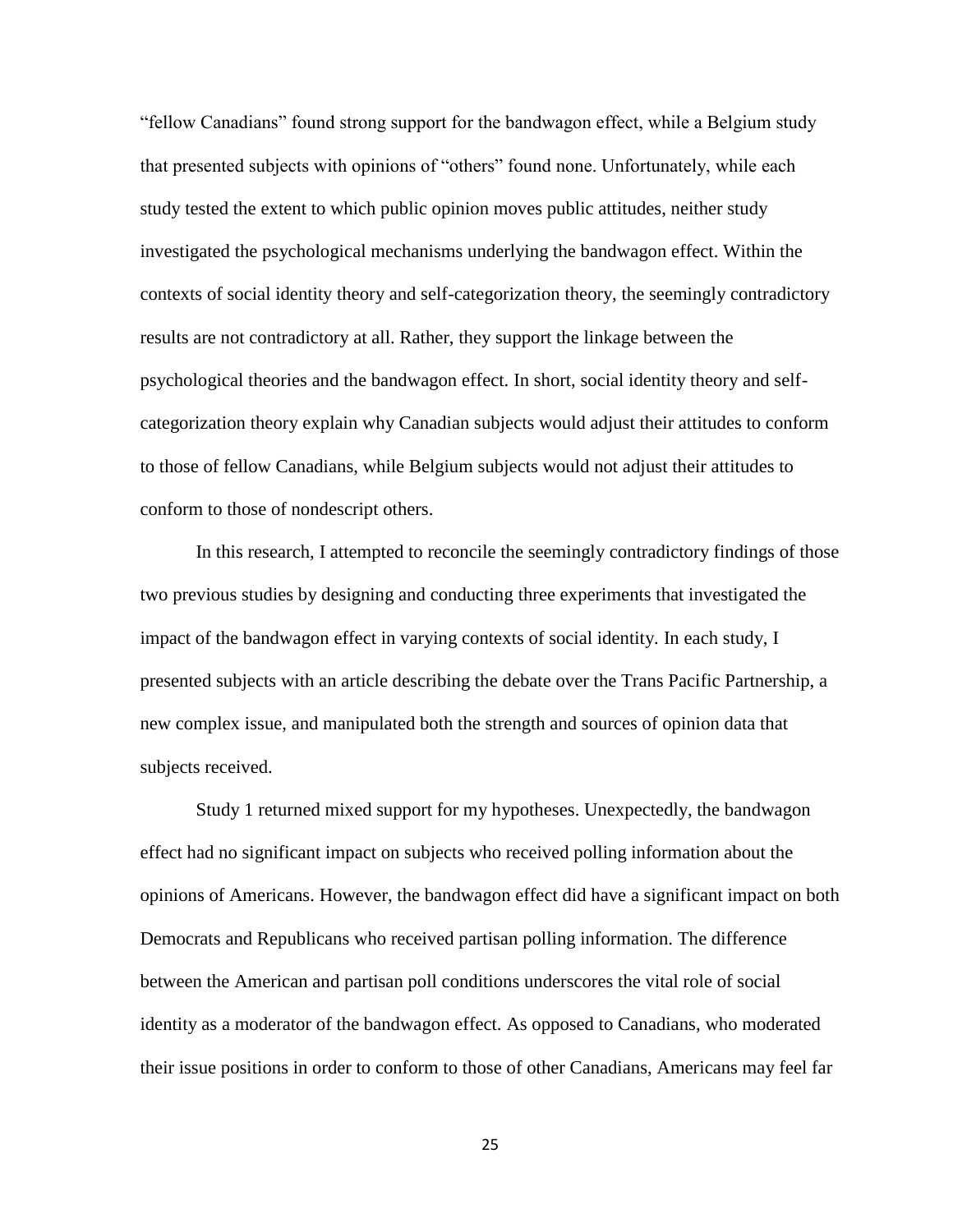enough removed from other Americans that they exhibit no desire to conform to national opinion. However, when polling data reflect the opinions of a much more intimate group, fellow partisans, Americans do change their issue attitudes. The fact that self-described political independents did not experience the bandwagon effect in either partisan poll condition provides further support for the linkage between social identity and the bandwagon effect. Like the subjects in the Belgium study who received the opinions of nondescript "others," independent subjects in this study felt no desire to conform to the opinions of groups with which they do not identify.

Interestingly, contrary to my third hypothesis, the strength of partisan support revealed by the polling data does not moderate the impact of the bandwagon effect. Polls showing the issue preferences of a strong majority of partisans did not affect subjects' issue positions any more than those showing the preferences of a slight majority of partisans. In other words, partisan subjects tended to conform to the majority position of their own party, regardless of the strength of that majority. Finally, an open-ended item that asked subjects why they chose to support or oppose the TPP revealed that the vast majority of subjects did not recognize the impact of the bandwagon effect.

I conducted Study 2 with an eye toward replicating the results of Study 1 and strengthening the statistical power of my results. As the strength of public opinion presented in opinion polls did not significantly impact the bandwagon effect, and as the American condition did not elicit a bandwagon effect, I streamlined the design of the study by separating subjects into only three treatment conditions and focusing on the three hypotheses that found support in Study 1. The streamlined design provided strong statistical support for each of the three hypotheses. Partisans felt the impact of the bandwagon effect and altered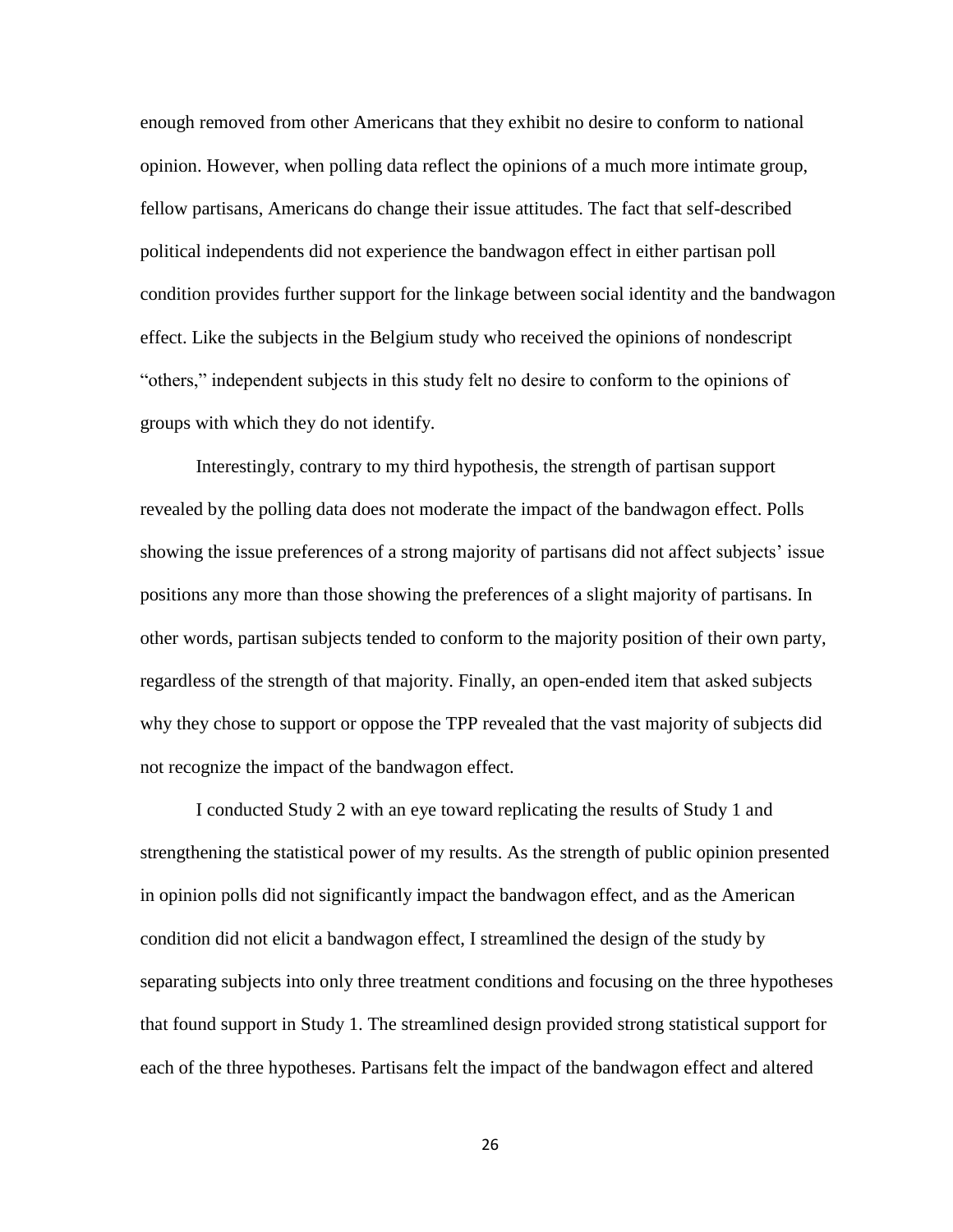their attitudes to conform to those of other partisans; independents did not feel the impact of the bandwagon effect; and only two of the 461 subjects stated that they based their decisions to support or oppose the TPP on the basis of the polling data. In short, partisans do use polls as heuristics, but they do so unknowingly. Although they believe that they form their issue attitudes based on logical and somewhat objective analyses of the merits of an issue, they actually form those attitudes out of a need to conform to the attitudes of their fellow partisans. Interestingly, almost all of the statistical power was generated by polls revealing in-group opposition and out-group support for the TPP. This suggests that, rather than jumping on the bandwagon, partisans are much more inclined to jump off.

While this research establishes the link between the bandwagon effect and social identity, particularly in the context of partisan in-groups, its relatively limited scope leaves many questions unanswered. Specifically, does the bandwagon effect impact the issue positions of members of racial, religious, or ethnic groups in the same way that it impacts political partisans? The difference in the results returned by the American poll and partisan poll conditions suggests that some intimacy threshold must be met in order to activate the bandwagon effect. Does that threshold have to do with the perceived size of an in-group or its relative uniformity? Moreover, this research design did not present subjects in the American poll condition with the opposing views of a perceived out-group. Previous research has shown that the presence of an out-group increases an individual's desire to conform to the social norms of his or her in-group (Cohen, 2003). The null results returned by the two American conditions, therefore, could be artifacts of the experimental design. Future studies should investigate this by providing Americans with an out-group poll. Moreover, this research design tested the bandwagon effect's impact in the context of a new issue that did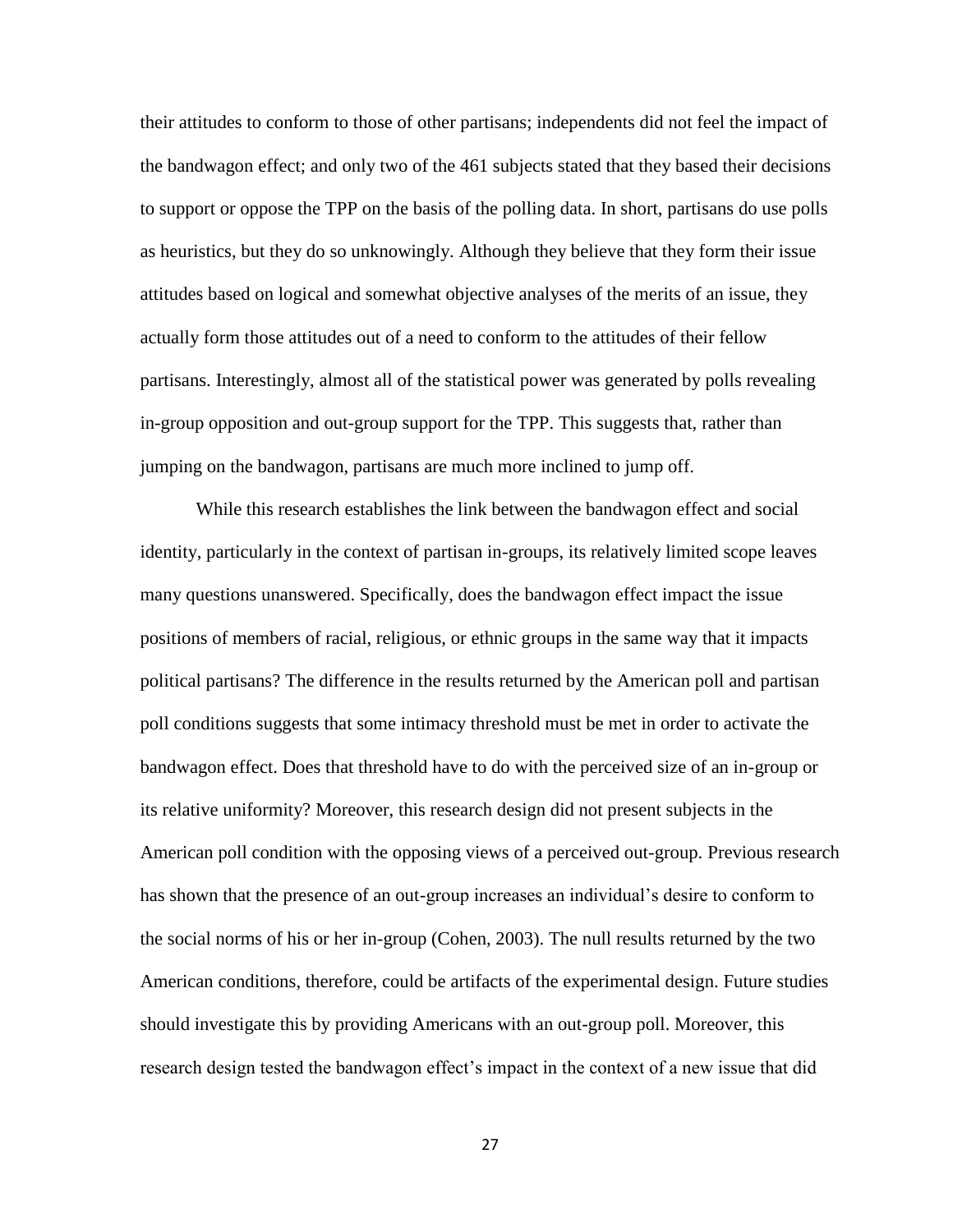not fall neatly along partisan lines. Future research should investigate the bandwagon effect in the context of issues for which partisans have clearly established preferences. It may also be interesting to examine the bandwagon effect in the context of facts as opposed to issue preferences. Often in today's news environment, polls reflect the public's opinion on basic facts (the science behind global warming; the percentage of the federal budget devoted to welfare, etc.). Might the opinions of a perceived in-group alter an individual's perception of basic facts? Continuing studies should investigate the nature of polls as presented in today's partisan news environment. A content analysis of the news media would reveal the types of groups typically represented by polling numbers.

Finally, many political scholars tend to criticize this type of experimental approach for its inability to test the lasting effects of the experimental manipulation. However, I believe that this issue is particularly well-suited for such a design. First, the importance of the initial news frame of an issue has been well documented. Once people—partisans in particular—establish a position on an issue, reframing is often extremely difficult (Entman 2004; Kuklinski, Quirk, Jerit, Schweider, & Rich, 2000). Moreover, because the 24-hour news cycle continually repeats itself, viewers are typically exposed to the same polling data multiple times a day. Such repeated exposure should increase the durability of the bandwagon effect. Finally, the very nature of the findings highlights the importance of the first opinion poll to which partisans are exposed. As more and more individuals see polls revealing in-group partisan beliefs, they will modify their own issue positions to conform to those beliefs. Future polls, in turn, will reflect that modification.

In today's highly-partisan and poll-driven media environment, the results of this study on the bandwagon effect hold dire implications for the function of America's representative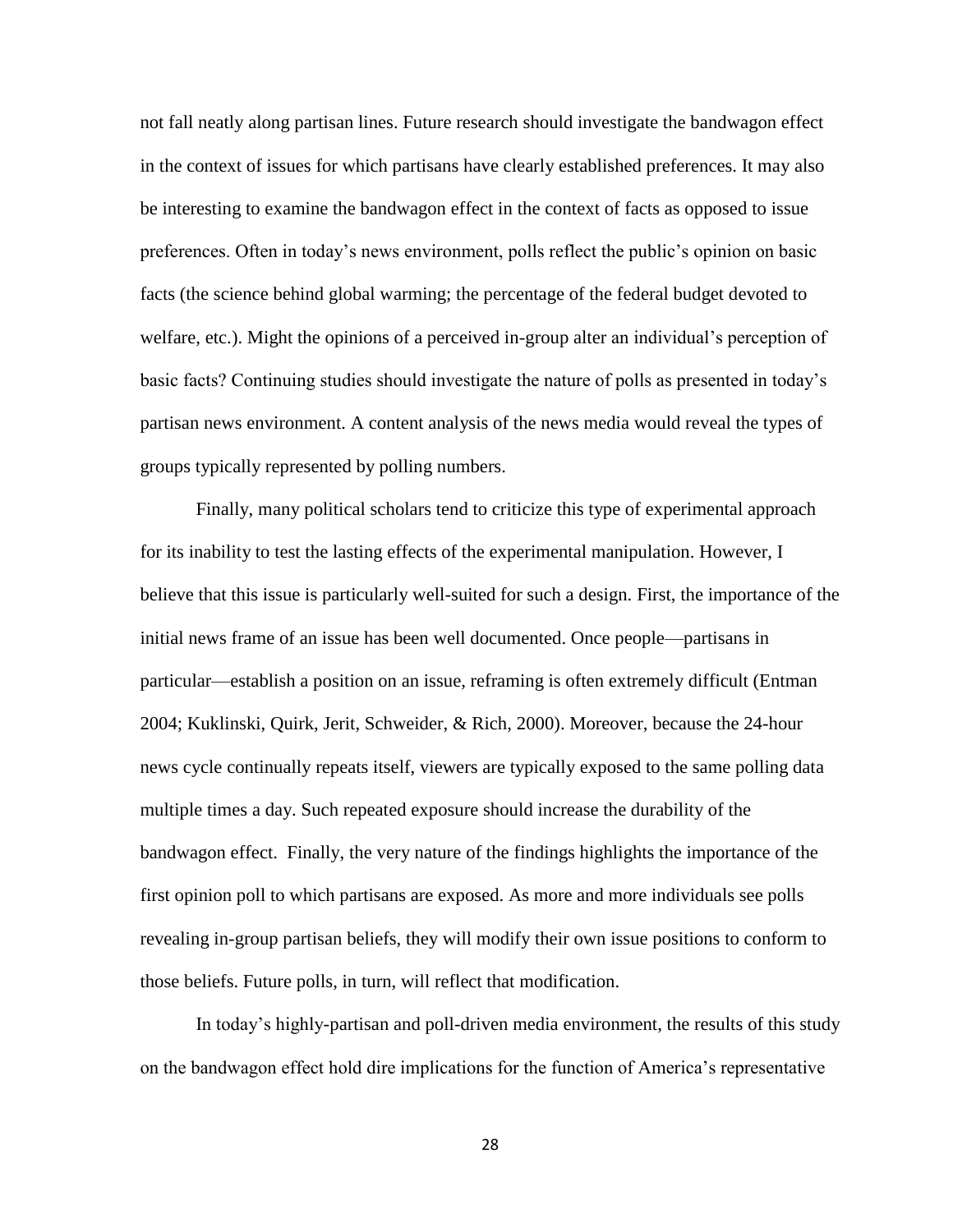democracy. Researchers have demonstrated that public opinion drives public policy. Ironically, the very same polls that influence public opinion also influence the actions of political elites, who use them to derive a general sense of the public's attitude toward specific issues and policies. If polls do, in fact, influence public opinion as this study suggests, then they represent much more than pieces of objective information; they represent a crucial cog in a rather insidious cycle in which polls alter future polls and, in turn, influence policymakers.

Finally, perhaps the most meaningful implication of this research is what it suggests about our typical approach to campaign-driven representative politics. A number of studies have already shown that people are rarely persuaded to change their existing attitudes or beliefs solely by a logical presentation of the merits of an issue (Cohen, 2003; Westen, 2007). If, as this study suggests, people change their attitudes to strengthen their group identity, then political persuasion is much more about crafting a positive group identity than debating issue particulars. In short, political parties should focus primarily on clarifying and strengthening their own brand names. The best way to attract Independents, those frequently sought "persuadable voters," may not be to identify and take positions on wedge issues; rather, it may be about providing a positive group identity with which Independents want to identify.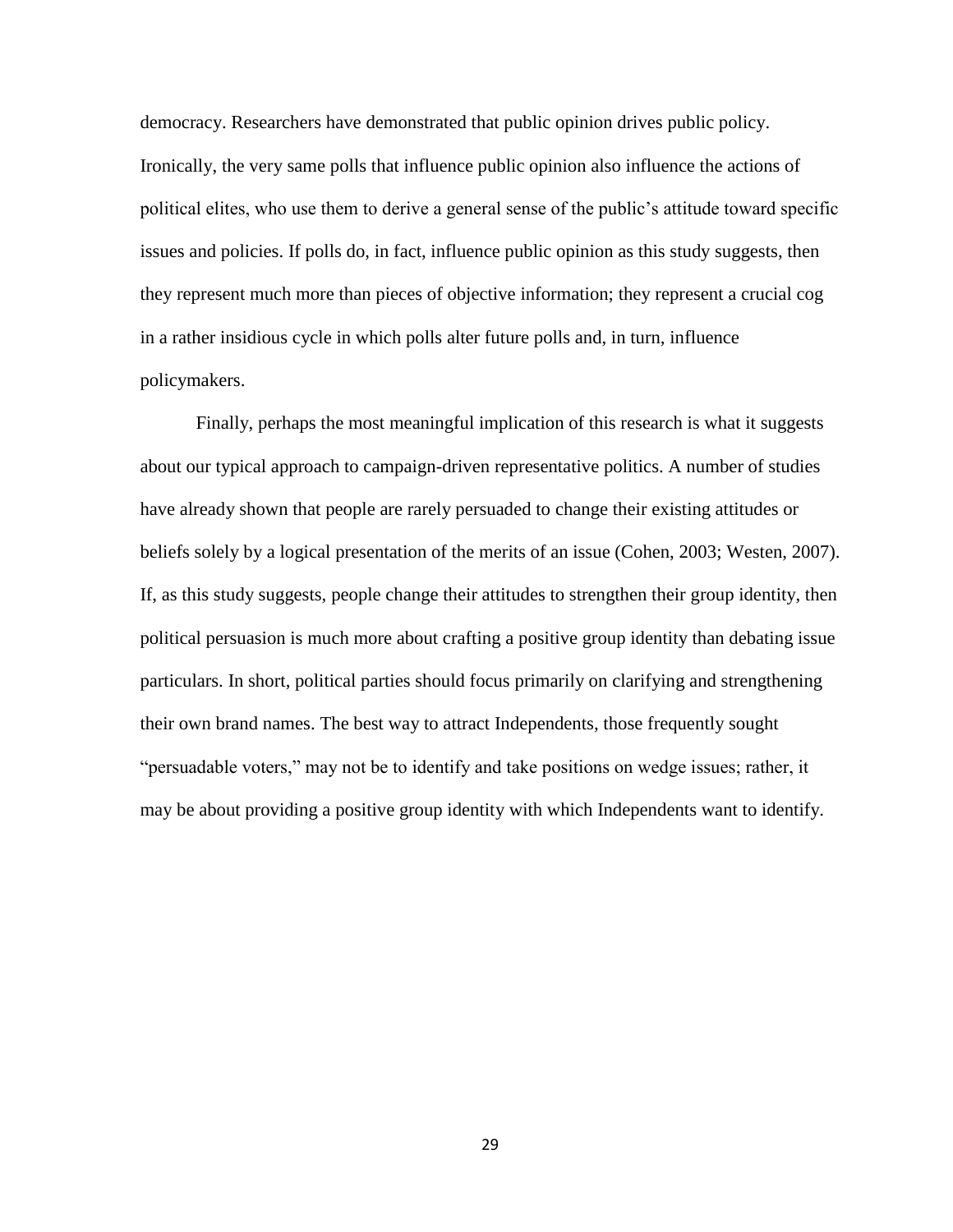#### **REFERENCES**

- Abramowitz, A. I., & Saunders, K. L. (2008). Is polarization a myth? *Journal of Politics. 70* 542-55.
- Ansolabehere, S., & S. Iyengar. (1994). Of horseshoes and horse races: Experimental studies of the impact of poll results on electoral behavior. *Political Communication. 11 (4)* 413–30.
- Baldassarri, D., & Gelman, A. (2008). Partisans without constraint: Political polarization and trends in American public opinion. *American Journal of Sociology. 114* 408-46.
- Bartels, L. M. (1985). Expectations and preferences in presidential nominating campaigns. *American Political Science Review*. *79* 804-815.
- Bartels, L. M. (1987). Candidate choice and the dynamics of the presidential nominating process. *American Journal of Political Science*. *81* 1-30.
- Bartels, L. M. (1988). *Presidential primaries and the dynamics of public choice*. Princeton, NJ: Princeton University Press.
- Bartels, L. M. (2008). *Unequal democracy: The political economy of the new Gilded Age.* Princeton, NJ.: Princeton University Press.
- Baumgartner, F. R., Berry, J. M., Hojnacki, M., Kimball, D. C., & Leech, B. L. (2009). *Lobbying and policy change: Who wins, who loses, and why.* Chicago: University of Chicago Press.
- Beniger, J. R. (1976). Winning the presidential nomination: National polls and state primary elections, 1936-1972. *Public Opinion Quarterly. 40* 22-38.
- Berinsky, A.J., Huber, G.A., & Lenz, G.S. (2010). *Using Mechanical Turk as a Subject Recruitment Tool for Experimental Research*. Manuscript submitted for publication.
- Bernays, E. L. (1945). Attitude polls—servants or masters? *Political Opinion Quarterly. 9* 264-268B.
- Blanton, D. (2010). Fox News poll: 55% oppose health care reform. Retrieved from www.foxnews.com/politics/2010/03/18/fox-news-poll-oppose-health-care-reform.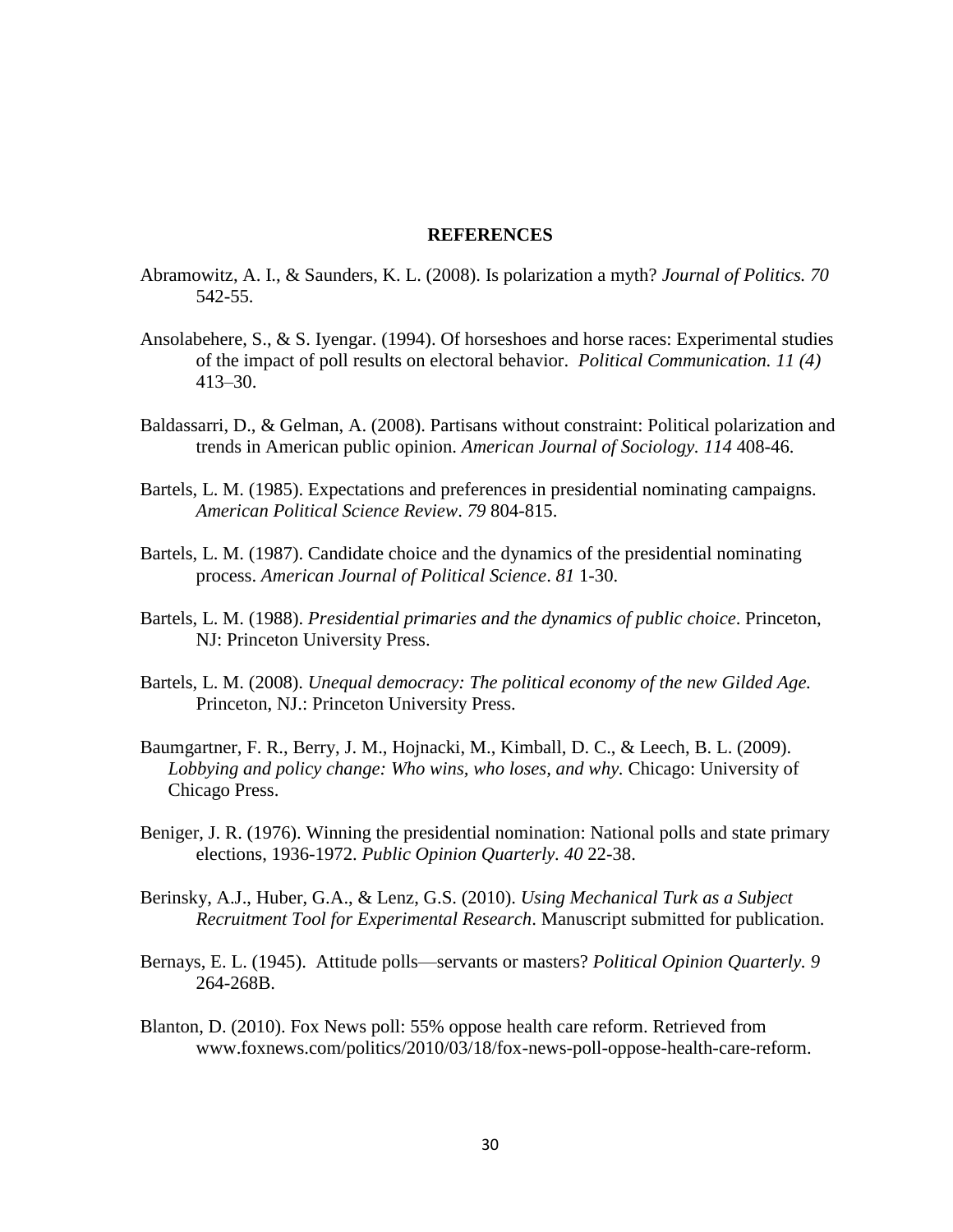- Brewer, M. D. (2005). The rise of partisanship and the expansion of partisan conflict within the American electorate. *Political Research Quarterly. 58* 219-30.
- Burstein, P. (2003). The impact of public opinion on public policy: A review and an agenda. *Political Research Quarterly. 56* 29-40.
- Campbell, A., Converse, P. E., Miller, W. E., & Stokes, D. E. (1960). *The American voter.*  New York, NY: Wiley.
- Cantril, A.H. (1980). *Polling on the issues*. Cabin John, MD: Seven Locks Press.
- Carmines, E. G., & Kuklinski, J. H. (1990). Incentives, opportunities, and the logic of public opinion in American political representation. In *Information and democratic processes*, eds. Ferejohn, J. A., & Kuklinski, J. H. Urbana: University of Illinois Press.
- Ceci, S. J., & Kain, E. L. (1982). Jumping on the bandwagon with the underdog: Impact of attitude polls on polling behavior. *Public Opinion Quarterly 46 (2)* 228–42.
- Christensen, P. N., Rothberger H., Wood W., & Matz, D. C. (2004). Social norms and identity relevance: A motivational approach to normative behavior. *Personality and Social Psychology Bulletin 30 (10)* 1295–1309.
- Cloutier, E., Guay J. H., & Nadeau, R. (1993). New evidence of a bandwagon effect in the opinion formation process. *International Political Science Review*. *14* 203-213.
- Cohen, G. L., (2003). Party over policy: The dominating impact of group influence on political beliefs. *Journal of Personality and Social Psychology. 85 (5)* 808-822.
- Colbert, S. (2010). The Colbert Report—Scott Rasmussen [Television series episode]. In S. Colbert, *The Colbert Report.* New York, NY: Comedy Central.
- Conover P. J., & Feldman, S. (1981). The origins and meaning of liberal/conservative selfidentifications. *American Journal of Political Science*. *25 (4)* 617-645
- Conover, P. J., & Feldman, S. (1986). The role of inference in the perception of political candidates." In *Political cognition*, eds. Lau, R. R., & Sears, D. O. Hillsdale, N.J.: Erlbaum.
- Deaux, K., Reid, A., Mizrahi, K., & Ethier, K. A. (1995). Parameters of social identity. *Journal of Personality and Social Psychology*. *68* 280-291.
- Delli Carpini, M., & Keeter S. (1996). *What Americans know about politics and why it matters*. New Haven: Yale University Press.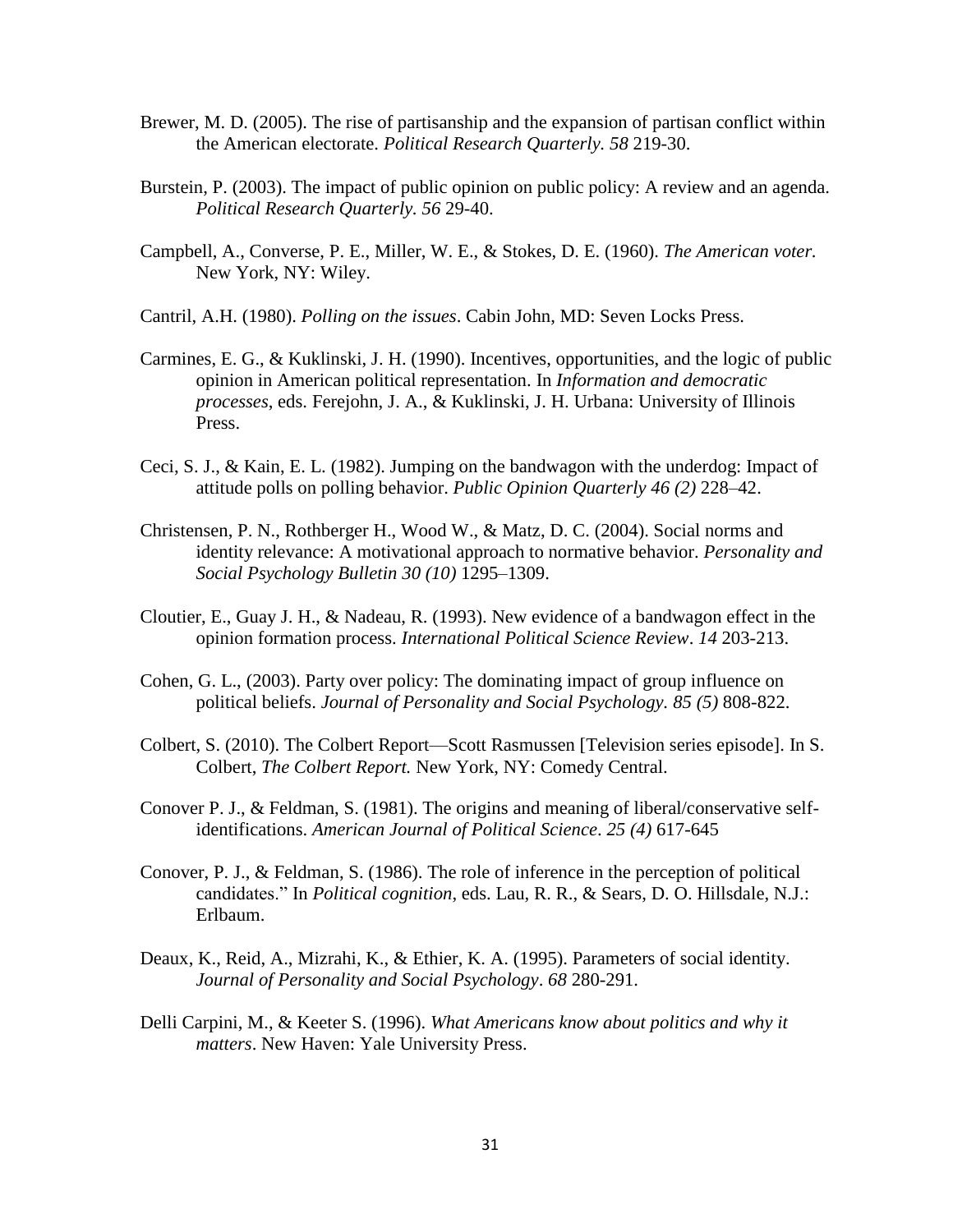- Deutsch, M., & Gerard, H. B. (1955). A study of normative and informational social influences upon individual judgment. *Journal of Abnormal and Social Psychology*. *51* 629-636.
- Dizney, H. F., & Roskens, R. W. (1962). An investigation of the 'bandwagon effect' in a college straw election. *Journal of Educational Sociology. 36* 108-114
- Entman, Robert M. (2004). *Projections of power: framing news, public opinion, and U.S. foreign policy.* Chicago: The University of Chicago Press.
- Erikson, R. S.,Wright Jr., G. C., & McIver, J. P. (1993). *Statehouse democracy*. New York: Cambridge University Press.
- Fisk, S. T. & Taylor, S. E. (1991). *Social cognition (2nd ed.)*. New York: McGraw Hill.
- Fleitas, D. W. (1971)*.* Bandwagon and underdog effects in minimal information elections *American Political Science Review*. *65* 434-438.
- Franklin, C. (2003). Polls, election outcomes, and sources of error. Presented at the Annual Meeting of the American Association for Public Opinion Research, Nashville, TN.
- Fuchs, D. (1966). Election-day radio-television and Western voting. *Public Opinion Quarterly*. *30* 226-236.
- Hardy, B. W., & Jamieson, K. H. (2005). Can a poll affect perception of candidate traits? *Public Opinion Quarterly*. *69 (5)* 725-743.
- Hartman, T. K., & Newmark, A. J. (2012). Motivated reasoning, political sophistication, and associations between President Obama and Islam." *PS: Political Science and Politics.* (Forthcoming).
- Hartman, T. K., & Weber, C. R. (2009). Who said what? The effects of source cues in issue frames. *Political Behavior*. *31* 537-558.
- Hays, S. P., Esler, M., & Hays, C. E. (1996). Environmental commitment among the states. *Publius: TheJournal of Federalism*. *26* 41-58.
- Herbst, S. (1993). *Numbered voices: How opinion polling has shaped American politics*. Chicago: University of Chicago Press.
- Herbst, S. (1998). *Reading public opinion: How political actors view the democratic process.*  Chicago: The University of Chicago Press.
- Igo, S. E. (2007). *The averaged American: Surveys, citizens, and the making of a mass public*. Cambridge: Harvard University Press.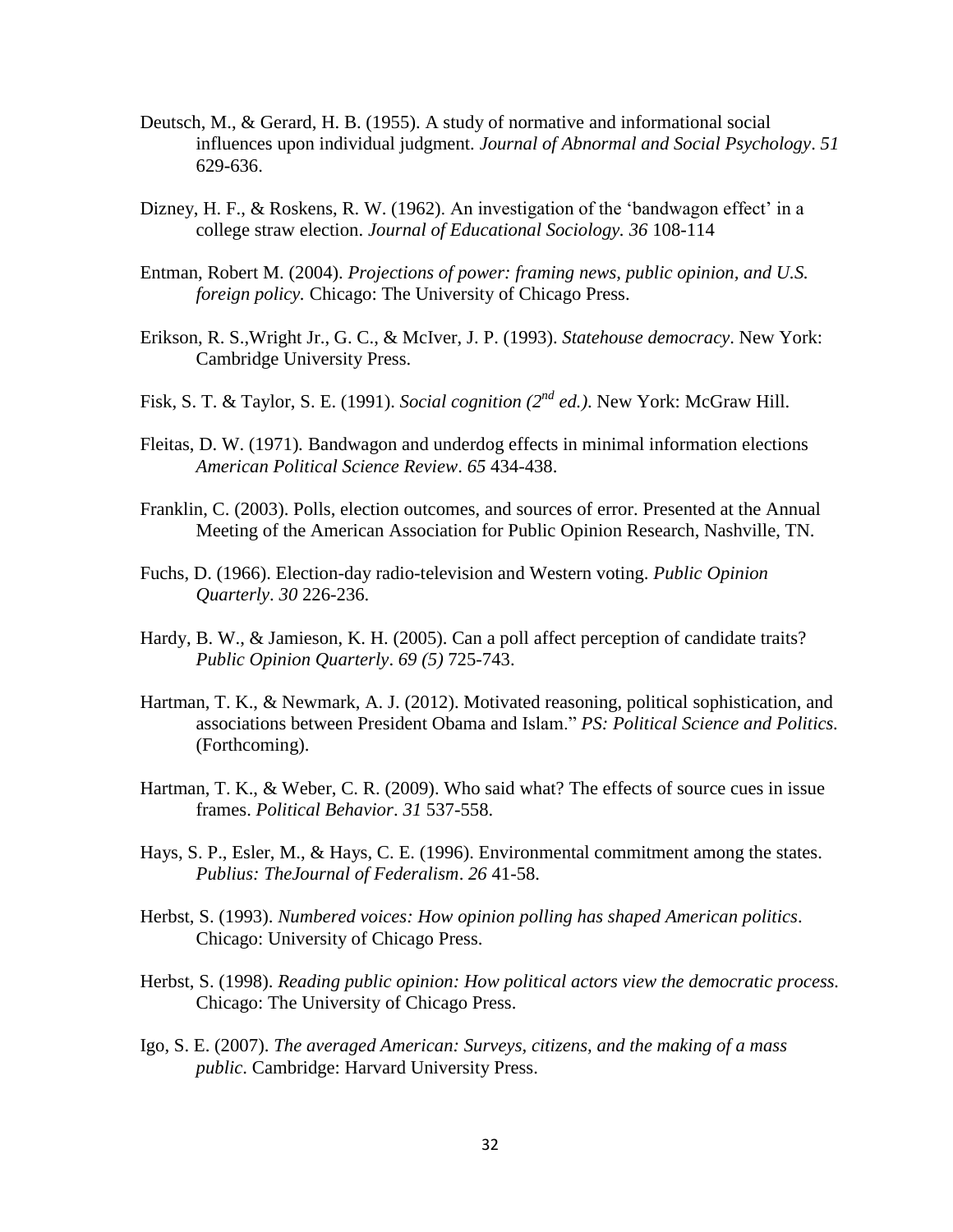- Irwin, G. A., & Joop Van Holsteyn, J. M. (2002). According to the polls: The influence of opinion polls on expectations. *Public Opinion Quarterly. 66 (1)* 92–104.
- Iyengar S. & Kinder D. R. (1987). *News that matters: Television and American opinion.* Chicago: The University of Chicago Press.
- Jackman, S. (2005). Pooling the polls over an election campaign. *Australian Journal of Political Science. 40 (4)* 499–517.
- Jacobs, L. R., & Shapiro, R. Y. (1995–1996). Presidential manipulation of polls and public opinion: The Nixon administration and the pollsters.'' *Political Science Quarterly. 110 (4)* 519–38.
- Jacobson, G. C. (2011). *A divider, not a uniter: George W. Bush and the American people.*  New York: Pearson Longman.
- Jamieson, K. H., Hardy, B., & Romer, D. (2007). The effectiveness of the press in serving the needs of American democracy. In The American Democracy Project (Eds.), *A republic divided* (pp. 21–51). New York, NY: Oxford University Press.
- Johnston, R. (1990). Do campaigns matter? Paper delivered at the symposium "Analysing democracy." York University, Ontario, Canada.
- Jones, J. M. (2010). Obama's approval most polarized for first-year president. Retrieved from: http://www.gallup.com/poll/125345/obama-approval-polarized-first-yearpresident.aspx.
- Klotzer, C.L. (2008). The Pitfalls of Polling. *St. Louis Journalism Review. 38* 7.
- Kuklinski, J. H., Quirk, P. J., Jerit, J., Schweider, D., & Rich, R. F. (2000). Misinformation and the currency of democratic citizenship. *The Journal of Politics*. *62 (3)* 790-816.
- Lang, K., and Lang. G. E. (1968). *Voting and nonvoting: Implications of broadcast returns before polls are closed.* London: Blaisdell
- Lang, K. & Lang, G. (1984). The impact of polls on public opinion. *The Annals of the American Academy of Political and Social Sciences. 4 72* 129-142.
- Laponce, J. (1966). An experimental method to measure the tendency to equibalance in a political system." *American Political Science Review. 60* 982-993.
- Lau, R. R. (1994). An analysis of the accuracy of 'trial heat' polls during the 1992 presidential election. *Public Opinion Quarterly. 58 (1)* 2–20.
- Lau, R. R., & Redlawsk, D. P. (2001). Advantages and disadvantages of cognitive heuristics in political decision making. *American Journal of Political Science. 45* 951-71.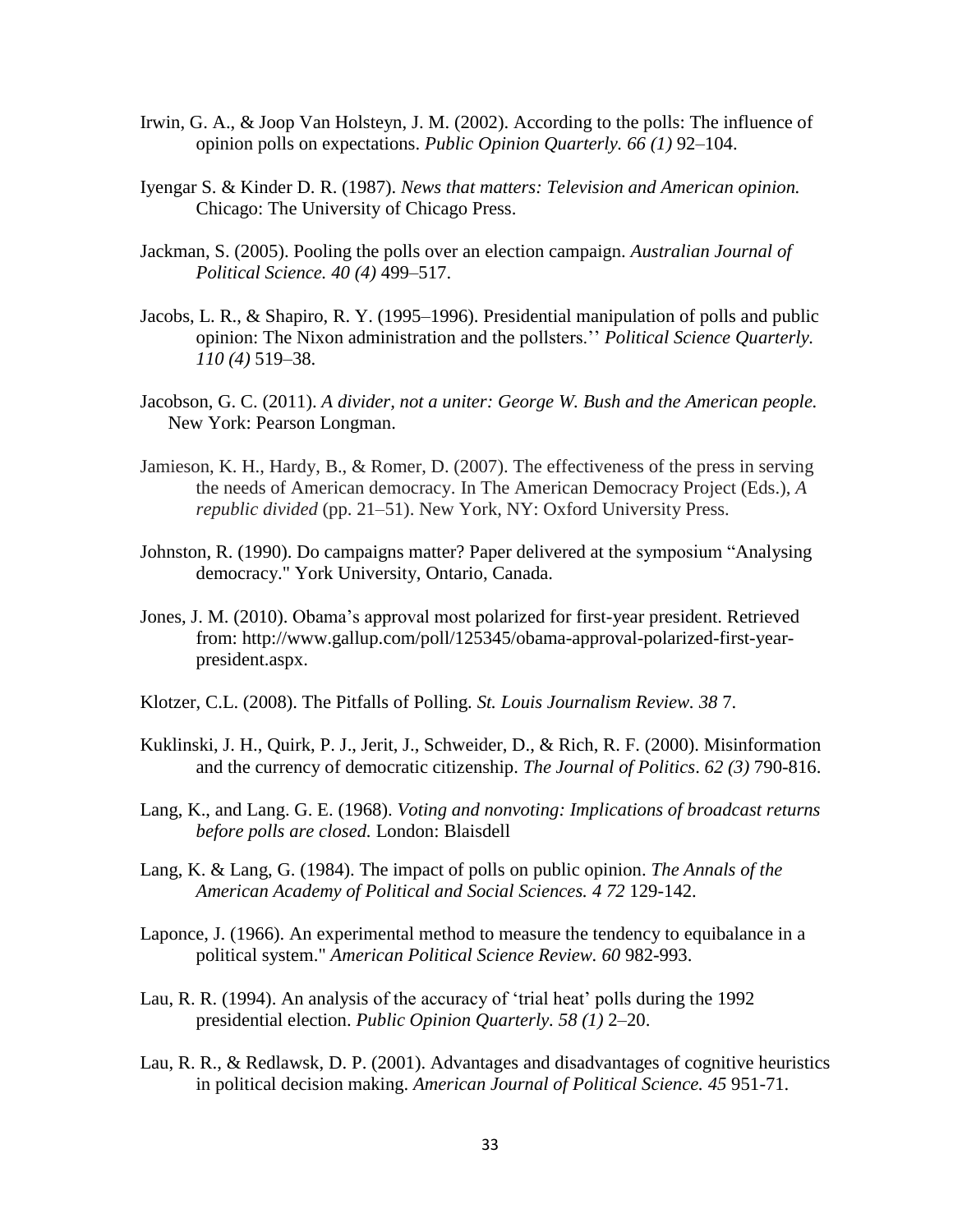- Lazarsfeld, P. F., Berelson, B., & Gaudet, H. (1948). *The people's choice: How the voter makes up his mind in a presidential campaign*. New York: Columbia University Press.
- Lippman, W. (1925). *The phantom public*. New York: Macmillan.
- Lodge, M. G., & Hamill, R. (1986). A partisan schema for political information processing. *American Political Science Review. 80* 505-519.
- Lupia, A. (1994). Shortcuts versus encyclopedias: Information and voting behavior in California insurance reform elections. *American Political Science Review. 88* 63-76.
- Lupia A., & McCubbins, M. D. (1998). *The democratic dilemma: Can citizens learn what they need to know?* Cambridge: Cambridge University Press.
- Mendelsohn, H. (1966). Election-day broadcasts and terminal voting decisions. *Public Opinion Quarterly*. *30* 212-225.
- Monroe, A. D. (1998). Public opinion and public policy, 1980-1993. *Public Opinion Quarterly. 62* 6-28.
- Mutz, D. C. (1992). Impersonal influence: Effects of representations of public opinion on political attitudes. *Political Behavior. 14 (2)* 89–122.
- Navazio, R. (1977). An experimental approach to bandwagon research. *Public Opinion Quarterly*. *41* 217-225.
- Page, B. I., & Shapiro, R. Y. (1983). Effects of public opinion on policy. *The American Political Science Review. 77 (1)* 175-190.
- Page, S., Shapiro, R. Y. & Dempsey, G. R. (1987). What moves public opinion? *The American Political Science Review. 81* 23-43.
- Paolacci, G., Chandler, J., & Impeirotis, P. G. (2010). Running experiments on Amazon's Mechanical Turk. *Judgment and Decision Making. 5* 411-19.
- Polsby, N., & Wildavsky, A. (1980). *Presidential elections*. 5th ed. New York: Scribners.
- Popkin, S. L. (1991). *The reasoning voter: Communication and persuasion in presidential campaigns*. Chicago: University of Chicago Press.
- Project for Excellence in Journalism. (2009). *The State of the News Media 2009.* Retrieved from http://www.stateofthenewsmedia.com/2009/index.php.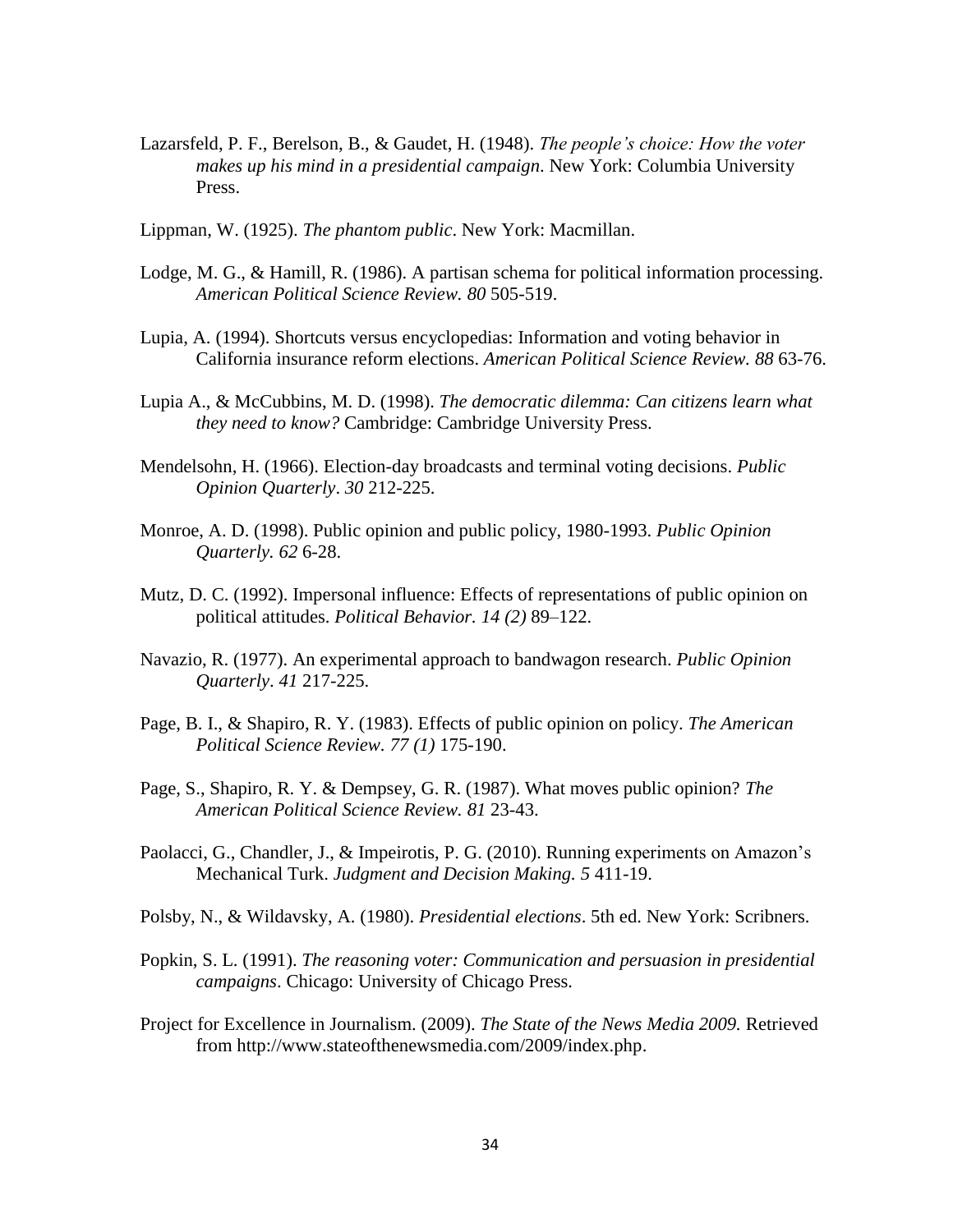- Pronin, E., Lin, D. Y., & Ross, L. (2002). The bias blind spot: Perceptions of bias in self versus others. *Personality and Social Psychology Bulletin. 28* 369–381.
- Rahn, W. M. (1993). The role of partisan stereotypes in information processing about political candidates. *American Journal of Political Science*. *37* 472-96.
- Shiraev, E., & Sobel, R. (2006). *People and their opinions: Thinking critically about public opinion*. New York: Pearson Longman.
- Skalaban, A. (1988). Do polls affect elections? Some 1980 evidence. *Political Behavior*. *10* 136-149.
- Sniderman, P. M., Brody, R. A. & Tetlock, P. E. (1991). *Reasoning and choice: Explorations in political psychology.* New York: Cambridge University Press.
- Sonck, N., & Loosveldt, G. (2010). Impact of poll results on personal opinions and perceptions of collective opinion. *International Journal of Public Opinion Research. 22 (2)* 230-255.
- Stimson, J. A. (1999). *Public opinion in America: Moods, cycles, and swings. 2nd Ed.* Boulder, CO: Westview Press.
- Stimson, J. A., MacKuen, M. B., & Erikson, R. S. (1995). Dynamic representation. *American Political Science Review. 89* 543-65.
- Streb, M. J., & Genovese, M.A. (2004). Polling and the dilemmas of democracy. In M. A. Genovese and M. J. Streb (Eds.), *Polls and politics: The dilemmas of democracy*, (pp. 1–14). New York: State University of New York Press.
- Tajfel, H. (1982). "Social psychology of intergroup relations." *Annual Review of Psychology. 33* 1-39.
- Tajfel, H., &Turner, J.C. (1979). An integrative theory of intergroup conflict. In W. G. Austin and S. Worchel (Eds.) *The social psychology of intergroup relations*. Monterey, CA: Brooks/Cole, pp. 33–47.
- Teer, F. & Spence, J. D. (1973). *Political opinion polls*. London: Hutchinson University Library.
- Teixeira, R. (2010). Public opinion snapshot: Time for comprehensive health care reform. Retrieved from: www.americanprogress.org/issues/2010/03/snapshot030110.html.
- Terry, D. J., & Hogg, M. A. (1996). Group norms and the attitude-behavior relationship: A role for group identification. *Personality and Social Psychology Bulletin. 22 (8)* 776– 93.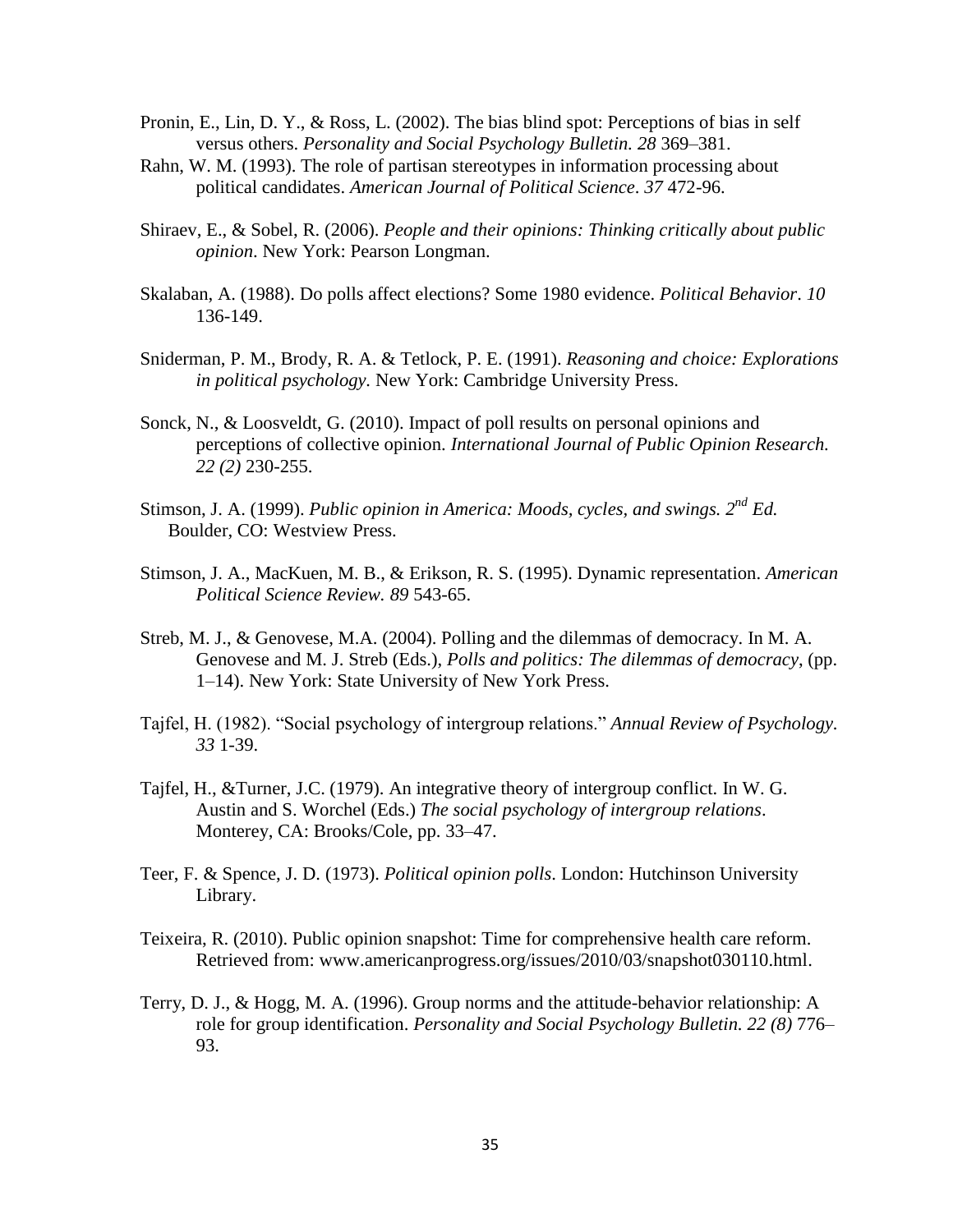- Terry, D. J., Hogg, M. A., & Duck, J. M. (1999). Group membership, social identity and attitudes. In D. Abrams and M.A. Hogg (Eds.) *Social identity and cognition*. Oxford: Blackwell Publishers, pp. 280–314.
- Terry, D. J., Hogg, M. A., & White, K. M. (1999). The theory of planned behavior: Selfidentity, social identity, and group norms. *British Journal of Social Psychology. 38 (3)* 225–44.
- Tuchman, S. & Coffin, T. E. (1972). The influence of election night broadcasts in a close election. *Public Opinion Quarterly*. *35* 315-326.
- Turner, J. C., Hogg, M. A., Oakes, P. J., Reicher, S. D., &Wetherell, M. S. (1987). *Rediscovering the social group: A self-categorization theory*. Oxford, UK: Basil Blackwell.
- Tyson, J. L., & Kaplowitz., S. A. (1977). Attitudinal conformity and anonymity. *Public Opinion Quarterly. 41* 226-234.
- Wellen, J. M., Hogg, M. A., & Terry, D. J. (1998). Group norms and attitude-behavior consistency: The role of group salience and mood. *Group Dynamics. 2 (1)* 48–56.
- West, D. M. (1991). Polling effects in election campaigns. *Political Behavior. 13 (2)* 151–63.
- Westen, D. (2007) *The political brain: The role of emotion in deciding the fate of the nation.*  New York: Public Affairs Books.
- Wlezien, C. (1996). Dynamics of representation: The case of US spending on defence. *British Journal of Political Science*. *26* 81-103
- Wright, J. R. (2003). *Interest groups and Congress: lobbying, contributions, and influence.* Boston, MA: Allyn and Bacon.
- Zaller, J. R. (1992). *The nature and origins of mass opinion.* Cambridge, England: Cambridge University Press.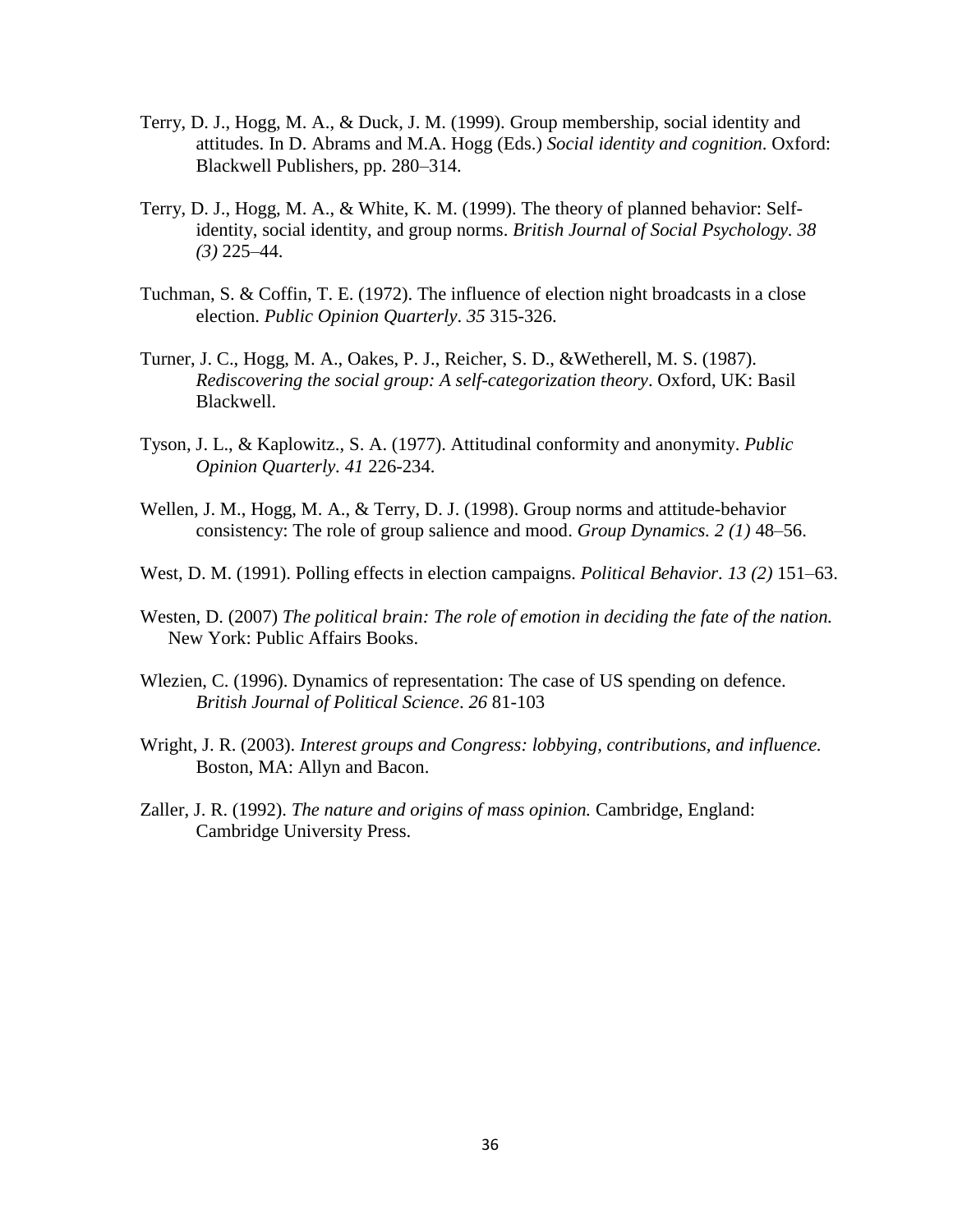### **APPENDIX A**

### **EXPERIMENTAL MATERIALS**

#### **The Article**

#### **Congress Debates Trans-Pacific Partnership Free Trade Agreement**

This week, the United States International Trade Commission finalized negotiations on what would be the largest international free trade agreement in history—if Congress ratifies it. The Trans-Pacific Partnership (or TPP) would knock down tariff and non-tariff barriers between the United States and eight of Asia's fastest-developing economies. Specifically, the agreement will eliminate 95% of all import tariffs between the countries by January 1, 2016. It will also eliminate all import license requirements and enforce stricter exchange rate management policies to increase foreign investment between the countries. Proponents of the plan believe that it will lend a firm hand to a struggling United States economy. Others, however, are not so sure. With a vote scheduled on the floor of Congress two weeks from today, supporters and defenders of the plan are digging in for what is sure to be a vicious fight.

Supporters of the TPP claim that it will create jobs in the United States, lower the cost of certain consumer goods, open up opportunities for American investors and keep the U.S. competitive with China in a vital world region. Opponents, on the other hand, argue that the TPP would actually cost the United States jobs, encourage investors to take their money out of U.S. markets, and strengthen foreign economies much more so than our own.

Perhaps the most interesting aspect of this debate is that it does not fall neatly along partisan lines. Republican George Forester, chairman of the House Foreign Affairs committee, for example, claims that the TPP is "a no-brainer." He says, "When American companies sell more overseas, American businesses can employ more people." But Graham Hartwell, a Republican on the same committee, disagrees. "No one disputes that the TPP will increase American exports," he said. "But that can go two ways. Sure, we'll be exporting more goods, but we'll also be exporting more jobs."

Congressional Democrats are similarly split on the proposal. Greg Olson, a Democrat on the House Ways and Means Committee, claims that the TPP will "give American investors a chance to take part in one of the world's fastest growing economic regions." His Democratic colleague on the House Appropriations Committee, Brad Levinson, disagrees. "We should be encouraging American investors to invest in America," Levinson said. "Not overseas."

Ron Kirk, the United States Trade Representative who spearheaded the TPP negotiations, understands why this is such a difficult debate for Congress. "The issues here are not easily labeled 'liberal' or 'conservative,'" he said. "Obviously, I negotiated the deal. I think it will help Americans more than it hurts them. But that's up to Congress now." Without clear ideological cues, members of Congress may have to rely even more heavily than usual on the opinions of their constituents. Perhaps Harold Herschlog, a Congressman from Maryland, put it best: "I represent the people," he said. "I'm going to wait and see what they think."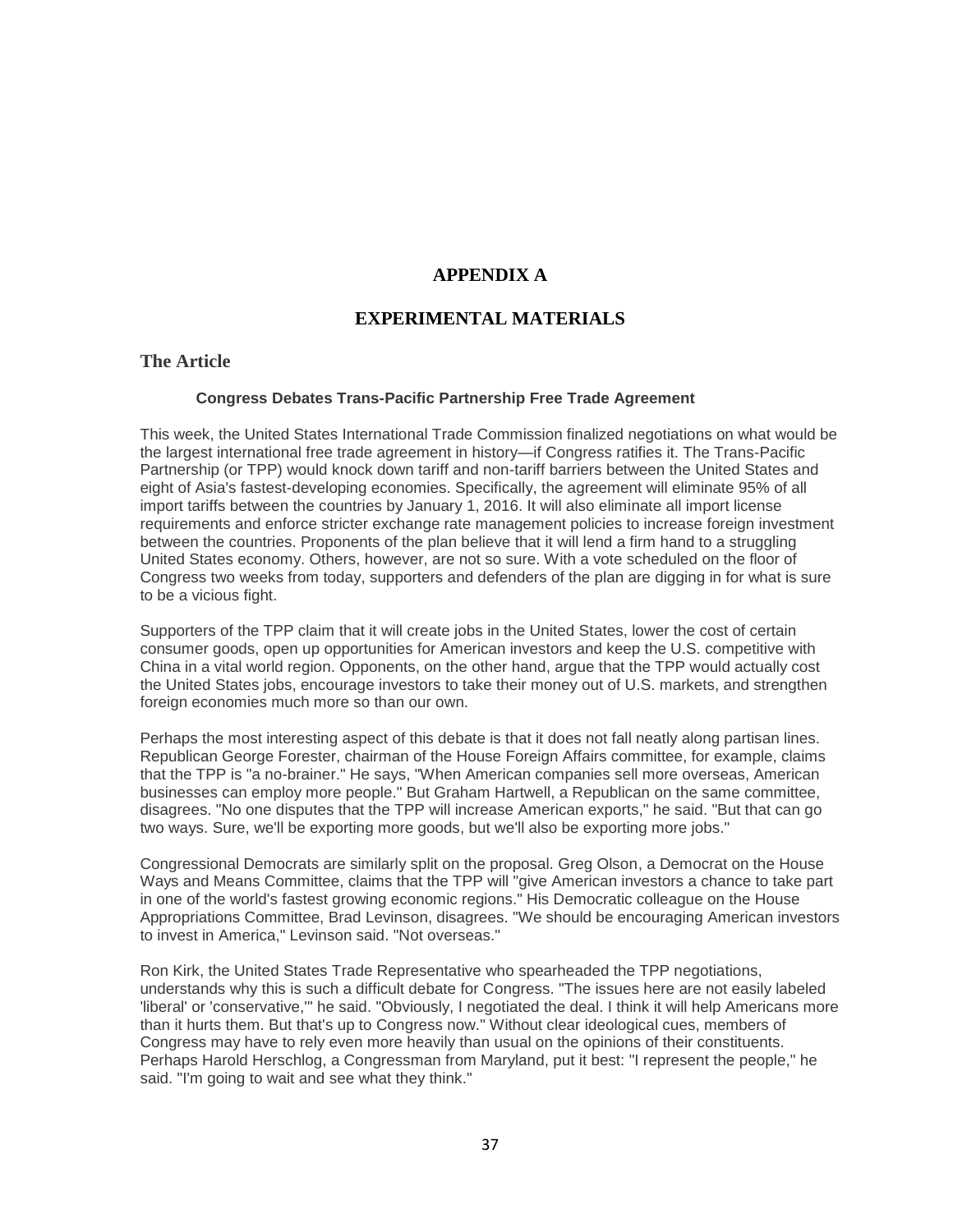# **Additional Information by Experimental Treatment Condition**

## **Americans Support Poll/Slight Majority (Study 1)**

With so much of the debate up to public opinion, USA Today conducted a poll of 1,454 Americans to see how they feel about the issue.

Given the complexity of the debate, public opinion is mixed. A slight majority of Americans--54%--say they want Congress to pass the TPP, while 46% oppose the plan.



### **Americans Support Poll/Large Majority (Study 1)**

With so much of the debate up to public opinion, USA Today conducted a poll of 1,454 Americans to see how they feel about the issue.

Surprisingly, given the complexity of the debate, public opinion is clear. A large majority of Americans—76%--want Congress to pass TPP, while only 24% oppose the plan.

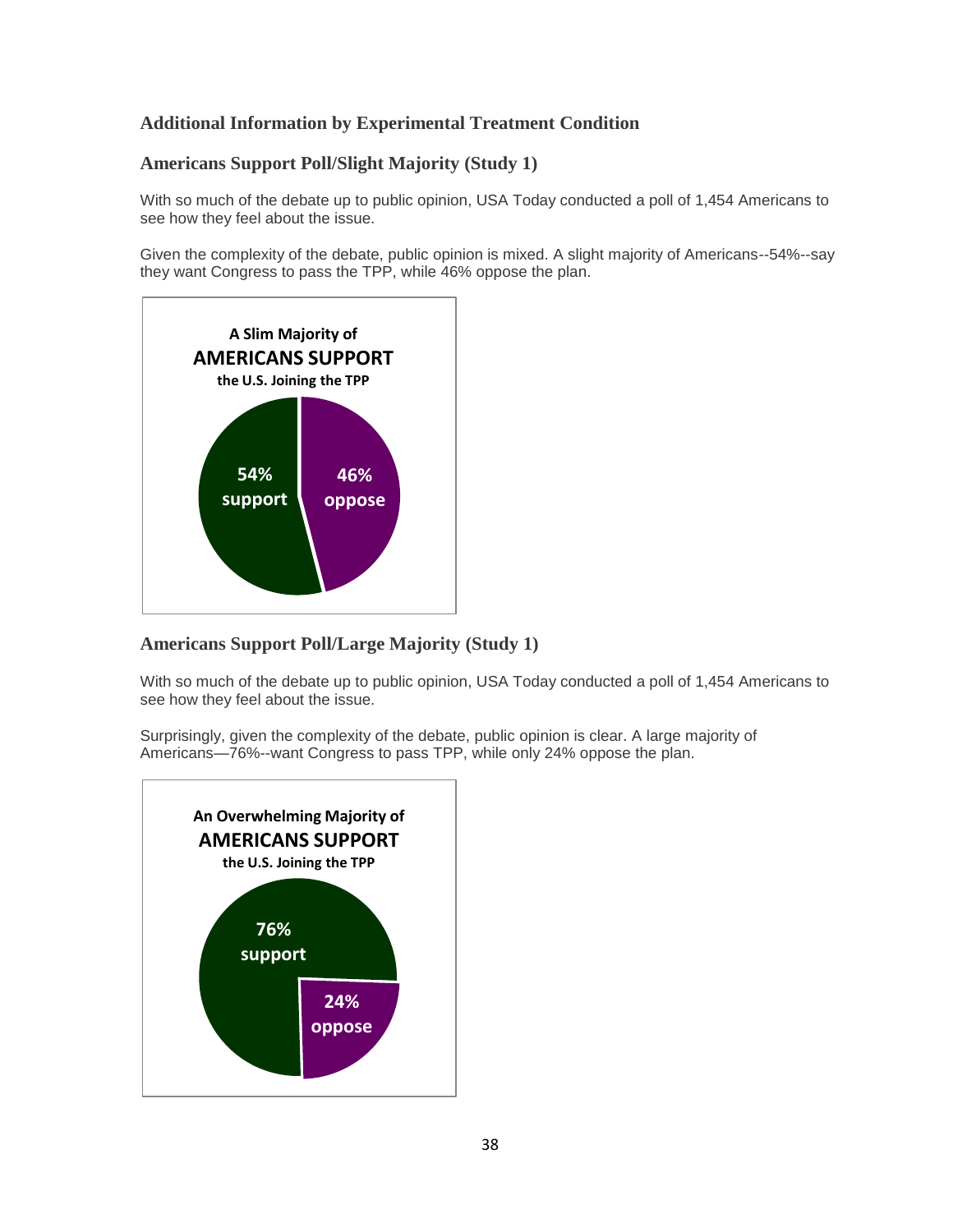## **Republican Support Poll/Large Majority (Study 2) & Republican Support Poll (Study 3)**

With so much of the debate up to public opinion, USA Today conducted a poll of 726 Democrats and 744 Republicans to see how partisans feel about the issue.

Surprisingly, given the complexity of the debate, the partisan divide among the public is clear. 76% of Republicans say they want the U.S. to join the TPP--compared to only 29% of Democrats.



# **Republican Support Poll/Slight Majority (Study 2)**

With so much of the debate up to public opinion, USA Today conducted a poll of 726 Democrats and 744 Republicans to see how partisans feel about the issue.

Given the complexity of the debate, public opinion is mixed. 54% of Republicans say they want the U.S. to join the TPP--compared to 42% of Democrats.

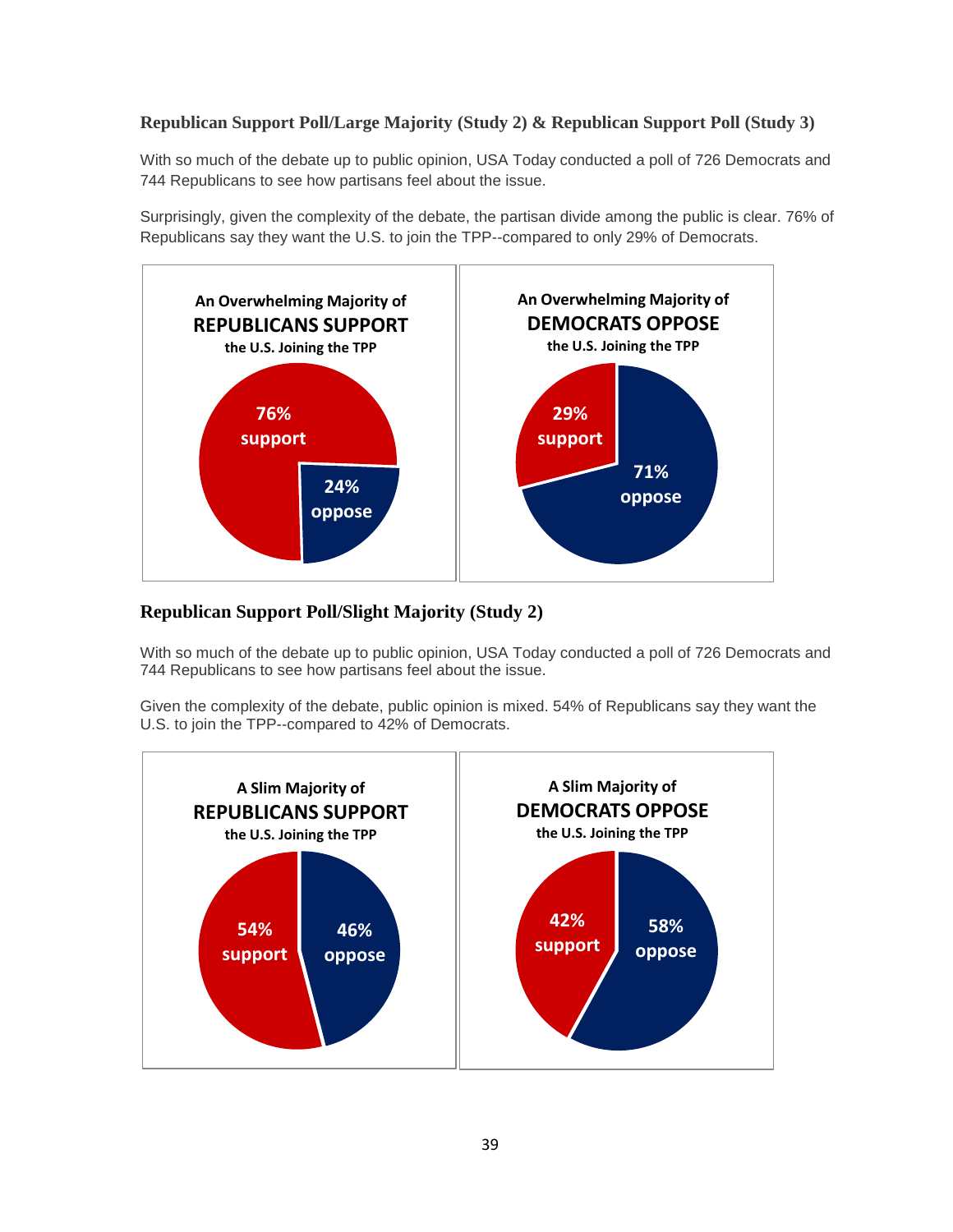# **Democrat Support Poll/Large Majority (Study 2) and Democrat Support Poll (Study 3)**

With so much of the debate up to public opinion, USA Today conducted a poll of 726 Democrats and 744 Republicans to see how partisans feel about the issue.

Surprisingly, given the complexity of the debate, the partisan divide among the public is clear. 76% of Democrats say they want the U.S. to join the TPP--compared to only 29% of Republicans.



# **Democrat Support Poll/Slight Majority (Study 2)**

With so much of the debate up to public opinion, USA Today conducted a poll of 726 Democrats and 744 Republicans to see how partisans feel about the issue.

Given the complexity of the debate, public opinion is mixed. 54% of Democrats say they want the U.S. to join the TPP--compared to 42% of Republicans.

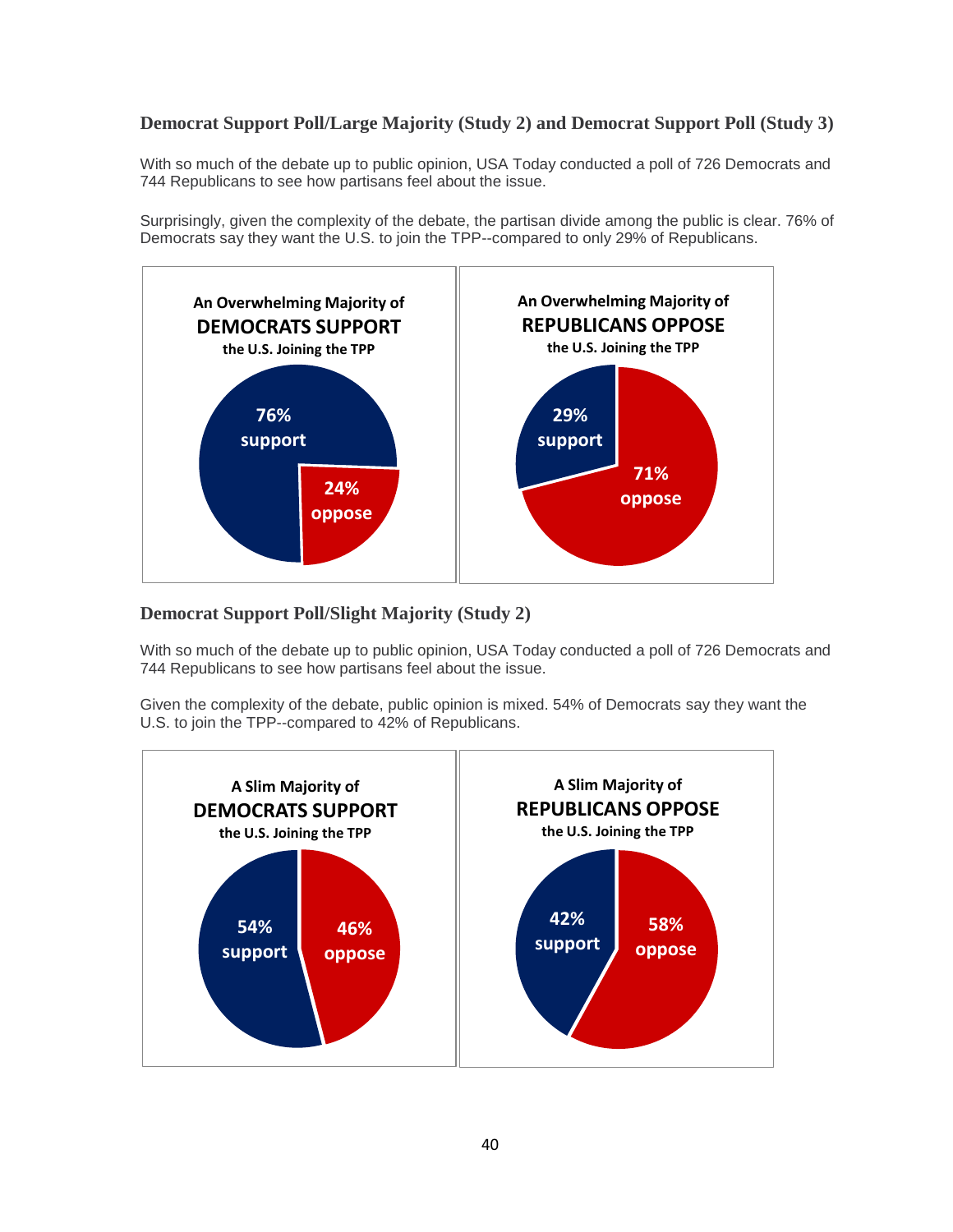## **TABLES AND FIGURES**

**Table 1.** *Test of the Polling Bandwagon Effect for the Social Group "Americans"*

# *Experimental Treatment*

| <b>Slight Majority of Americans (54%) Poll</b> | 0.00<br>(0.04)           |
|------------------------------------------------|--------------------------|
| Large Majority of Americans (76%) Poll         | 0.03<br>(0.04)           |
| Party Identification                           | $-0.16$<br>(0.11)        |
| Ideology                                       | $0.19\dagger$<br>(0.10)  |
| Female                                         | $-0.16$<br>(0.11)        |
| Age                                            | $-0.00$<br>(0.00)        |
| Non-White                                      | 0.02<br>(0.04)           |
| Education                                      | 0.08<br>(0.07)           |
| Political Knowledge                            | $-0.12\dagger$<br>(0.06) |
| Intercept                                      | $0.59**$<br>(0.07)       |
| $R^2$                                          | 0.06                     |

*Notes:*  $N = 222$ . The dependent variable is a 3-item scale indicating support for the TPP. Ordinary Least Squares (OLS) regression using robust standard errors. †  $p < 0.10$ ; \*  $p < 0.05$ , \*\*  $p < 0.01$ .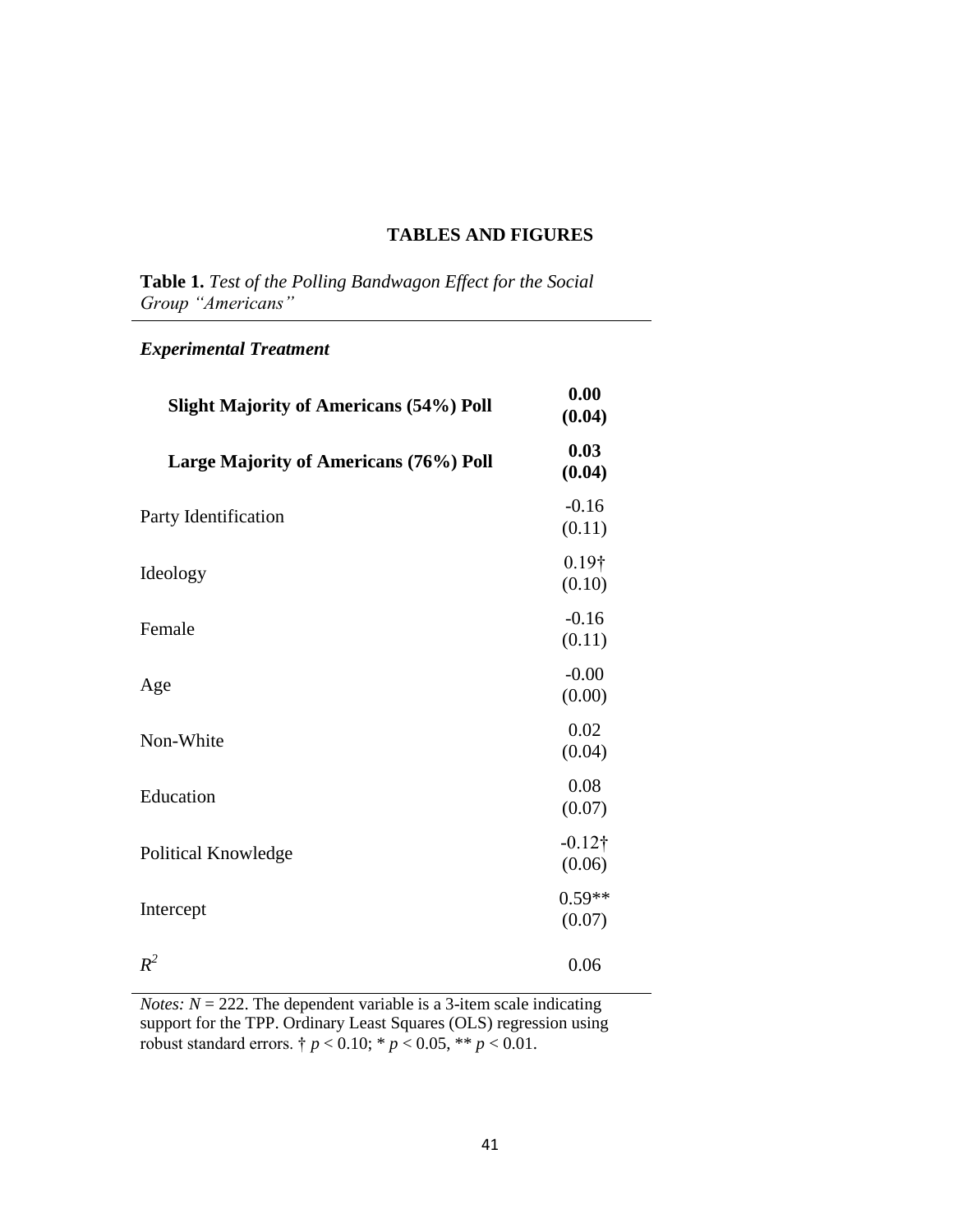| <b>Experimental Treatment</b>               |                    |                    |  |
|---------------------------------------------|--------------------|--------------------|--|
| <b>Partisan Match</b>                       | $0.05*$<br>(0.03)  | 0.02<br>(0.04)     |  |
| <b>Size of Majority</b>                     |                    | $-0.02$<br>(0.03)  |  |
| <b>Match x Size of Majority Interaction</b> |                    | 0.07<br>(0.05)     |  |
| Party Identification                        | 0.02<br>(0.08)     | 0.02<br>(0.08)     |  |
| Ideology                                    | 0.03<br>(0.08)     | 0.04<br>(0.08)     |  |
| Female                                      | $-0.03$<br>(0.03)  | $-0.03$<br>(0.03)  |  |
| Age                                         | $-0.00$<br>(0.00)  | $-0.00$<br>(0.00)  |  |
| Non-White                                   | 0.02<br>(0.04)     | 0.03<br>(0.04)     |  |
| Education                                   | $-0.02$<br>(0.05)  | $-0.02$<br>(0.05)  |  |
| Knowledge                                   | $-0.03$<br>(0.05)  | $-0.03$<br>(0.05)  |  |
| Intercept                                   | $0.59**$<br>(0.05) | $0.59**$<br>(0.05) |  |
| $R^2$                                       | 0.03               | 0.03               |  |

**Table 2.** *Test of the Polling Bandwagon Effect for Partisan Social Groups (Study 2)*

*Notes: N* = 298. The dependent variable is a 3-item scale indicating support for the TPP. Ordinary Least Squares (OLS) regression using robust standard errors. † *p* < 0.10;  $* p < 0.05$ ,  $** p < 0.01$ .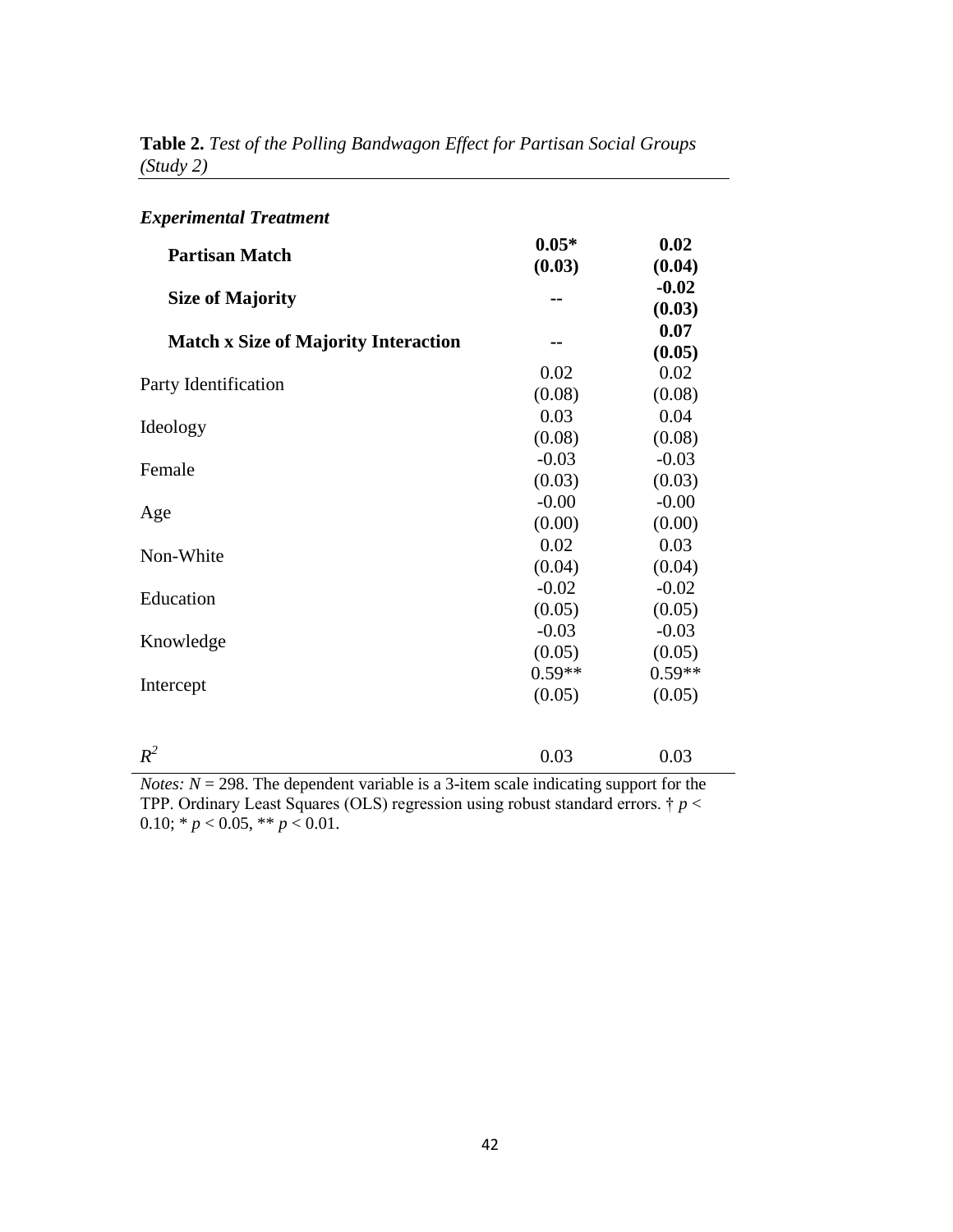| <b>Republican Poll Condition</b>         | $-0.20**$     | $-0.24**$      |
|------------------------------------------|---------------|----------------|
|                                          | (0.06)        | (0.07)         |
| <b>Control Condition</b>                 | $-0.09$       | $-0.13\dagger$ |
|                                          | (0.07)        | (0.07)         |
|                                          | $-0.17$       |                |
| Party Identification (PID)               | (0.11)        |                |
|                                          | $0.45**$      |                |
| <b>Republican Poll x PID Interaction</b> | (0.14)        | --             |
|                                          | $0.25\dagger$ |                |
| <b>Control x PID Interaction</b>         | (0.137)       |                |
|                                          |               | $-0.19\dagger$ |
| Differenced Feeling Thermometer (FT)     |               | (0.11)         |
|                                          |               | $0.53**$       |
| <b>Republican Poll x FT Interaction</b>  |               |                |
|                                          |               | (0.15)         |
| <b>Control x FT Interaction</b>          |               | $0.35*$        |
|                                          |               | (0.15)         |
|                                          | 0.03          | 0.01           |
| Ideology                                 | (0.07)        | (0.07)         |
| Female                                   | $-0.01$       | $-0.01$        |
|                                          | (0.02)        | (0.02)         |
|                                          | $-0.00$       | $-0.00$        |
| Age                                      | (0.00)        | (0.00)         |
|                                          | $0.07**$      | $0.08**$       |
| Non-White                                | (0.02)        | (0.02)         |
|                                          | $0.08\dagger$ | $0.09\dagger$  |
| Education                                | (0.05)        | (0.05)         |
|                                          | $-0.03$       | $-0.04$        |
| Knowledge                                | (0.04)        | (0.04)         |
|                                          | $0.60**$      | 0.62           |
| Intercept                                | (0.07)        | (0.07)         |
| $R^2$                                    | 0.07          | 0.07           |

**Table 3.** *Test of the Polling Bandwagon Effect for Partisan Social Groups (Study 3)*

*Notes: N* = 451. The dependent variable is a 3-item scale indicating support for the TPP. Ordinary Least Squares (OLS) regression using robust standard errors.  $\dagger p < 0.10$ ;  $* p < 0.05$ ,  $** p < 0.01$ .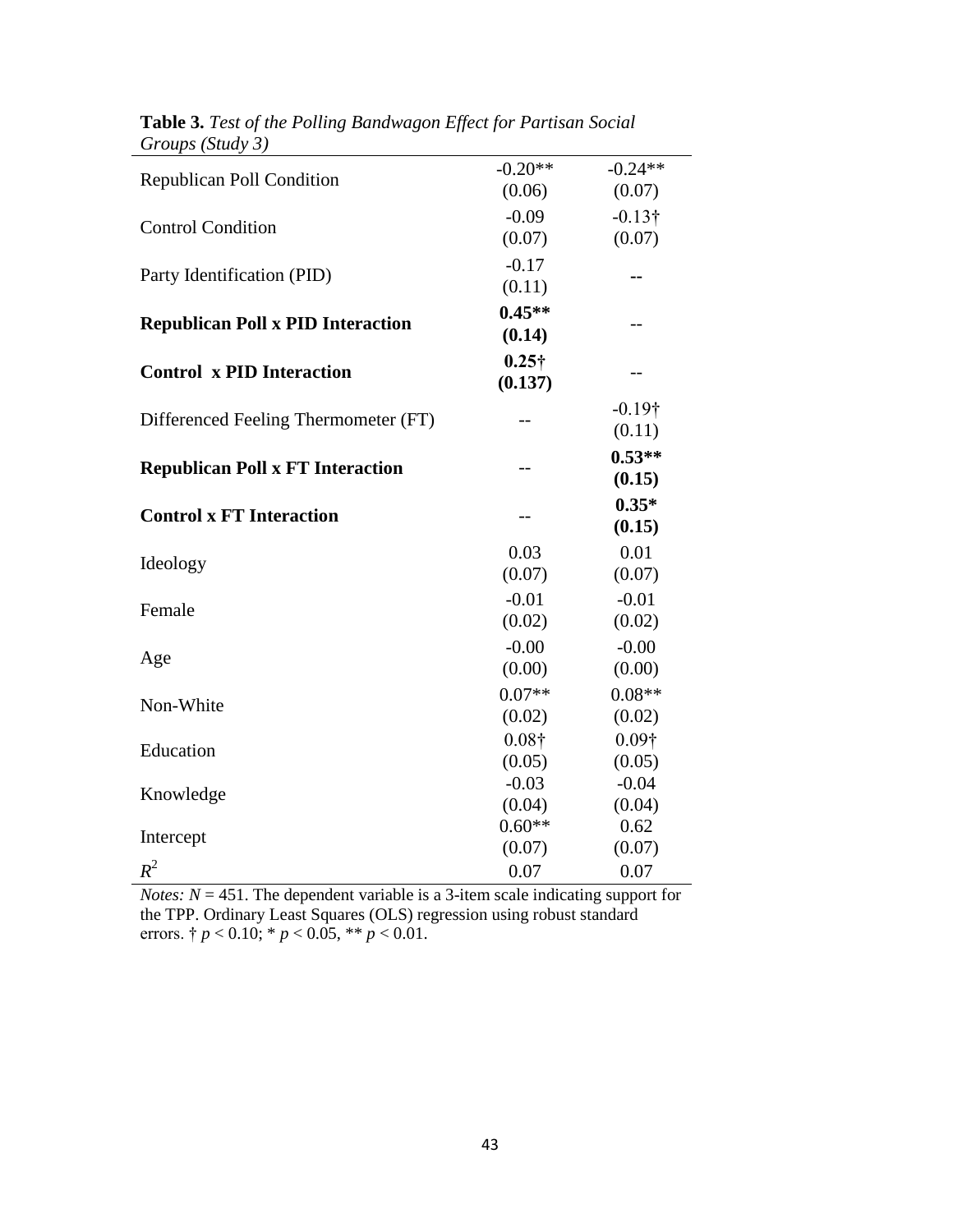|              | Democratic<br>Support Poll | Republican<br><b>Support Poll</b> | No Poll (Control) |
|--------------|----------------------------|-----------------------------------|-------------------|
| Republicans  | 0.43                       | 0.67                              | 0.59              |
| Independents | 0.51                       | 0.53                              | 0.54              |
| Democrats    | 0.59                       | 0.38                              | 0.50              |

**Table 4.** *Predicted Levels of Support for the TPP by Experimental Condition and Party Identification*

| <b>Table 5.</b> Predicted Levels of Support for the TPP by Experimental |
|-------------------------------------------------------------------------|
| <b>Condition and Differenced Feeling Thermometer Ratings</b>            |

|              | Democratic<br>Support Poll | Republican<br><b>Support Poll</b> | No Poll (Control) |
|--------------|----------------------------|-----------------------------------|-------------------|
| Republicans  | 0.40                       | 0.70                              | 0.63              |
| Independents | 0.50                       | 0.52                              | 0.55              |
| Democrats    | 0.60                       | 0.36                              | 0.47              |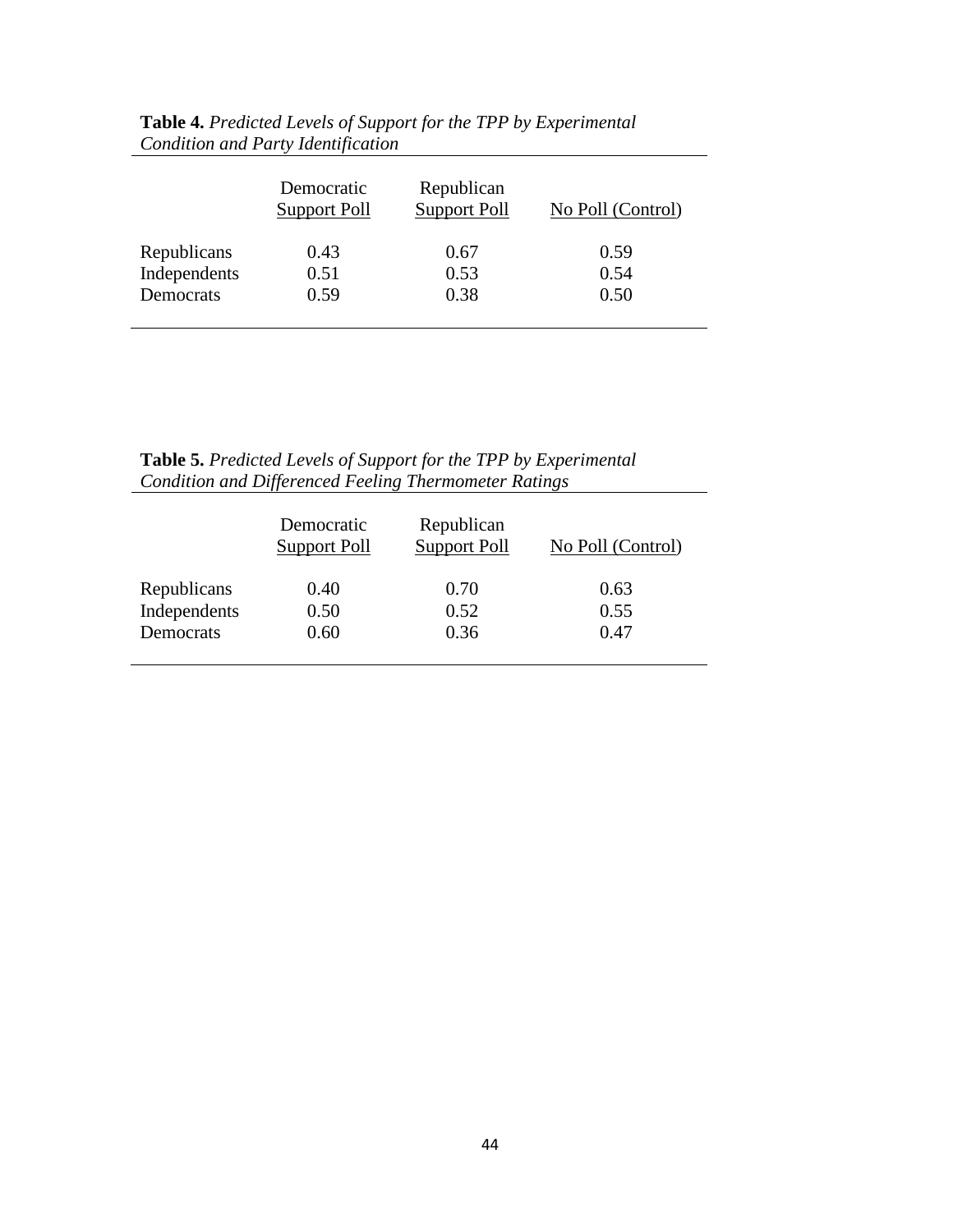

**Figure 1**. *Predicted Support for the TPP by Experimental Condition and Party Identification*

**Figure 2.** *Predicted Support for the TPP by Experimental Condition and Differenced Feeling Thermometer Ratings*